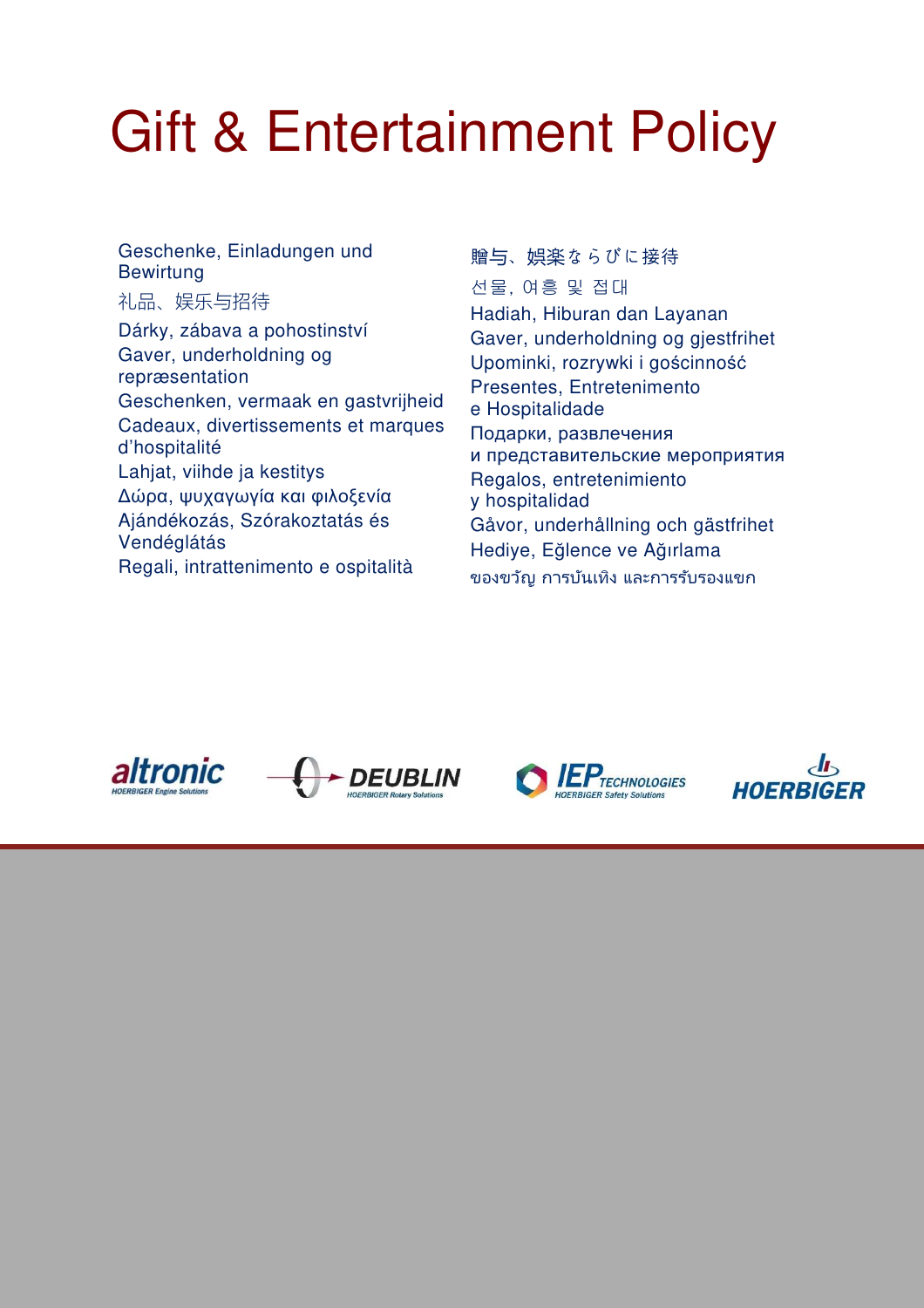# **Table of Contents**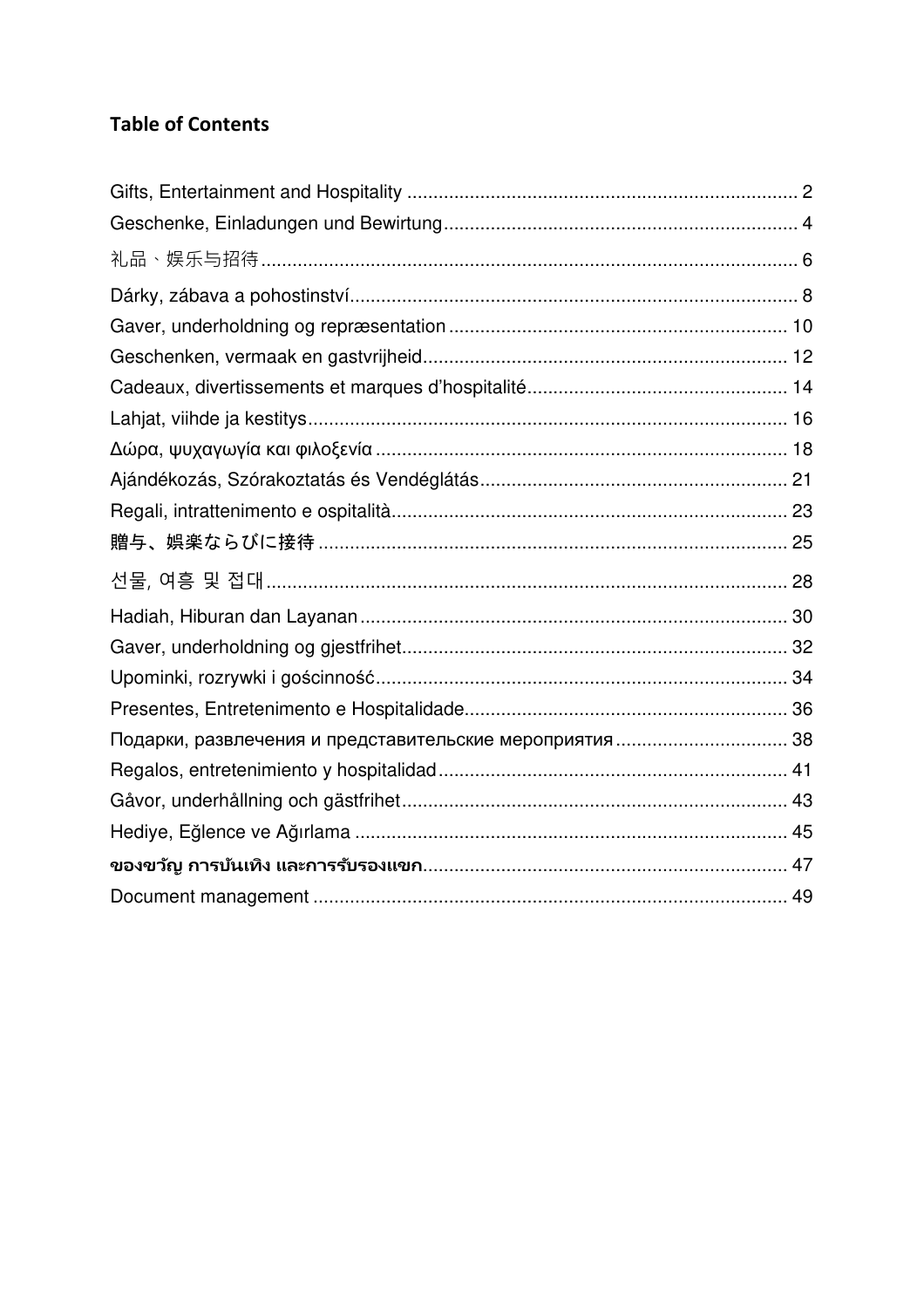# **Gifts, Entertainment and Hospitality**

# **Our Principle**

HOERBIGER conducts all business with integrity and transparency. We oppose corruption.

# **Policy**

HOERBIGER offers and receives gifts, entertainment, and hospitality in the normal course of business. This occurs within the cultural and legal norms of the relevant jurisdictions.

## **Implementation**

HOERBIGER Personnel shall exercise good judgement and integrity when making or accepting gifts, entertainment, or hospitality. Under no circumstances should gifts, entertainment and hospitality be used to unduly influence business decisions, commit bribery and corruption or to take personal advantage.

All gifts, entertainment and hospitality shall meet the following criteria:

- They shall be business-related, occasional / infrequent and of modest value.
- They shall meet the compliance policies and internal rules of the recipient.
- The gift or event shall not be perceived as unduly influencing a business decision.
- Special caution shall be exercised during tender processes.
- HOERBIGER Personnel and the inviting / invited parties shall be present at the event.
- They shall not involve adult entertainment or other inappropriate locations.
- They must never harm the reputation of HOERBIGER.
- All expenses for gifts, entertainment and hospitality shall be supported by tax invoices and authorized.
- A record shall be kept of the names, functions and company association of attendees, the location, date and purpose of the event.

HOERBIGER's business divisions shall implement Gift, Entertainment and Hospitality policies which reflect the criteria listed above. Furthermore, these policies should consider the compliance policies of the relevant industries and customer groups and the specific risks of doing business with state-owned enterprises. As a general rule, gifts to business partners must not exceed EUR 30.00 (or equivalent in other currencies) per person and year.

HOERBIGER Personnel may accept gifts from business partners only of notional value (e.g. promotional items such as simple pens, calendars, etc.). HOERBIGER Personnel shall not offer or accept cash or cash equivalents (e.g., gift cards, vouchers, loans, free goods or services, reimbursement of non-business costs, lottery tickets and lottery prizes).

If you are unsure whether to offer or accept a certain gift, entertainment or hospitality, please contact Corporate Compliance (compliance@hoerbiger.com).







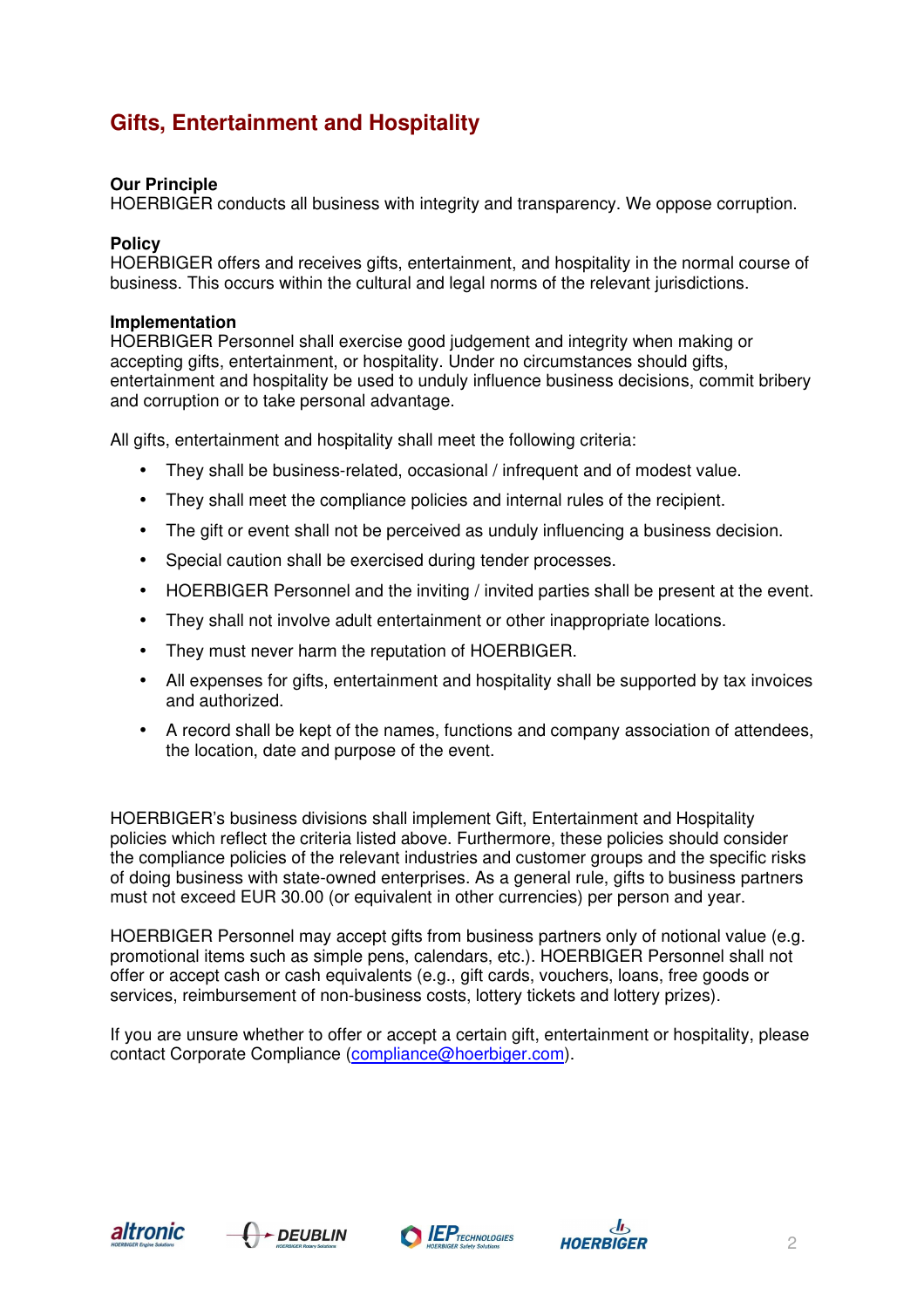# **Special authorization requirements**

Government officials: Gifts, entertainment or hospitality **of any value** to a government employee or public official shall require prior written authorization from the legal representative of the company and Divisional CEO or relevant Executive Board member.

Family members: The offer or acceptance of a gift, entertainment or hospitality **of any value** to a family member of HOERBIGER Personnel, or of the business partner, shall require prior written authorization from the legal representative of the operating company and Divisional CEO or relevant Executive Board member. The only exceptions are company events such as open days, family fairs, etc.

Third-party paid travel: HOERBIGER Personnel incur travel expenses in line with the policies of the employing company. They may accept air travel or accommodation from a third party only where there is an appropriate business rationale and subject to prior written authorization from the legal representative of the company and Divisional CEO or relevant Executive Board member.

Management is advised to consult with Corporate Compliance (compliance@hoerbiger.com) on all matters requiring special authorization.

## **Donations and sponsorships**

HOERBIGER companies may make donations to established and officially registered charitable organizations or institutions. Donations or sponsorships must not be made to obtain an improper business advantage. Donations or sponsorships upon request of business partners or public officials are prohibited.

HOERBIGER maintains religious neutrality. HOERBIGER does not provide monetary or material support to religious organizations, institutions or campaigns.

HOERBIGER maintains political neutrality. HOERBIGER does not provide monetary or material support to a political party or political office holder, candidate for political office or political campaigns.

All charitable donations of more than EUR 5,000 shall require prior approval from the legal representative of the company and the responsible member of the Executive Board.

Sponsorships are any contribution in money or in kind by HOERBIGER toward an event organized by a third party in return for the opportunity to advertise the HOERBIGER brands by, for example, displaying the HOERBIGER logo, being mentioned in the opening or closing addresses, or the participation of a speaker on a discussion panel, as well as tickets to the event. Any sponsorship shall be approved by the legal representative of the company, the relevant Executive Board member and Corporate Communications.







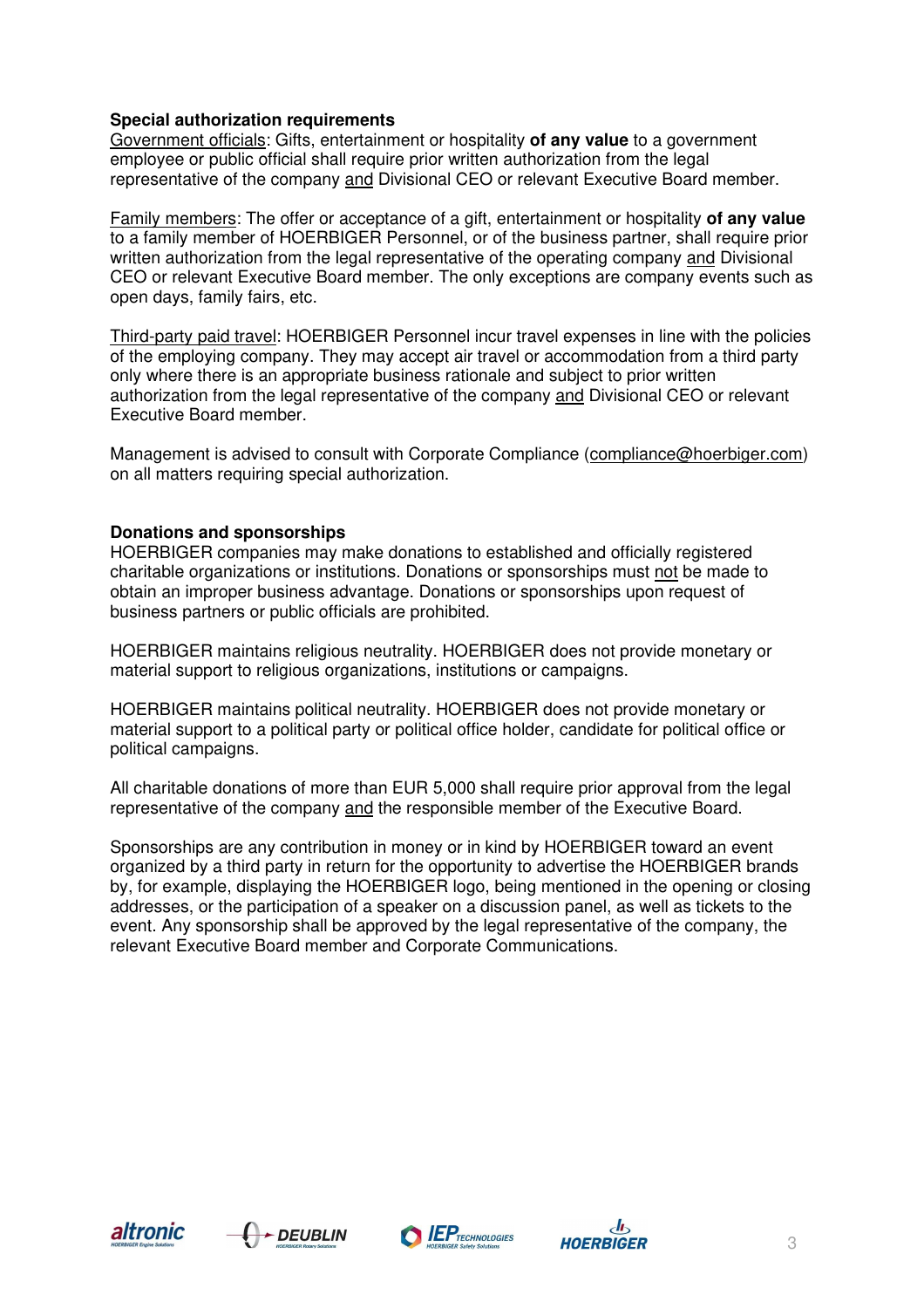# **Geschenke, Einladungen und Bewirtung**

# **Unser Grundsatz**

HOERBIGER führt alle Geschäfte mit Integrität und Transparenz durch. Wir lehnen Korruption ab.

# **Richtlinie**

HOERBIGER gibt und erhält Geschenke, Einladungen und Bewirtung im normalen Geschäftsverlauf. Dies geschieht im Rahmen der kulturellen und rechtlichen Normen der jeweiligen Länder.

# **Umsetzung**

Die Mitarbeiter von HOERBIGER müssen ein gutes Urteilsvermögen und Integrität an den Tag legen, wenn sie Geschenke, Einladungen oder Bewirtungen anbieten oder annehmen. Geschenke, Einladungen und Bewirtungen dürfen unter keinen Umständen dazu verwendet werden, Geschäftsentscheidungen unangemessen zu beeinflussen, Bestechung und Korruption zu begehen, oder sich persönliche Vorteile zu verschaffen.

Alle Geschenke, Einladungen und Bewirtungen müssen die folgenden Kriterien erfüllen:

- Sie müssen geschäftsbezogen, gelegentlich / unregelmäßig und von geringem Wert sein.
- Sie müssen den Compliance-Richtlinien und internen Vorschriften des Empfängers entsprechen.
- Das Geschenk oder die Veranstaltung darf nicht als unzulässige Beeinflussung einer Geschäftsentscheidung wahrgenommen werden.
- Besondere Vorsicht ist bei Ausschreibungsverfahren geboten.
- Mitarbeiter von HOERBIGER und die einladenden / eingeladenen Parteien müssen bei der Veranstaltung anwesend sein.
- Sie dürfen keine Erwachsenenunterhaltung oder andere unangemessene Orte beinhalten.
- Sie dürfen dem Ruf von HOERBIGER nicht schaden.
- Alle Ausgaben für Geschenke, Einladungen und Bewirtung müssen durch Steuerrechnungen belegt sein und genehmigt werden.
- Über die Namen, Funktionen und Unternehmenszugehörigkeit der Teilnehmer, den Ort, das Datum und den Zweck der Veranstaltung ist ein Protokoll zu führen.

Die Geschäftsbereiche von HOERBIGER führen Richtlinien für Geschenke, Einladungen und Bewirtung ein, die den oben aufgeführten Kriterien entsprechen. Darüber hinaus sollten diese Richtlinien die Compliance-Richtlinien der jeweiligen Branchen und Kundengruppen sowie die spezifischen Risiken bei Geschäften mit staatlichen Unternehmen berücksichtigen. Generell gilt, dass Geschenke an Geschäftspartner den Wert von EUR 30,00 (oder den Gegenwert in anderen Währungen) pro Person und Jahr nicht überschreiten dürfen.

HOERBIGER Mitarbeiter dürfen von Geschäftspartnern nur Geschenke von geringem Wert annehmen (z.B. Werbeartikel wie einfache Kugelschreiber, Kalender, etc.). HOERBIGER Mitarbeiter dürfen kein Bargeld oder Bargeldäquivalente anbieten oder annehmen (z.B. Geschenkkarten, Gutscheine, Darlehen, kostenlose Waren oder Dienstleistungen, Rückerstattung von nicht geschäftlichen Kosten, Lotterielose und Lotteriepreise).







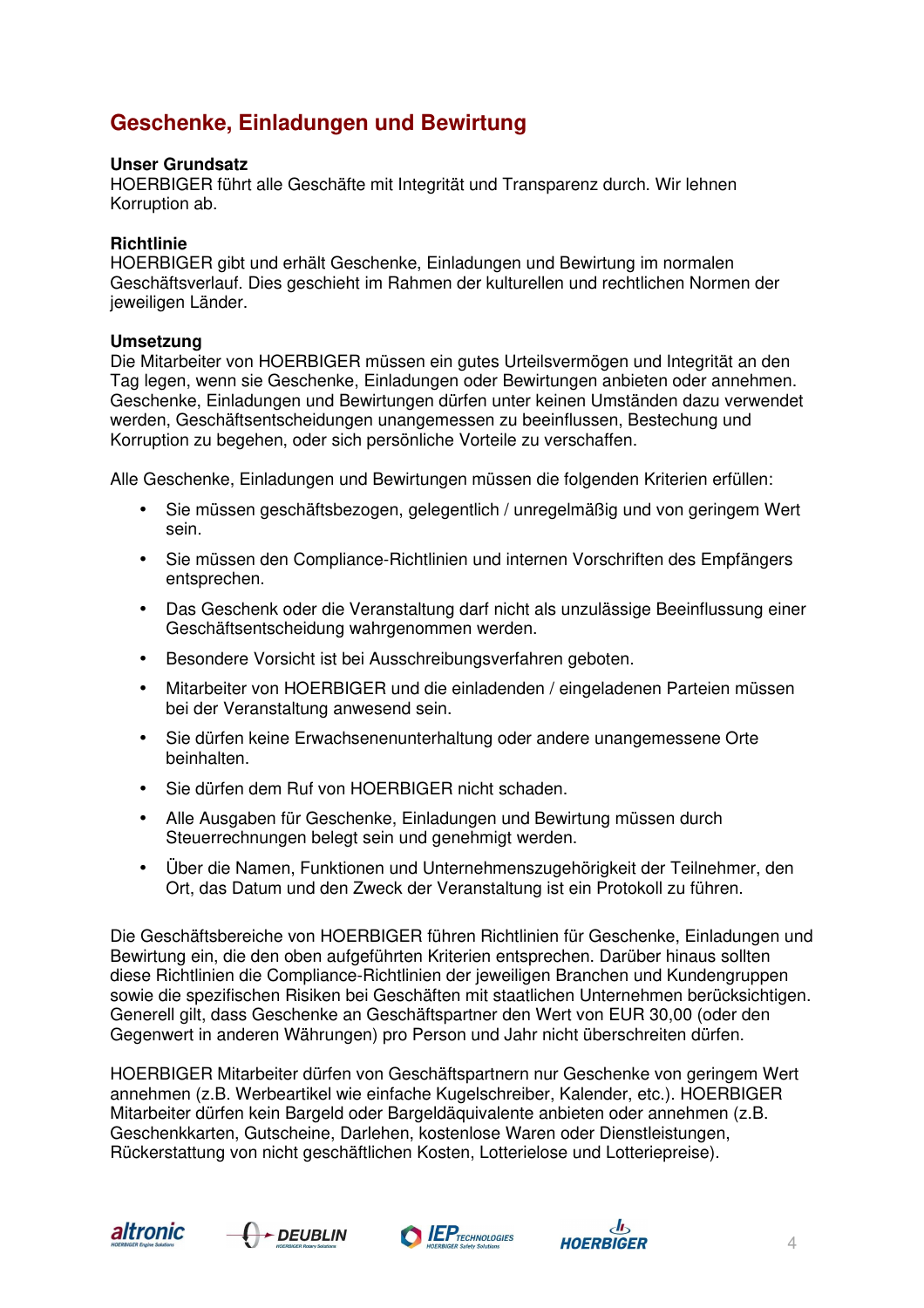Wenn Sie unsicher sind, ob Sie ein bestimmtes Geschenk, eine bestimmte Bewirtung oder Unterhaltung anbieten oder annehmen sollen, wenden Sie sich bitte an Corporate Compliance (compliance@hoerbiger.com).

## **Besondere Genehmigungsanforderungen**

Regierungsbeamte: Geschenke, Einladungen oder Bewirtungen jeglichen Wertes an einen Regierungsangestellten oder Amtsträger bedürfen der vorherigen schriftlichen Genehmigung durch den gesetzlichen Vertreter des Unternehmens und den Divisional CEO oder das zuständige Vorstandsmitglied.

Familienangehörige: Das Angebot oder die Annahme von Geschenken, Bewirtungen oder Einladungen jeglichen Wertes an ein Familienmitglied von HOERBIGER Personal oder des Geschäftspartners bedarf der vorherigen schriftlichen Genehmigung des gesetzlichen Vertreters des Unternehmens und des Bereichsleiters oder des zuständigen Mitglieds der Konzernleitung. Ausgenommen sind lediglich Firmenveranstaltungen wie Tage der offenen Tür, Familienfeste usw.

Von Dritten bezahlte Reisen: Die Mitarbeiter von HOERBIGER übernehmen die Reisekosten im Rahmen der Richtlinien des beschäftigenden Unternehmens. Sie dürfen Flugreisen oder Übernachtungen von Dritten nur dann annehmen, wenn ein angemessener geschäftlicher Grund vorliegt und vorbehaltlich der vorherigen schriftlichen Genehmigung durch den gesetzlichen Vertreter des Unternehmens und den CEO des Geschäftsbereichs oder des zuständigen Mitglieds der Konzernleitung.

Dem Management wird empfohlen, sich in allen Angelegenheiten, die eine besondere Genehmigung erfordern, mit Corporate Compliance (compliance@hoerbiger.com) zu beraten.

# **Spenden und Sponsoring**

HOERBIGER Unternehmen können Spenden an etablierte und offiziell registrierte gemeinnützige Organisationen oder Institutionen leisten. Spenden oder Sponsoring dürfen nicht zur Erlangung eines unzulässigen Geschäftsvorteils erfolgen. Spenden oder Sponsoring auf Bitten von Geschäftspartnern oder Amtsträgern sind untersagt.

HOERBIGER wahrt die religiöse Neutralität. HOERBIGER leistet keine finanzielle oder materielle Unterstützung für religiöse Organisationen, Institutionen oder Kampagnen.

HOERBIGER wahrt die politische Neutralität. HOERBIGER leistet keine finanzielle oder materielle Unterstützung für eine politische Partei oder einen politischen Amtsträger, einen Kandidaten für ein politisches Amt oder eine politische Kampagne.

Alle Spenden von mehr als EUR 5.000 bedürfen der vorherigen Genehmigung durch den gesetzlichen Vertreter des Unternehmens und des zuständigen Mitglieds der Konzernleitung.

Sponsoring ist jeder Geld- oder Sachbeitrag von HOERBIGER zu einer von Dritten organisierten Veranstaltung gegen die Möglichkeit, für die Marken von HOERBIGER zu werben, z.B. durch die Darstellung des HOERBIGER Logos, die Erwähnung in der Eröffnungs- oder Schlussrede oder die Teilnahme eines Redners an einer Diskussionsrunde sowie Eintrittskarten zu der Veranstaltung. Jedes Sponsoring muss durch den gesetzlichen Vertreter des Unternehmens, das zuständige Mietglied der Konzernleitung und die Unternehmenskommunikation genehmigt werden.







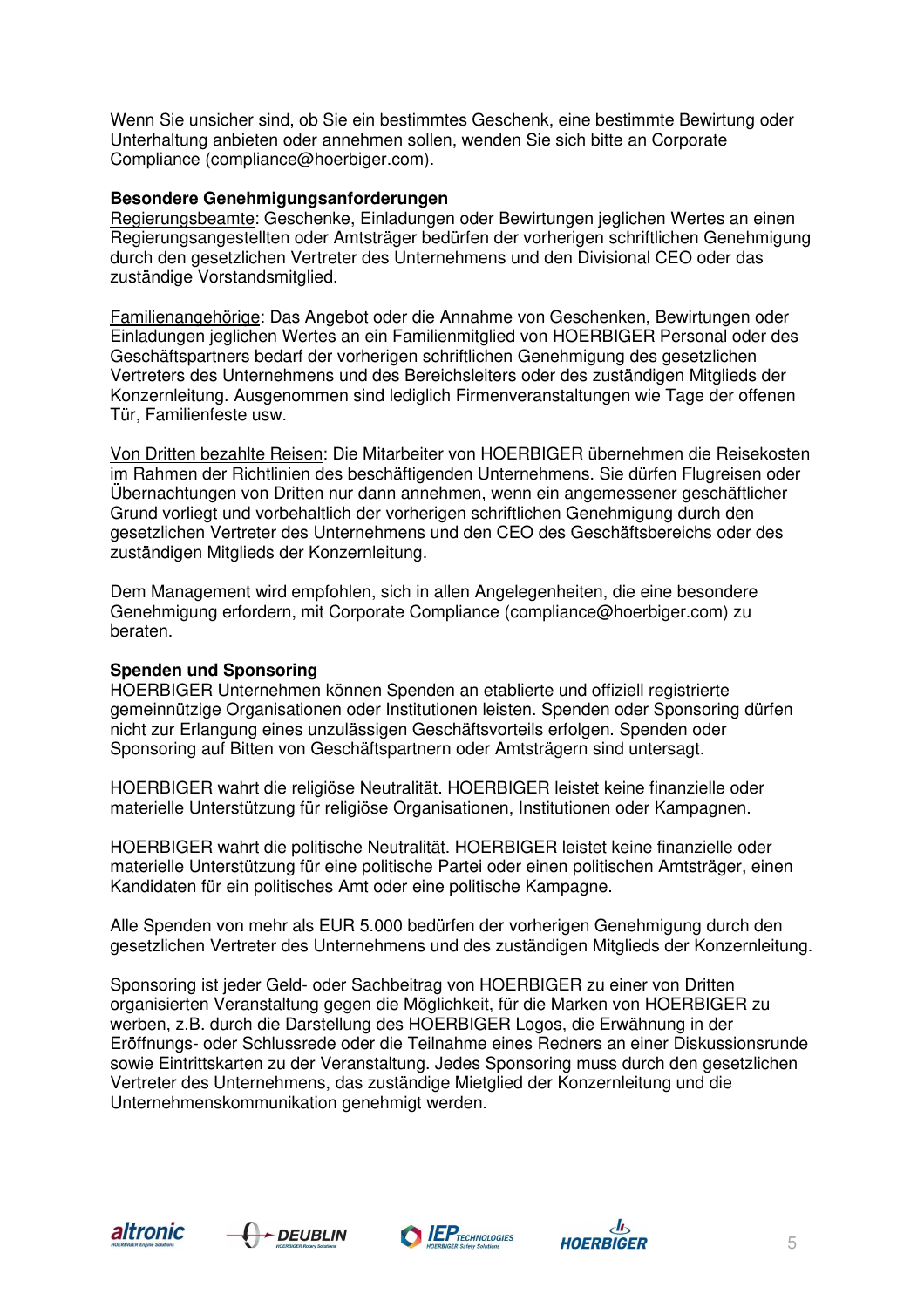# **礼品、娱乐与招待**

# 我们的原则

贺尔碧格在开展业务时秉承诚实和透明的原则。我们反对腐败。

# 政策

贺尔碧格在正常业务过程中可提供和接受礼品、娱乐与招待活动。但这必须符合相关司法管辖 区的文化和法律规范。

# 实施

贺尔碧格员工在提供或接受礼品、娱乐与招待活动时应保持良好的判断力和诚信。在任何情况 下,均不得通过赠送礼品、娱乐与招待活动来过分影响业务决策,行贿腐败或获取个人利益。

所有礼品、娱乐与招待活动应符合以下条件:

- 应与业务相关,偶尔/不频繁发生,且价值适中。
- 应符合接收方的合规政策和内部规定。
- 不得让礼品或招待活动不当影响业务决策。
- 在招标过程中应特别谨慎。
- 贺尔碧格职员和邀请方/被邀请方应出席活动。
- 不得参与成人娱乐活动或前往其他不当地点。
- 绝不能损害贺尔碧格的声誉。
- 所有礼品、娱乐与招待活动的费用均应由税务发票证明并获得授权。
- 应保存以下记录:参加者的姓名、职务和隶属公司、活动的地点、日期和目的。

贺尔碧格的各分公司应执行体现上述标准的礼品、娱乐与招待政策。此外,这些政策应考虑相 关行业和客户群体的合规政策以及与国有企业开展业务的特定风险。一般而言,向商业伙伴赠 送的礼品价值每人每年不得超过 30 欧元(或等值的其他货币)。

贺尔碧格职员只能收受商业伙伴赠送的具有名义价值的礼品(例如促销物品,如简单的钢笔、 日历等)。贺尔碧格职员不得赠送或收受现金或现金等价物(例如礼品卡、代金券、借款、免 费商品或服务、非业务成本报销、彩票和彩金)。

如果不确定是否可以提供或接受某种礼品、娱乐与招待,请联系企业合规部门

(compliance@hoerbiger.com)。







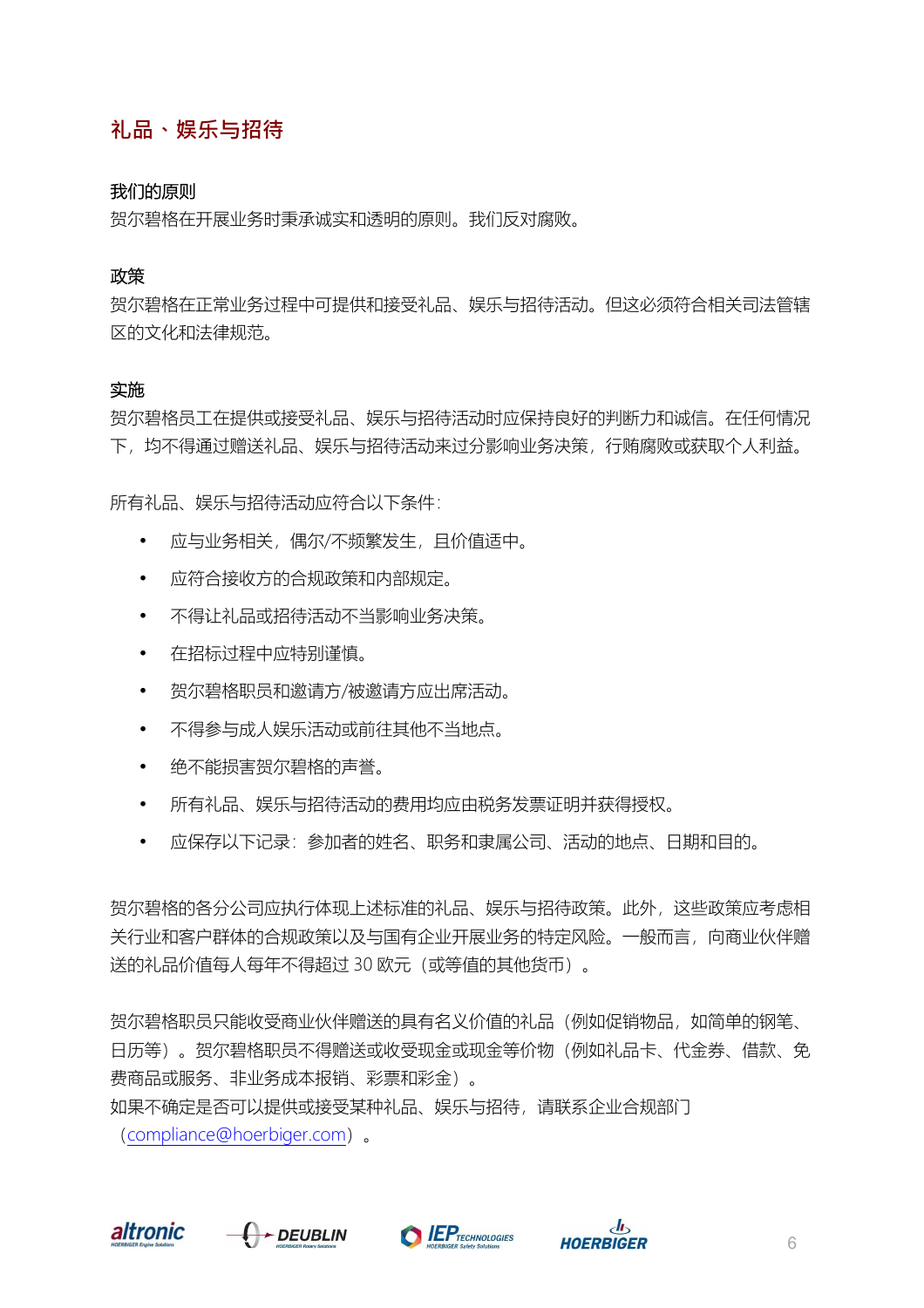# 特殊授权要求

政府官员:向政府雇员或政府官员提供任何价值的礼品、娱乐与招待,都必须事先获得公司法 定代表人以及分公司首席执行官或相关执行委员会成员的书面授权。

家庭成员:贺尔碧格职员或商业伙伴的家庭成员提供或接受任何价值的礼品、娱乐与招待,都 必须事先获得运营公司的法定代表以及分公司首席执行官或相关执行委员会成员的书面授权。 唯一的例外是公司活动,例如开放日、家庭聚会等。

第三方付费的旅行: 贺尔碧格职员发生的差旅费应符合聘用公司的政策。他们只有在有正当商 业理由的情况下,才能接受第三方安排的航空旅行或住宿,并且必须事先获得公司法人代表以 及分公司首席执行官或相关执行委员会成员的书面授权。

建议管理层对需要特殊授权的所有事宜,请咨询企业合规部门

(compliance@hoerbiger.com)。

#### 捐赠与赞助

贺尔碧格集团各公司可以向已建立并经过正式注册的慈善组织或机构捐款。不得为获得不正当 的商业利益进行捐赠或赞助。禁止根据商业伙伴或政府官员的要求进行捐赠或赞助。 贺尔碧格保持宗教中立。贺尔碧格不向宗教组织、机构或活动提供金钱或物质支持。 贺尔碧格保持政治中立。贺尔碧格不向现任政党或公职人员、公职候选人或政治竞选活动提供 金钱或物质支持。

所有超过 5,000 欧元的慈善捐款都必须事先获得公司法定代表人以及执行委员会负责人的批 准。

赞助是指贺尔碧格向第三方组织的活动提供的任何现金或实物捐助,以换取在开幕词或闭幕词 中提到贺尔碧格品牌(例如展示贺尔碧格徽标)、安排发言人加入讨论小组以及获得活动门票 的机会。任何赞助均应事先取得公司的法定代表人、相关的执行委员会成员和企业公共关系部 门的批准。







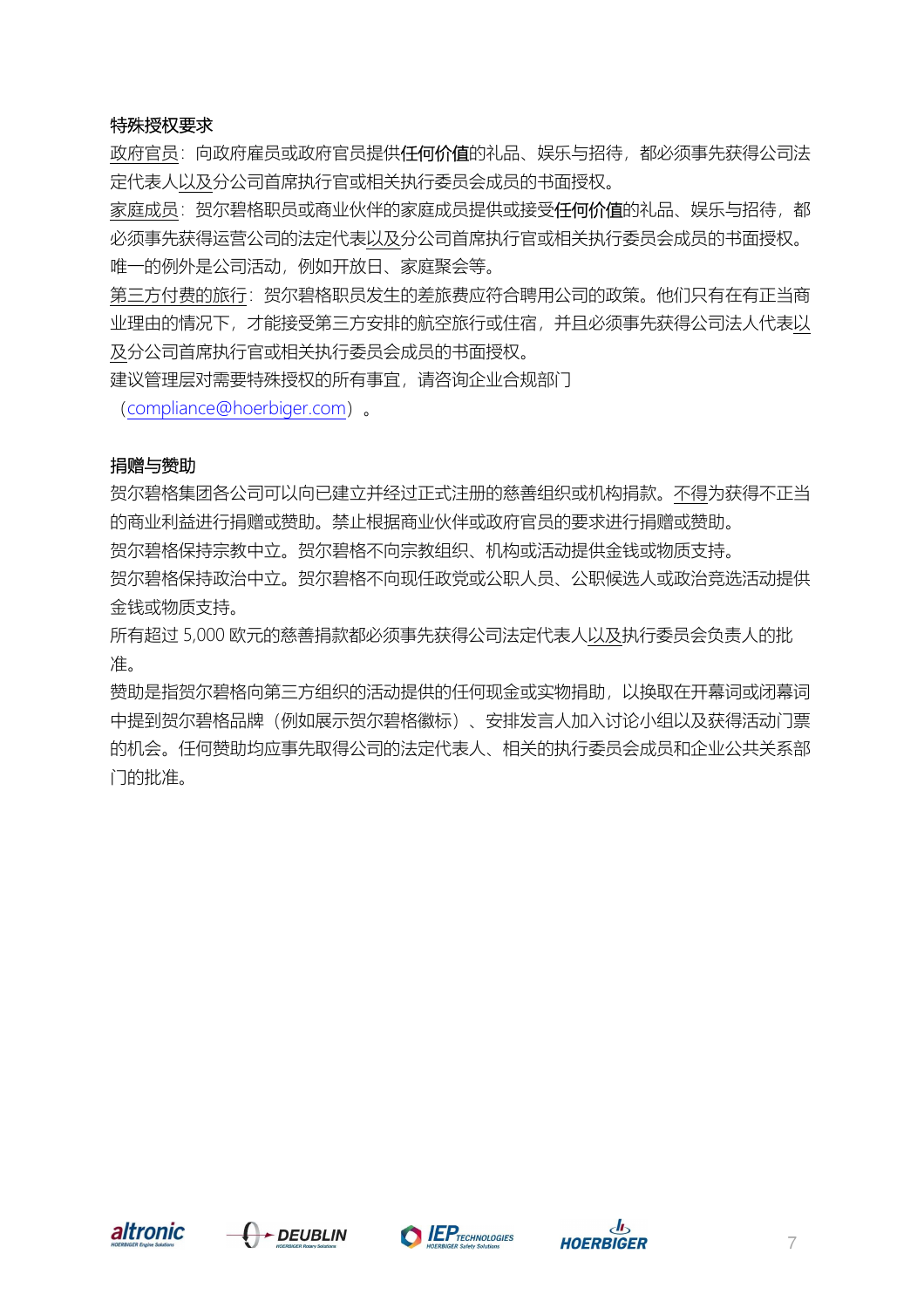# **Dárky, zábava a pohostinství**

# **Náš princip**

Firma HOERBIGER provádí veškeré obchodní činnosti poctivě a transparentně. Jsme proti korupci.

# **Zásady**

Firma HOERBIGER poskytuje a přijímá dary, zábavu a pohoštění v rámci běžné obchodní činnosti. K tomu dochází v rámci kulturních a právních norem příslušných jurisdikcí.

# **Implementace**

Zaměstnanci firmy HOERBIGER musejí při poskytování nebo přijímání dárků, zábavy a pohoštění prokazovat zdravý úsudek a integritu. Dárky ani zábava či pohoštění se nesmějí za žádných okolností používat k neoprávněnému ovlivňování obchodních rozhodnutí, poskytování úplatků a dopouštění se korupce nebo získávání osobních výhod.

Všechny dárky, zábava a pohoštění musí splňovat následující kritéria:

- Musí se týkat podnikání, být příležitostné/zřídkavé a mají mít skromnou hodnotu.
- Musí splňovat zásady souladu a vnitřní pravidla příjemce.
- Dar nebo událost nesmí být vnímány tak, že by mohly mít nepatřičný vliv na obchodní rozhodnutí.
- Během výběrového řízení je třeba dbát zvláštní opatrnosti.
- Na akci bude přítomen personál firmy HOERBIGER a zvoucí/poznané strany.
- Nesmí zahrnovat zábavu pro dospělé nebo jiná nevhodná místa.
- Nikdy nesmí poškodit pověst firmy HOERBIGER.
- Veškeré výdaje na dárky, zábavu a pohoštění budou doloženy daňovými fakturami a schváleny.
- Bude veden záznam o jménech, funkcích a firemním sdružení účastníků, místě, datu a účelu akce.

Obchodní divize firmy HOERBIGER zavedou zásady týkající se darů, zábavy a pohoštění, které splňují výše uvedená kritéria. Kromě toho by v těchto zásadách měly být zohledněny zásady dodržování předpisů příslušných průmyslových odvětví a skupin zákazníků a specifická rizika obchodování se státními podniky. Obecně platí, že dary obchodním partnerům nesmí přesáhnout hodnotu 30,00 euro (nebo ekvivalent v jiné měně) na osobu a rok.

Personál firmy HOERBIGER smí od obchodních partnerů přijímat dárky pouze pomyslné hodnoty (např. reklamní předměty jako jednoduchá pera, kalendáře atd.). Zaměstnanci firmy HOERBIGER nebudou nabízet ani přijímat hotovost nebo ekvivalenty hotovosti (např. dárkové karty, poukázky, půjčky, bezplatné zboží nebo služby, náhradu neobchodních nákladů, losy a výhry v loterii).

Pokud si nejste jisti, zda nabídnout nebo přijmout určitý dar, zábavu nebo pohoštění, kontaktujte prosím oddělení Corporate Compliance (compliance@hoerbiger.com).







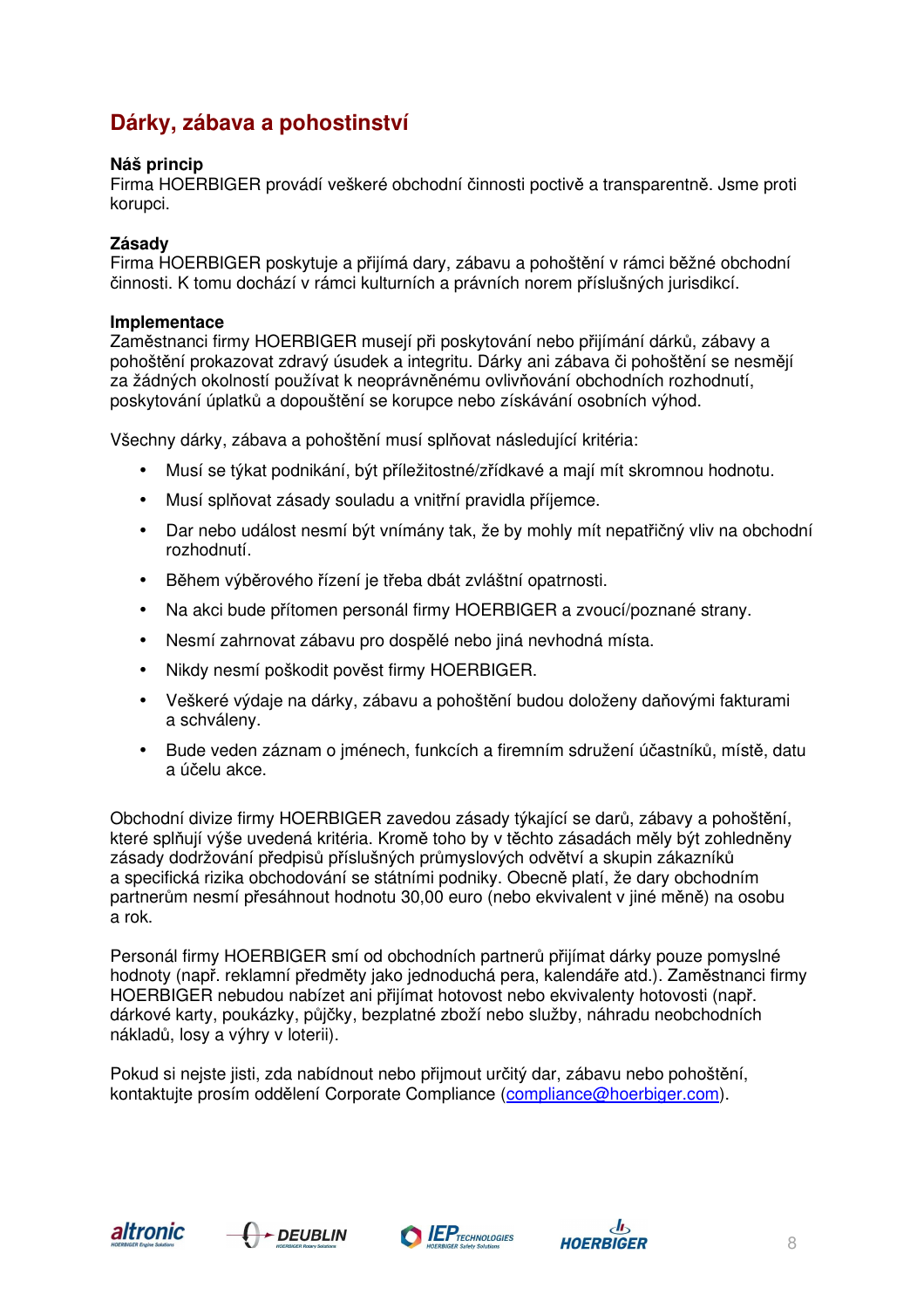# **Zvláštní požadavky na schválení**

Vládní představitelé: V případě dárků, zábavy nebo pohoštění **jakékoliv hodnoty** poskytované vládnímu zaměstnanci nebo veřejnému činiteli je vyžadováno předchozí písemné povolení od právního zástupce firmy a CEO divize nebo příslušného člena výkonné rady.

Rodinní příslušníci: V případě nabídky nebo přijetí dárku, zábavy nebo pohoštění **jakékoliv hodnoty** rodinnému příslušníkovi personálu firmy HOERBIGER nebo obchodnímu partnerovi je vyžadováno předchozí písemné povolení od právního zástupce provozní společnosti a CEO divize nebo příslušného člena výkonné rady.. Výjimkou jsou pouze firemní akce, jako jsou dny otevřených dveří, rodinné veletrhy apod.

Cestování placené třetí stranou: Pracovníkům firmy HOERBIGER vznikají cestovní výdaje v souladu se zásadami zaměstnávající společnosti. Pracovníci mohou přijmout leteckou dopravu nebo ubytování od třetí strany pouze v případě, že existuje vhodné obchodní zdůvodnění a na základě předchozího písemného souhlasu právního zástupce společnosti a CEO divize nebo příslušného člena výkonné rady.

Vedení se doporučuje konzultovat všechny záležitosti vyžadující zvláštní povolení s oddělením Corporate Compliance (compliance@hoerbiger.com).

# **Dary a sponzorské dary**

Firmy skupiny HOERBIGER mohou poskytovat dary zavedeným a oficiálně registrovaným charitativním organizacím nebo institucím. Dary nebo sponzorství se nesmí poskytovat za účelem získání nepatřičné obchodní výhody. Jsou zakázány dary nebo sponzorství na žádost obchodních partnerů nebo veřejných činitelů.

Firma HOERBIGER zachovává náboženskou neutralitu. Firma HOERBIGER neposkytuje peněžní ani materiální podporu náboženským organizacím, institucím nebo kampaním.

Firma HOERBIGER zachovává politickou neutralitu. Firma HOERBIGER neposkytuje peněžní ani materiální podporu politických stranám nebo držitelům politické funkce, kandidátům na politickou funkci ani politickým kampaním.

V případě všech charitativních darů převyšujících hodnotu 5 000 eur je vyžadován předchozí souhlas právního zástupce společnosti a odpovědného člena představenstva.

Sponzorstvím se rozumí jakýkoliv finanční nebo věcný příspěvek firmy HOERBIGER na akci pořádanou třetí stranou výměnou za příležitost propagovat značky HOERBIGER, například zobrazením loga firmy HOERBIGER, uvedením v úvodním nebo závěrečném oslovení nebo účast řečníka v diskusním panelu a také vstupenky na akci. Jakékoliv sponzorství musí být schváleno právním zástupcem firmy, příslušným členem výkonné rady a oddělením Corporate Communications.







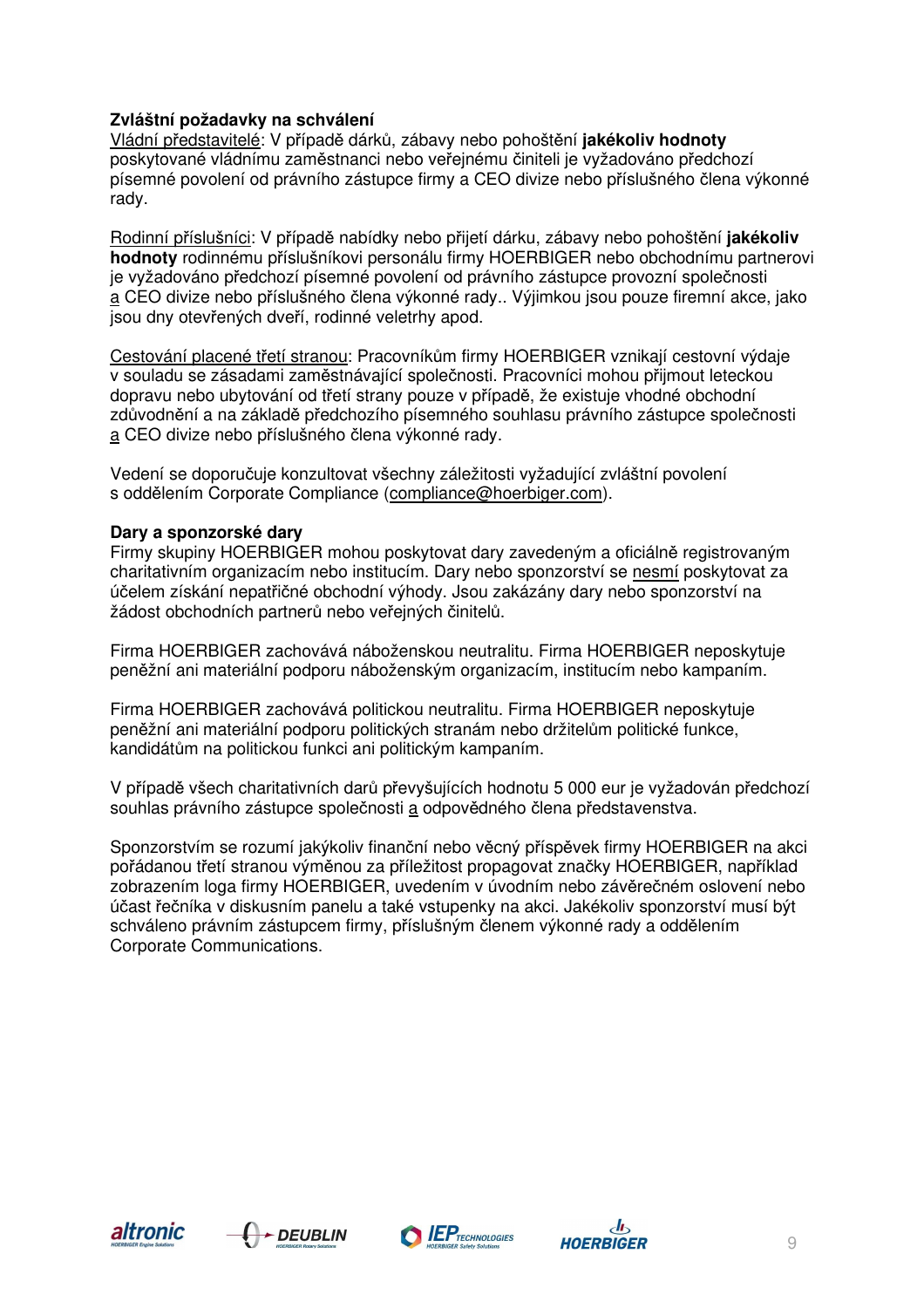# **Gaver, underholdning og repræsentation**

# **Vores principper**

HOERBIGER udfører alle forretninger med integritet og gennemsigtighed. Vi er modstandere af korruption.

# **Politik**

HOERBIGER tilbyder og modtager gaver, underholdning og repræsentation som led i det normale forretningsforløb. Det sker inden for de kulturelle og lovmæssige standarder i de enkelte jurisdiktioner.

# **Implementering**

HOERBIGERs personale skal udvise god dømmekraft og integritet, når det giver eller tager imod gaver, underholdning eller repræsentation. Gaver, underholdning og repræsentation må under ingen omstændigheder benyttes til at påvirke forretningsbeslutninger urimeligt, udøve bestikkelse og korruption eller opnå personlige fordele.

Gaver, underholdning og repræsentation skal opfylde følgende kriterier:

- De skal være forretningsrelaterede, lejlighedsvise/sjældne og af lav værdi.
- De skal være i overensstemmelse med modtagerens compliance-politikker og interne regler.
- Gaven eller arrangementet må ikke opfattes som en gave eller arrangement, der i urimelig grad påvirker en forretningsmæssig beslutning.
- Der skal udvises særlig forsigtighed i forbindelse med udbudsprocedurer.
- HOERBIGERs personale og de inviterende/inviterede parter skal være til stede ved arrangementet.
- De må ikke omfatte voksenunderholdning eller andre upassende steder.
- De må aldrig skade HOERBIGERs omdømme.
- Alle udgifter til gaver, underholdning og repræsentation skal dokumenteres ved hjælp af momsfakturaer og godkendes.
- Der skal føres en fortegnelse over deltagernes navne, funktioner og virksomhedssammenslutning samt sted, dato og formål med arrangementet.

HOERBIGERs forretningsafdelinger skal gennemføre politikker for gaver, underholdning og repræsentation, som afspejler de ovennævnte kriterier. Desuden bør disse politikker tage hensyn til de pågældende branchers og kundegruppers compliance-regler og de specifikke risici ved at drive forretning med statsejede virksomheder. Som hovedregel må gaver til forretningspartnere ikke overstige 30,00 EUR (eller tilsvarende beløb i andre valutaer) pr. person og år.

HOERBIGERs medarbejdere må kun modtage gaver til en teoretisk værdi fra forretningspartnere (f.eks. reklamegaver såsom kuglepenne, kalendere osv.). HOERBIGERs medarbejdere må ikke tilbyde eller tage imod kontanter eller tilsvarende likvide midler (f.eks. gavekort, værdikuponer, lån, gratis varer eller tjenesteydelser, godtgørelse for ikkeforretningsrelaterede omkostninger, lodder og lotterigevinster).

Hvis du er i tvivl, om du skal tilbyde eller tage imod en bestemt gave, underholdning eller repræsentation, bedes du kontakte Corporate Compliance (compliance@hoerbiger.com).







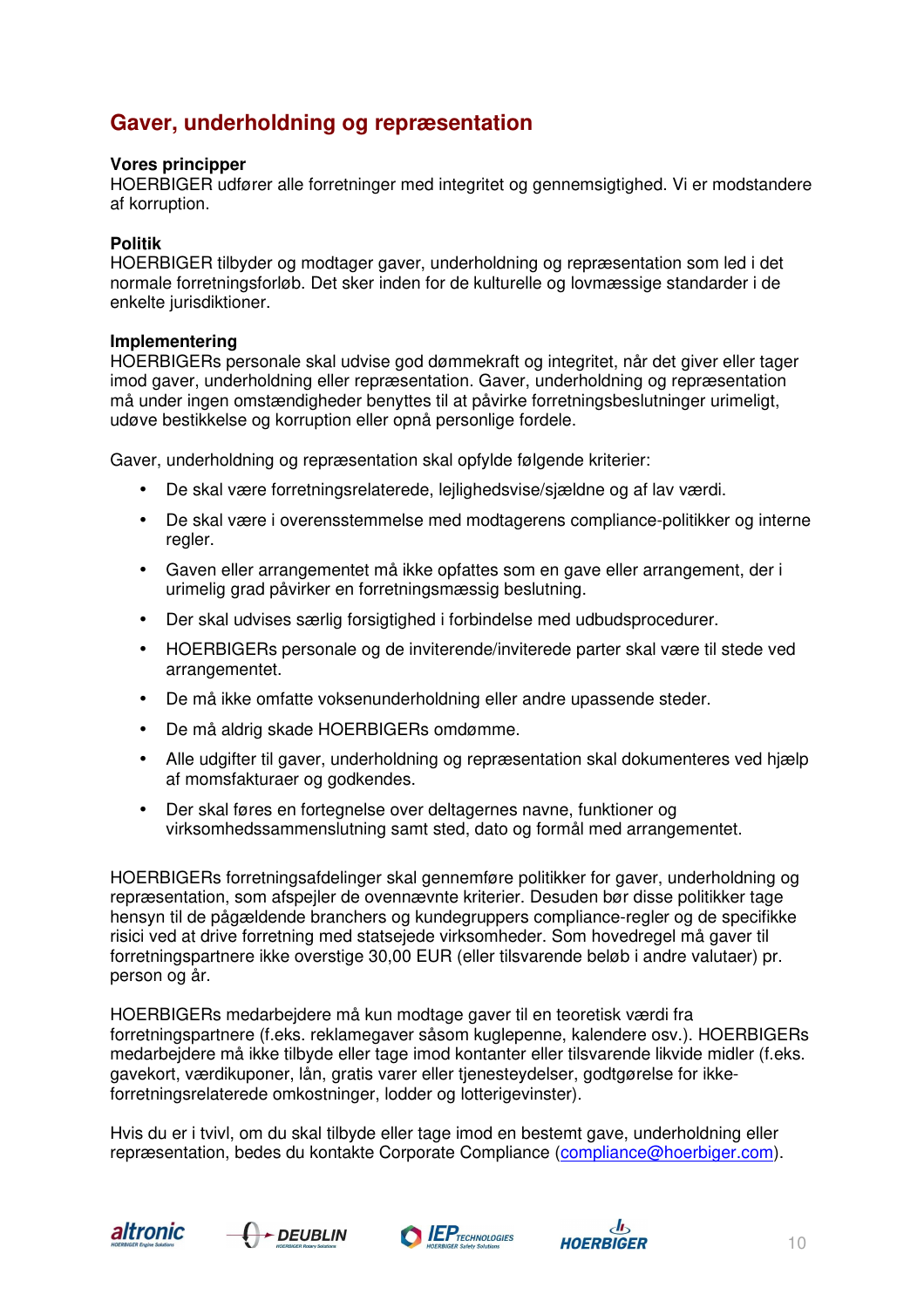# **Krav til særlige tilladelser**

Embedsmænd: Gaver, underholdning eller repræsentation **af enhver værdi** til en regeringsansat eller offentlig embedsmand kræver forudgående skriftlig tilladelse fra virksomhedens juridiske repræsentant og divisionsleder eller det relevante bestyrelsesmedlem.

Familiemedlemmer: Tilbud eller accept af en gave, underholdning eller repræsentation **af enhver værdi** til et familiemedlem af HOERBIGERs personale eller forretningspartneren kræver forudgående skriftlig tilladelse fra den juridiske repræsentant for driftsselskabet og divisionslederen eller det relevante medlem af direktionen.. De eneste undtagelser er virksomhedsarrangementer som f.eks. åbent hus-arrangementer, familiemesser osv.

Rejser betalt af tredjeparter: HOERBIGERs personale afholder rejseudgifter i overensstemmelse med den ansættende virksomheds politikker. De må kun tage imod flyrejser eller indkvartering fra en tredjepart, hvis der er en passende forretningsmæssig begrundelse, og hvis der foreligger en forudgående skriftlig tilladelse fra virksomhedens juridiske repræsentant og divisionslederen eller det relevante medlem af direktionen.

Det anbefales, at ledelsen kontakter Corporate Compliance (compliance@hoerbiger.com) med hensyn til alle spørgsmål vedrørende særlig tilladelse.

# **Donationer og sponsorater**

HOERBIGER-virksomheder kan give donationer til etablerede og officielt registrerede velgørende organisationer eller institutioner. Der må ikke foretages donationer og indgås sponsorater for at opnå en urimelig forretningsfordel. Donationer eller sponsorater efter anmodning fra forretningspartnere eller offentlige embedsmænd er forbudt.

HOERBIGER fastholder religiøs neutralitet. HOERBIGER yder ikke økonomisk eller materiel støtte til religiøse organisationer, institutioner eller kampagner.

HOERBIGER fastholder politisk neutralitet. HOERBIGER yder ikke økonomisk eller materiel støtte til politiske partier eller politiske embedsmænd, kandidater til et politisk embede eller politiske kampagner.

Alle donationer til velgørende formål på over 5.000 EUR skal på forhånd godkendes af selskabets juridiske repræsentant og det ansvarlige medlem af direktionen.

Sponsorater er ethvert bidrag i penge eller naturalier fra HOERBIGER til et arrangement, der organiseres af en tredjepart, til gengæld for muligheden for at reklamere for HOERBIGERs mærker ved f.eks. at vise HOERBIGER-logoet, blive nævnt i åbnings- eller afslutningstalerne eller deltage som taler i et debatpanel samt billetter til arrangementet. Ethvert sponsorat skal godkendes af virksomhedens juridiske repræsentant, det relevante medlem af direktionen og Corporate Communications.







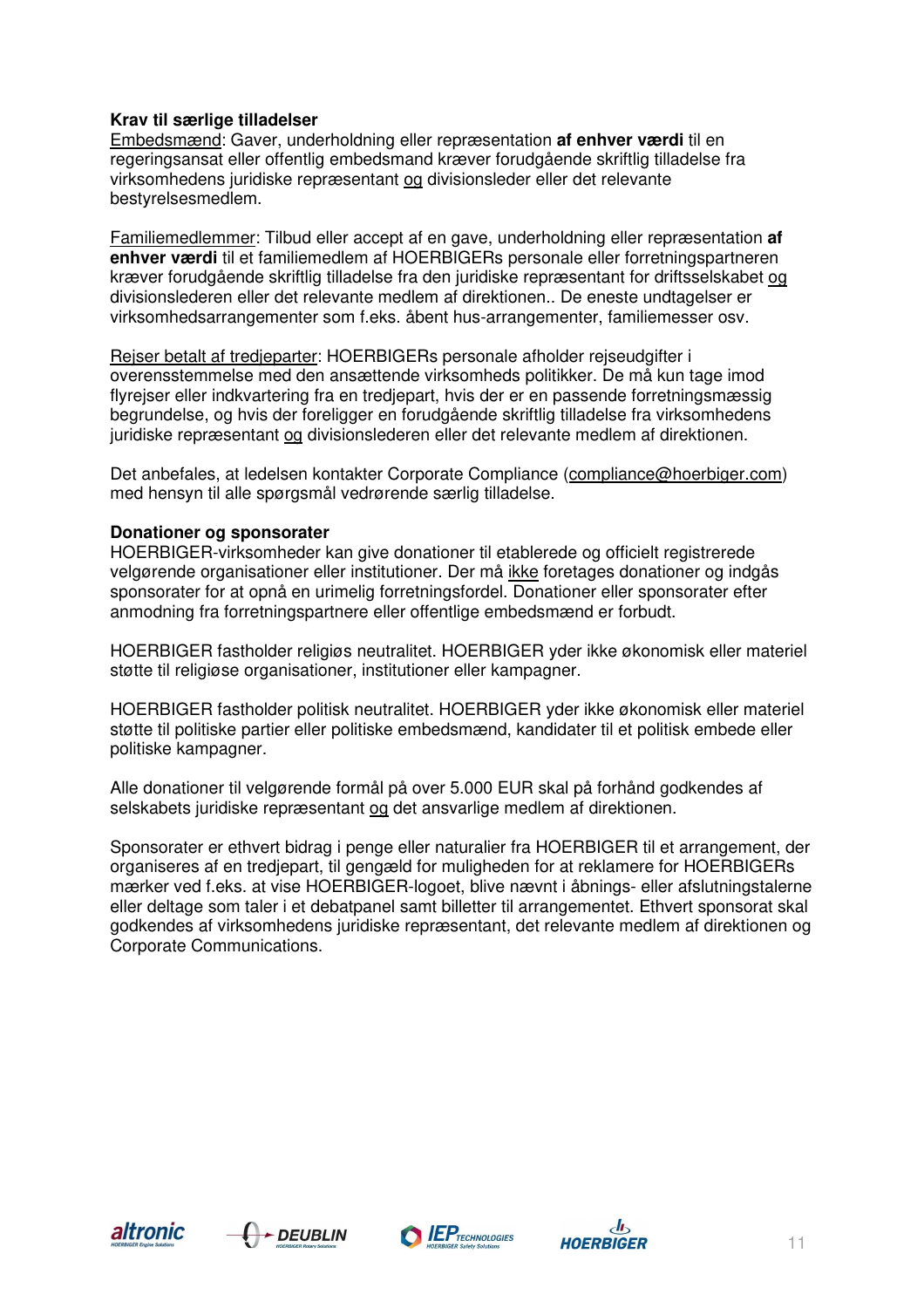# **Geschenken, vermaak en gastvrijheid**

# **Ons grondbeginsel**

HOERBIGER doet al zijn zaken met integriteit en transparantie. Wij zijn tegen corruptie.

# **Beleid**

HOERBIGER biedt geschenken, vermaak en gastvrijheid aan en ontvangt deze in het kader van de normale bedrijfsuitoefening. Dit gebeurt binnen de culturele en wettelijke normen van de betrokken rechtsgebieden.

## **Implementatie**

Het HOERBIGER-personeel moet zijn gezond verstand gebruiken en integriteit aan de dag leggen bij het aanbieden of aanvaarden van geschenken, vermaak of gastvrijheid. Geschenken, vermaak en gastvrijheid mogen in geen geval worden gebruikt om zakelijke beslissingen op ongepaste wijze te beïnvloeden, omkoperij en corruptie te plegen of om persoonlijk voordeel te behalen.

Alle geschenken, vormen van vermaak en gastvrijheid moeten aan de volgende criteria voldoen:

- Zij moeten verband houden met de zakelijke activiteiten, occasioneel/incidenteel en van bescheiden waarde zijn.
- Zij moeten voldoen aan het compliancebeleid en de interne regels van de ontvanger.
- Het geschenk of evenement mag niet worden gezien als een ongepaste beïnvloeding van een zakelijke beslissing.
- Bij aanbestedingsprocedures moet bijzondere voorzichtigheid worden betracht.
- Het personeel van HOERBIGER en de uitnodigende / genodigde partijen dienen op het evenement aanwezig te zijn.
- Zij mogen geen seksueel georiënteerd vermaak of andere ongepaste locaties omvatten.
- Zij mogen nooit de reputatie van HOERBIGER schaden.
- Alle uitgaven voor geschenken, vermaak en gastvrijheid moeten worden gestaafd met fiscale facturen en worden goedgekeurd.
- Er wordt een register bijgehouden met de namen, functies en bedrijfsvereniging van de aanwezigen, de plaats, de datum en het doel van het evenement.

De bedrijfsdivisies van HOERBIGER implementeren een beleid inzake geschenken, vermaak en gastvrijheid dat de hierboven vermelde criteria weerspiegelt. Voorts moet in dit beleid rekening worden gehouden met het compliancebeleid van de betrokken bedrijfstakken en klantengroepen en met de specifieke risico's van het zakendoen met staatsbedrijven. Als algemene regel geldt dat geschenken aan zakenpartners niet meer dan 30,00 euro (of het equivalent in andere valuta) per persoon per jaar mogen bedragen.

Het personeel van HOERBIGER mag van zakenpartners alleen geschenken van geringe waarde aannemen (bijv. promotieartikelen zoals eenvoudige pennen, kalenders, etc.). Het HOERBIGER-personeel mag geen contant geld of equivalenten daarvan aanbieden of aanvaarden (bijvoorbeeld geschenkbonnen, waardebonnen, leningen, gratis goederen of diensten, terugbetaling van niet-zakelijke kosten, loterijbiljetten en loterijprijzen).







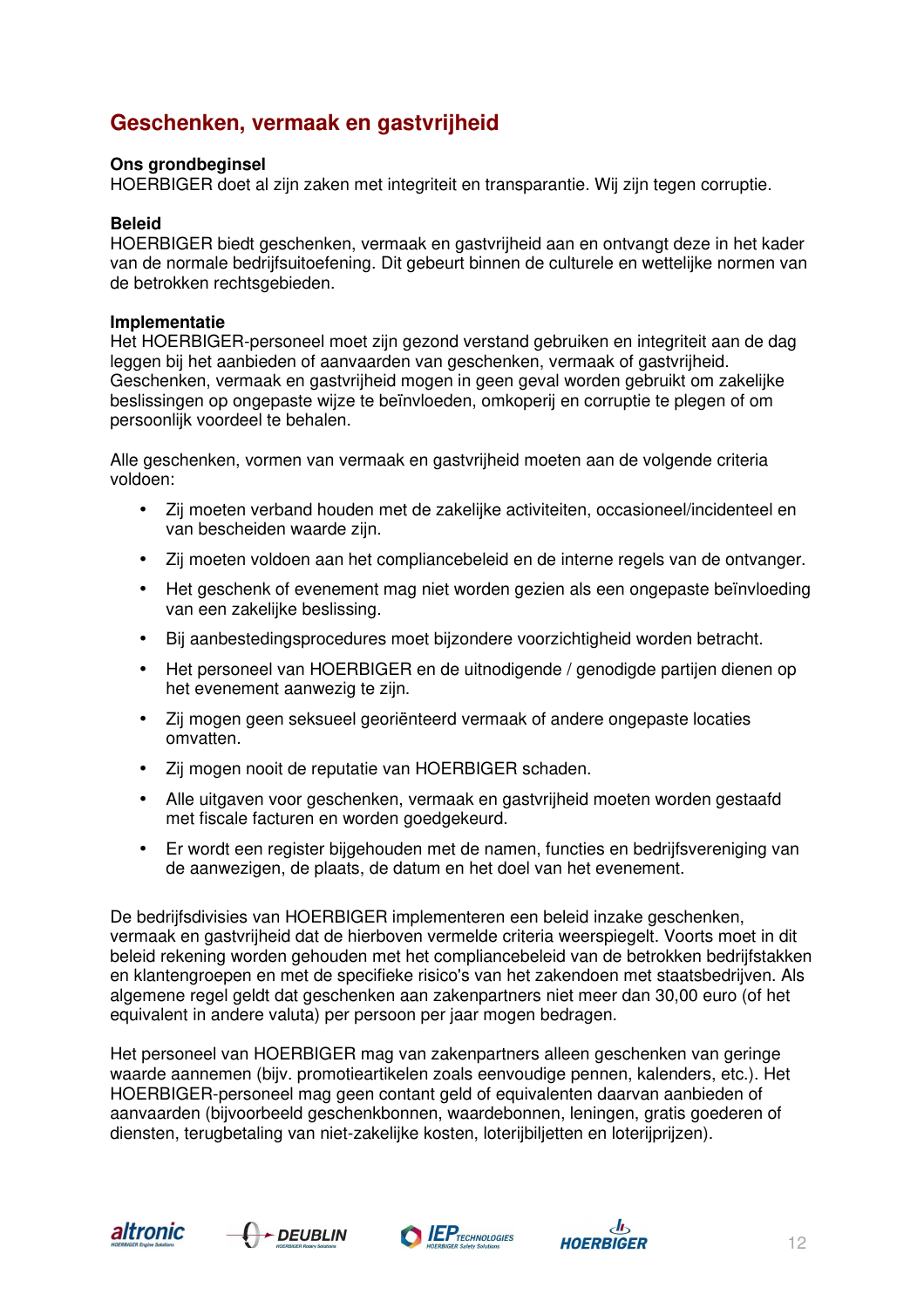Als u niet zeker weet of u een bepaald geschenk, vermaak of gastvrijheid mag aanbieden of aanvaarden, neem dan contact op met Corporate Compliance (compliance@hoerbiger.com).

# **Speciale machtigingsvereisten**

Regeringsambtenaren: Voor geschenken, vermaak of gastvrijheid **van welke waarde ook** aan een overheidsfunctionaris of ambtenaar is voorafgaande schriftelijke toestemming nodig van de wettelijke vertegenwoordiger van het bedrijf en de CEO van de divisie of het desbetreffende lid van de directie.

Gezinsleden: Voor het aanbieden of aanvaarden van een geschenk, entertainment of gastvrijheid **van welke waarde ook** aan een familielid van het HOERBIGER-personeel of van de zakenpartner is voorafgaande schriftelijke toestemming nodig van de wettelijke vertegenwoordiger van de werkmaatschappij en de CEO van de divisie of het betreffende directielid. De enige uitzonderingen zijn bedrijfsevenementen zoals open dagen, familiebeurzen, enz.

Door derden betaalde reizen: Het personeel van HOERBIGER maakt reiskosten overeenkomstig het beleid van het bedrijf waarbij het in dienst is. Zij mogen vliegreizen of accommodatie van een derde alleen accepteren als daar een passende zakelijke reden voor is en na voorafgaande schriftelijke toestemming van de wettelijke vertegenwoordiger van het bedrijf en de CEO van de divisie of het betreffende lid van de directie.

Het management wordt aangeraden Corporate Compliance (compliance@hoerbiger.com) te raadplegen over alle aangelegenheden waarvoor speciale toestemming vereist is.

## **Donaties en sponsoring**

HOERBIGER-bedrijven kunnen donaties doen aan gevestigde en officieel geregistreerde liefdadigheidsorganisaties of -instellingen. Donaties of sponsoring mogen niet plaatsvinden om een ongepast zakelijk voordeel te verkrijgen. Schenkingen of sponsoring op verzoek van zakenpartners of overheidsambtenaren zijn verboden.

HOERBIGER handhaaft religieuze neutraliteit. HOERBIGER geeft geen geldelijke of materiële steun aan religieuze organisaties, instellingen of campagnes.

HOERBIGER handhaaft politieke neutraliteit. HOERBIGER verleent geen geldelijke of materiële steun aan een politieke partij of politieke ambtsdrager, kandidaat voor een politieke functie of politieke campagnes.

Voor alle donaties aan goede doelen van meer dan EUR 5.000 is voorafgaande goedkeuring vereist van de wettelijke vertegenwoordiger van de vennootschap en het verantwoordelijke lid van de Raad van Bestuur.

Onder sponsoring wordt verstaan iedere bijdrage in geld of in natura van HOERBIGER aan een door een derde georganiseerd evenement in ruil voor de mogelijkheid om reclame te maken voor de merken van HOERBIGER door bijvoorbeeld het HOERBIGER-logo af te beelden, vermeld te worden in de openings- of slottoespraken of de deelname van een spreker aan een discussiepanel, alsmede toegangskaarten voor het evenement. Elk sponsorschap moet worden goedgekeurd door de wettelijke vertegenwoordiger van de onderneming, het betrokken lid van de Raad van Bestuur en Corporate Communications.







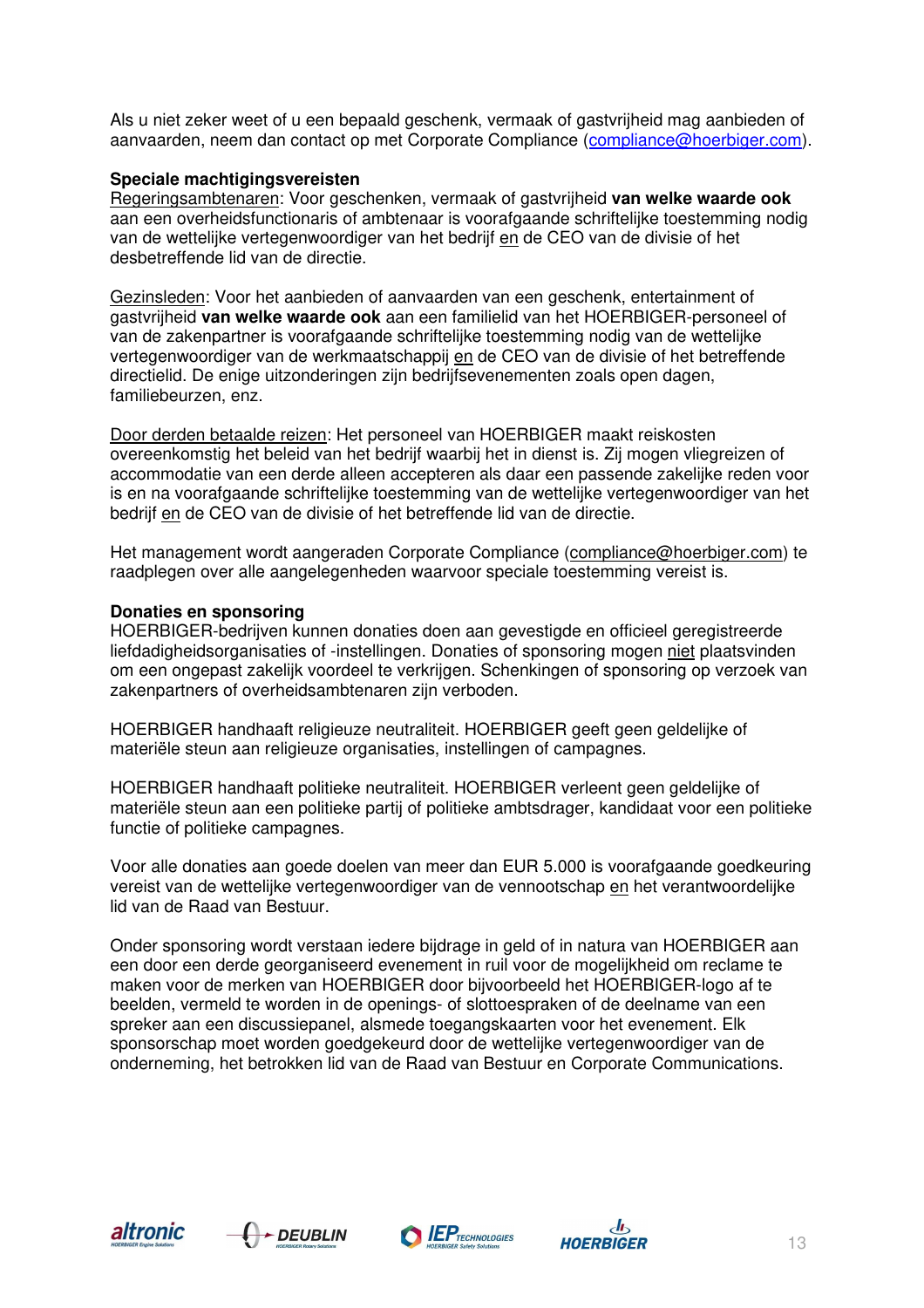# **Cadeaux, divertissements et marques d'hospitalité**

# **Notre principe**

HOERBIGER exerce toutes ses activités avec intégrité et transparence. Nous nous opposons à la corruption.

# **Politique**

HOERBIGER offre et reçoit des cadeaux, des divertissements et des marques d'hospitalité dans le cours normal des activités. Cela se fait dans le respect des normes culturelles et juridiques des différentes juridictions.

## **Mise en œuvre**

Le personnel de HOERBIGER doit faire preuve de discernement et d'intégrité lorsqu'il offre ou accepte des cadeaux, des divertissements ou des marques d'hospitalité. En aucun cas les cadeaux, les divertissements et les marques d'hospitalité ne doivent être utilisés pour influencer indûment les décisions commerciales, pour commettre des actes de corruption active ou passive ou pour en tirer un avantage personnel.

Tous les cadeaux, divertissements et marques d'hospitalité doivent répondre aux critères suivants :

- Ils doivent avoir un lien commercial, être occasionnels/peu fréquents et d'une faible valeur.
- Ils doivent être conformes aux politiques de compliance et aux règles internes du destinataire.
- Le cadeau ou l'événement ne doit pas être perçu comme une influence indue sur une décision commerciale.
- Une attention spéciale est de mise lors des processus d'appel d'offres.
- Le personnel de HOERBIGER et les parties qui invitent / invitées doivent être présents à l'événement.
- Ils ne doivent pas inclure de divertissements pour adultes ou d'autres endroits inappropriés.
- Ils ne doivent jamais porter atteinte à la réputation de HOERBIGER.
- Toutes les dépenses dédiées aux cadeaux, divertissements et marques d'hospitalité doivent être étayées par des factures mentionnant la TVA et être autorisées.
- Les noms, fonctions et association d'entreprise des participants, le lieu, la date et la finalité de l'événement doivent être consignés.

Les divisions commerciales de HOERBIGER doivent mettre en place des politiques relatives aux cadeaux, divertissements et marques d'hospitalité qui restituent les critères énumérés cidessus. De plus, ces politiques doivent prendre en compte les politiques de Compliance des secteurs et groupes de clients pertinents ainsi que les risques spécifiques liés aux affaires réalisées avec des entreprises publiques. En règle générale, les cadeaux aux partenaires commerciaux ne doivent pas dépasser 30,00 euros (ou l'équivalent dans d'autres devises) par personne et par an.

Le personnel de HOERBIGER ne peut accepter de la part de partenaires commerciaux que des cadeaux de faible valeur (par exemple, des articles promotionnels tels que de simples stylos, des calendriers, etc.). Le personnel de HOERBIGER ne doit pas offrir ou accepter des espèces ou des quasi-espèces (par exemple, des cartes-cadeaux, des bons d'achat, des prêts, des biens ou services gratuits ou le remboursement de frais non professionnels, des billets de loterie ou des gains de loterie).







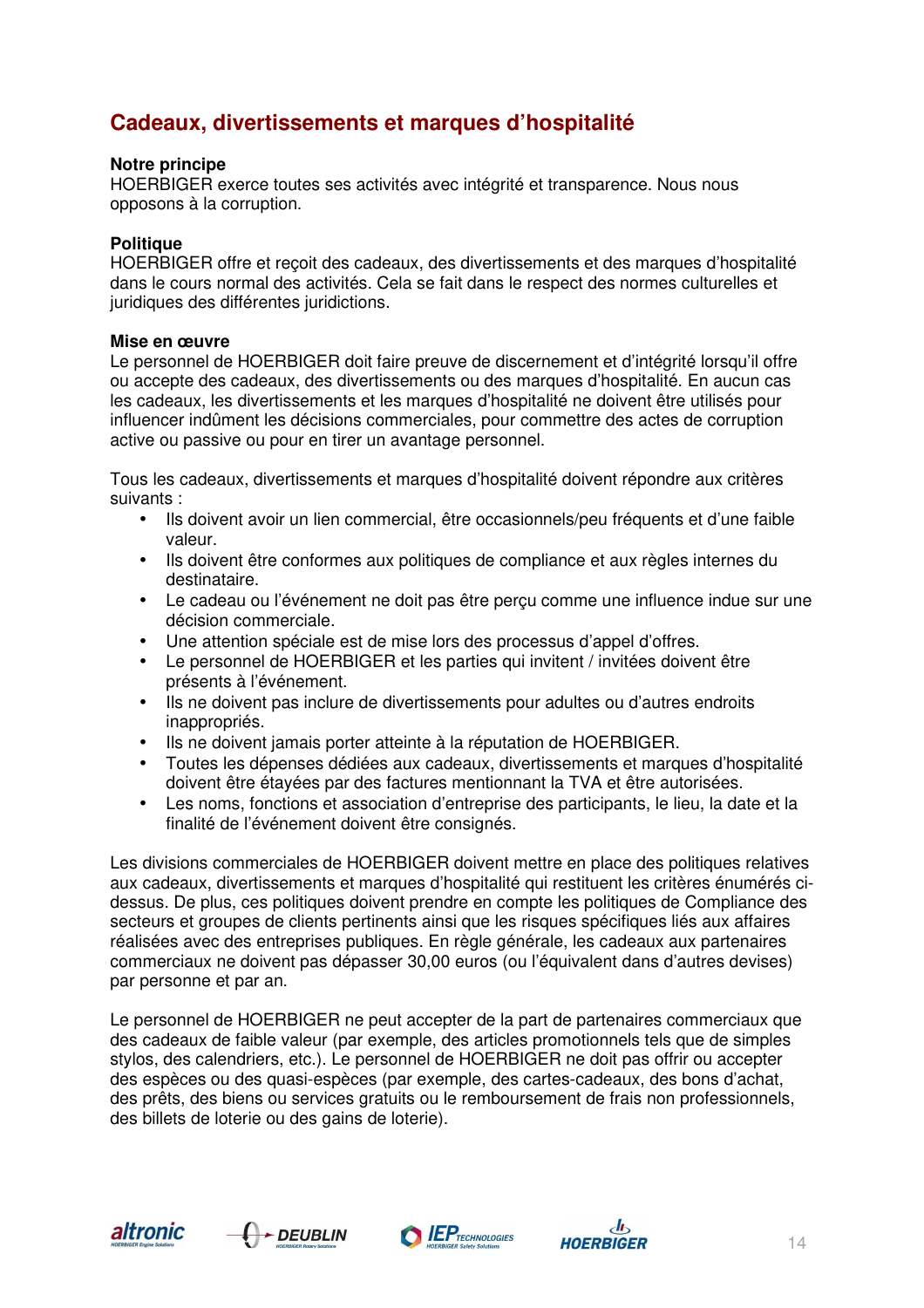Si vous ne savez pas si vous pouvez ou pas offrir ou accepter un cadeau, un divertissement ou une marque d'hospitalité spécifique, veuillez contacter le Corporate Compliance (compliance@hoerbiger.com).

# **Exigences d'autorisation spéciale**

Représentants du gouvernement : Les cadeaux, divertissements ou marques d'hospitalité, **quelle que soit leur valeur**, à un fonctionnaire ou à un agent public, nécessiteront une autorisation préalable écrite d'un représentant légal de l'entreprise et du CEO de division ou d'un membre compétent du Conseil d'administration.

Membres de la famille : L'offre ou l'acceptation de cadeaux, divertissements ou marques d'hospitalité, **quelle que soit leur valeur**, à un membre de la famille du personnel de HOERBIGER ou d'un partenaire commercial, nécessiteront une autorisation préalable écrite d'un représentant légal de l'entreprise exploitante et du CEO de division ou d'un membre compétent du Conseil d'administration. Les seules exceptions sont les événements d'entreprise tels que les journées portes ouvertes, les kermesses avec les familles, etc.

Déplacements payés par des tiers : Le personnel de HOERBIGER engage des frais de déplacement en conformité avec les politiques de l'entreprise qui emploie. Il peut accepter un déplacement en avion ou un hébergement d'un tiers uniquement s'il existe un contexte commercial approprié et si cette acceptation est soumise à l'autorisation préalable écrite du représentant légal de l'entreprise et du CEO de division ou d'un membre compétent du Conseil d'administration.

L'encadrement est invité à consulter le Corporate Compliance (compliance@hoerbiger.com) sur tous les sujets nécessitant une autorisation spéciale.

#### **Dons et parrainages**

Les entreprises de HOERBIGER peuvent être amenées à faire des dons à des organisations ou institutions caritatives établies et officiellement enregistrées. Les dons ou les parrainages ne doivent pas être faits en vue d'obtenir un avantage commercial inapproprié. Les dons ou les parrainages sur demande de partenaires commerciaux ou d'agents publics sont interdits.

HOERBIGER préserve la neutralité religieuse. HOERBIGER n'apporte pas de soutien financier ou matériel aux organisations, institutions ou campagnes religieuses.

HOERBIGER préserve la neutralité politique. HOERBIGER n'apporte pas de soutien financier ou matériel à un parti politique ou à un titulaire de charge politique, à un candidat à une fonction politique ou à des campagnes électorales.

Tous les dons de bienfaisance supérieurs à 5 000 euros nécessitent une approbation préalable du représentant légal de l'entreprise et du membre compétent du Conseil d'administration.

Les parrainages correspondent à toute contribution en espèces ou en nature par HOERBIGER en faveur d'un événement organisé par un tiers en échange de l'opportunité de faire de la publicité pour les marques HOERBIGER, par exemple en affichant le logo HOERBIGER, en étant mentionné dans les discours d'ouverture et de clôture, ou en échange de la participation d'un intervenant à un groupe de discussion, ainsi que de billets pour l'événement. Tout parrainage doit être approuvé par le représentant légal de l'entreprise, le membre compétent du Conseil d'administration et les Corporate Communications.







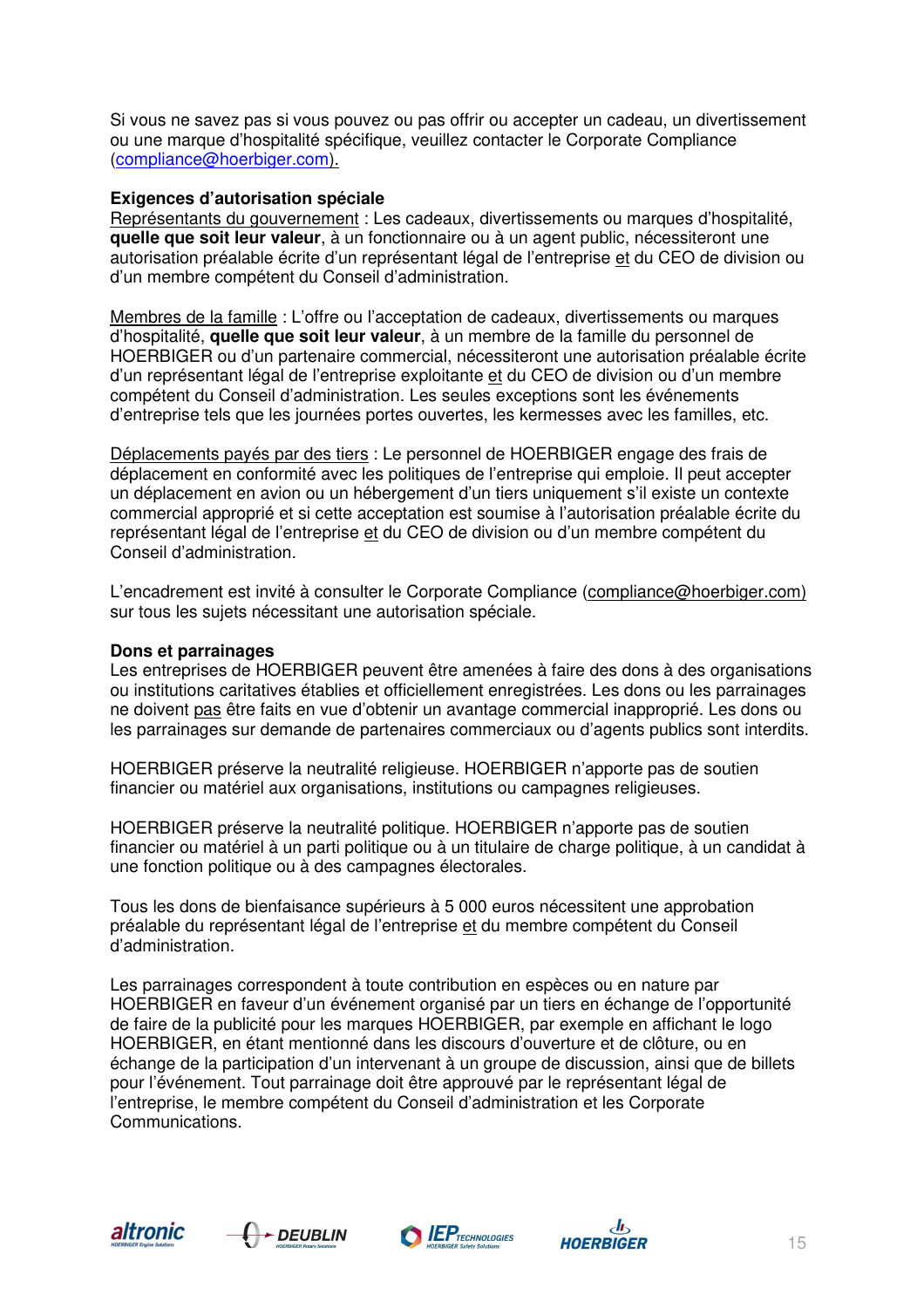# **Lahjat, viihde ja kestitys**

## **Periaatteemme**

HOERBIGER hoitaa kaiken liiketoiminnan rehellisesti ja avoimesti. Vastustamme korruptiota.

# **Käytänne**

HOERBIGER tarjoaa ja vastaanottaa lahjoja, viihdettä ja kestitystä normaalin liiketoiminnan puitteissa. Tämä tapahtuu vastaavan lainkäyttöalueen kulttuuri- ja oikeusnormien puitteissa.

# **Toteutus**

HOERBIGERin henkilöstön on käytettävä soveltuvaa harkintaa ja rehellisyyttä lahjoja, viihdettä ja kestitystä tarjotessaan tai vastaanottaessaan. Lahjoja, viihdettä ja kestitystä ei saa missään olosuhteissa käyttää kohtuuttomasti liike-elämän päätöksiin vaikuttamiseen, lahjontaan ja korruptioon tai henkilökohtaisten etujen hyödyntämiseen.

Kaikkien lahjojen, viihteen ja kestityksen on täytettävä seuraavat kriteerit:

- Niiden on liityttävä liiketoimintaan, oltava satunnaisia/ajoittaisia ja arvoltaan vähäisiä.
- Niiden on täytettävä vastaanottajan toimintalinjoja ja sisäisiä määräyksiä.
- Lahjaa tai tapahtumaa ei saa pitää asiattomana vaikuttamisena liiketoiminnan päätökseen.
- On oltava erityisen varovainen tarjouskilpailumenettelyjen aikana.
- HOERBIGERin henkilöstön ja kutsuvien/kutsuttujen osapuolten on oltava läsnä tapahtumassa.
- Tapahtumiin ei saa liittyä aikuisviihde- tai muita epäasianmukaisia paikkoja.
- Ne eivät saa koskaan vahingoittaa HOERBIGERin mainetta.
- Kaikista lahja-, viihde- ja kestityskuluista on oltava verotositteet ja niille on oltava hyväksyntä.
- Tapahtumasta on laadittava tosite, josta näkyvät tapahtumaan osallistuneiden nimet, tehtävät ja yhteys yritykseen, tapahtuman paikka, päiväys ja tarkoitus.

HOERBIGERin liiketoimintayksikköjen on laadittava lahja-, viihde- ja kestityskäytänteet, jotka noudattavat yllä mainittuja kriteereitä. Lisäksi näissä käytänteissä on otettava huomioon asianmukaisten teollisuudenalojen ja asiakasryhmien toimintalinjat sekä valtio-omisteisten yritysten kanssa tehtäviin liiketoimiin liittyvät erityiset riskit. Yleissääntönä liikekumppaneille annettujen lahjojen arvo ei saa ylittää 30,00 euroa (tai vastaavaa summaa muissa valuutoissa) henkilöä ja vuotta kohden.

HOERBIGERin henkilöstö voi hyväksyä liikekumppaneilta vain lahjoja, joiden arvo on ainoastaan nimellinen (esim. yrityksen mainostuotteita, kuten kyniä, kalentereita jne.). HOERBIGERin henkilöstö ei saa tarjota tai ottaa vastaan käteistä rahaa tai siihen verrattavia varoja (esim. lahjakortteja, arvoseteleitä, lainoja, ilmaisia tuotteita tai palveluita, liiketoimintaan liittymättömien kulujen korvaamista, arpoja tai arpapalkintoja).

Jos et ole varma, voitko antaa tai ottaa vastaan tietyn lahjan, viihteen tai kestityksen, ota yhteyttä yrityksen Compliance-osastoon (compliance@hoerbiger.com).







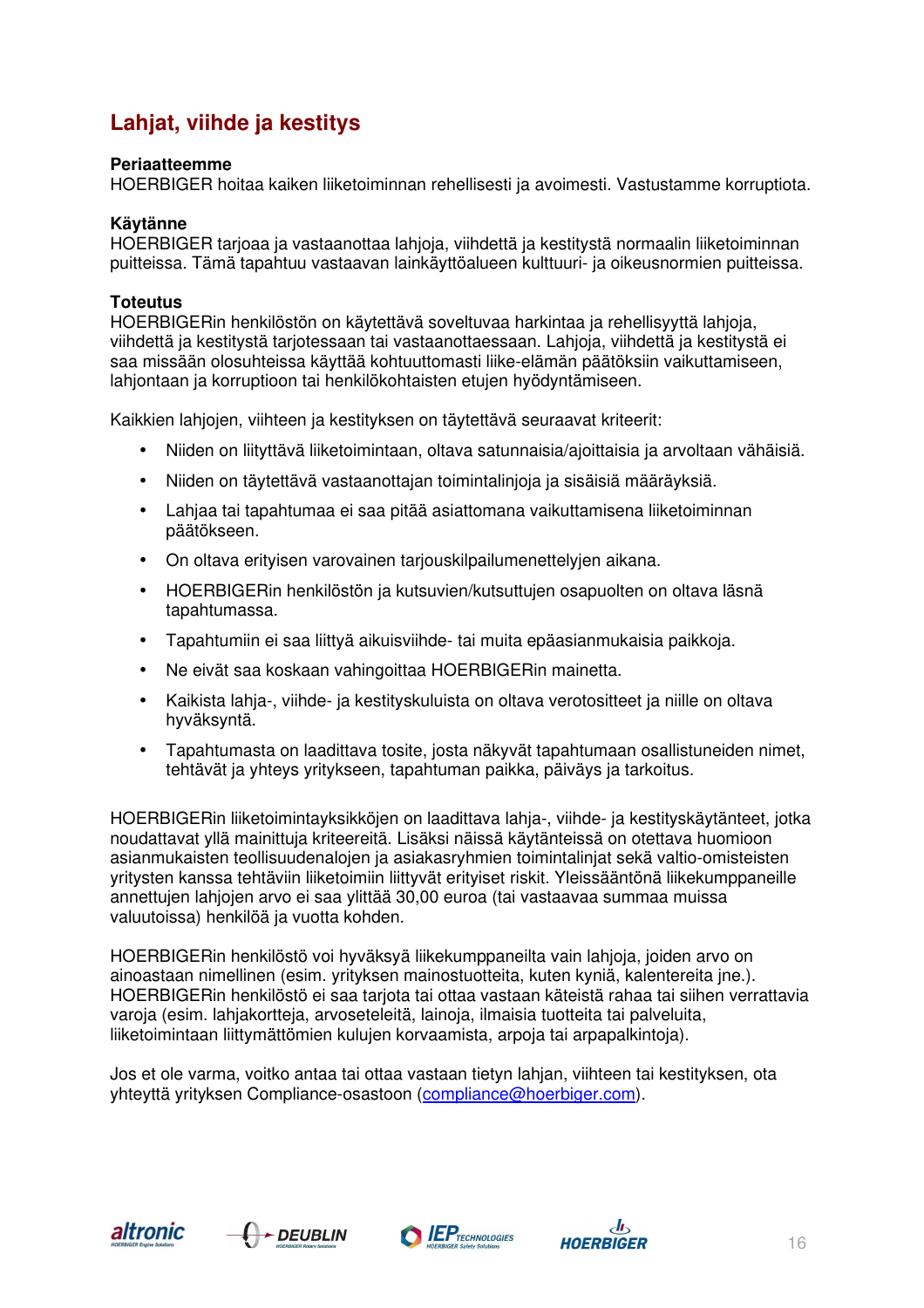# **Erityiset lupavaatimukset**

Valtion virkamiehet: Valtion virkamiehelle tai viranomaiselle annettavalle lahjalle, viihteelle tai kestitykselle vaaditaan etukäteinen kirjallinen suostumus yrityksen lakiedustajalta ja osaston CEO:lta tai vastaavalta johtokunnan jäseneltä, olipa sen **arvo mikä tahansa**.

Perheenjäsenet: HOERBIGERin henkilöstön tai liikekumppanin perheenjäsenelle annettavalle lahjalle, viihteelle tai kestitykselle vaaditaan etukäteinen kirjallinen suostumus vastaavan yrityksen lakiedustajalta ja osaston toimitusjohtajalta tai vastaavalta johtokunnan jäseneltä, olipa sen **arvo mikä tahansa**. Ainoita poikkeuksia ovat yrityksen tapahtumat, kuten avointen ovien päivät, perhetapahtumat jne.

Kolmannen osapuolen maksamat matkakulut: HOERBIGER-henkilöstö aiheuttaa matkakuluja työnantajayrityksen käytänteiden mukaisesti. He saavat ottaa vastaan kolmannen osapuolen tarjoaman lentomatkan tai majoituksen vain, jos on olemassa asianmukainen liiketoimintatarkoitus ja sille on saatu etukäteinen kirjallinen suostumus yrityksen lakiedustajalta ja osaston CEO:lta tai vastaavalta johtokunnan jäseneltä.

Johtajistoa pyydetään kysymään neuvoa yrityksen Compliance-osastolta (compliance@hoerbiger.com) kaikissa erityistä hyväksyntää vaativissa asioissa.

# **Lahjoitukset ja sponsorointi**

HOERBIGER-yritykset voivat tehdä lahjoituksia vakiintuneille ja virallisesti rekisteröidyille hyväntekeväisyysorganisaatioille tai -laitoksille. Lahjoituksia tai sponsorointia ei saa tehdä sopimattoman liike-edun saamiseksi. Liikekumppanien tai julkishallinnon viranomaisten pyytämien lahjoitusten antaminen tai sponsoroinnin myöntäminen on kiellettyä.

HOERBIGER pysyy uskonnollisesti neutraalina. HOERBIGER ei anna rahallista tai aineellista tukea uskonnollisille organisaatioille, laitoksille tai kampanjoille.

HOERBIGER pysyy poliittisesti neutraalina. HOERBIGER ei anna rahallista tai aineellista tukea poliittiselle puolueelle tai poliittiselle viranhaltijalle, vaaliehdokkaille tai poliittisille kampanjoille.

Kaikkiin yli 5 000 euron hyväntekeväisyyslahjoituksiin vaaditaan etukäteinen hyväksyntä yrityksen lakiedustajalta ja vastaavalta johtokunnan jäseneltä.

Sponsorointia ovat kaikki HOERBIGERin kolmannen osapuolen järjestämälle tilaisuudelle antamat rahalahjoitukset tai vastaavat, joiden vastineeksi saadaan mahdollisuus HOERBIGER-tuotemerkkien mainostamiseen esimerkiksi HOERBIGER-logolla, tulemalla mainituksi avaus- tai päätöspuheessa tai osallistumalla keskustelupaneeliin sekä saamalla liput tilaisuuteen. Mahdolliselle sponsoroinnille on saatava suostumus yrityksen lakiedustajalta, vastaavalta johtokunnan jäseneltä ja yrityksen viestintäosastolta.







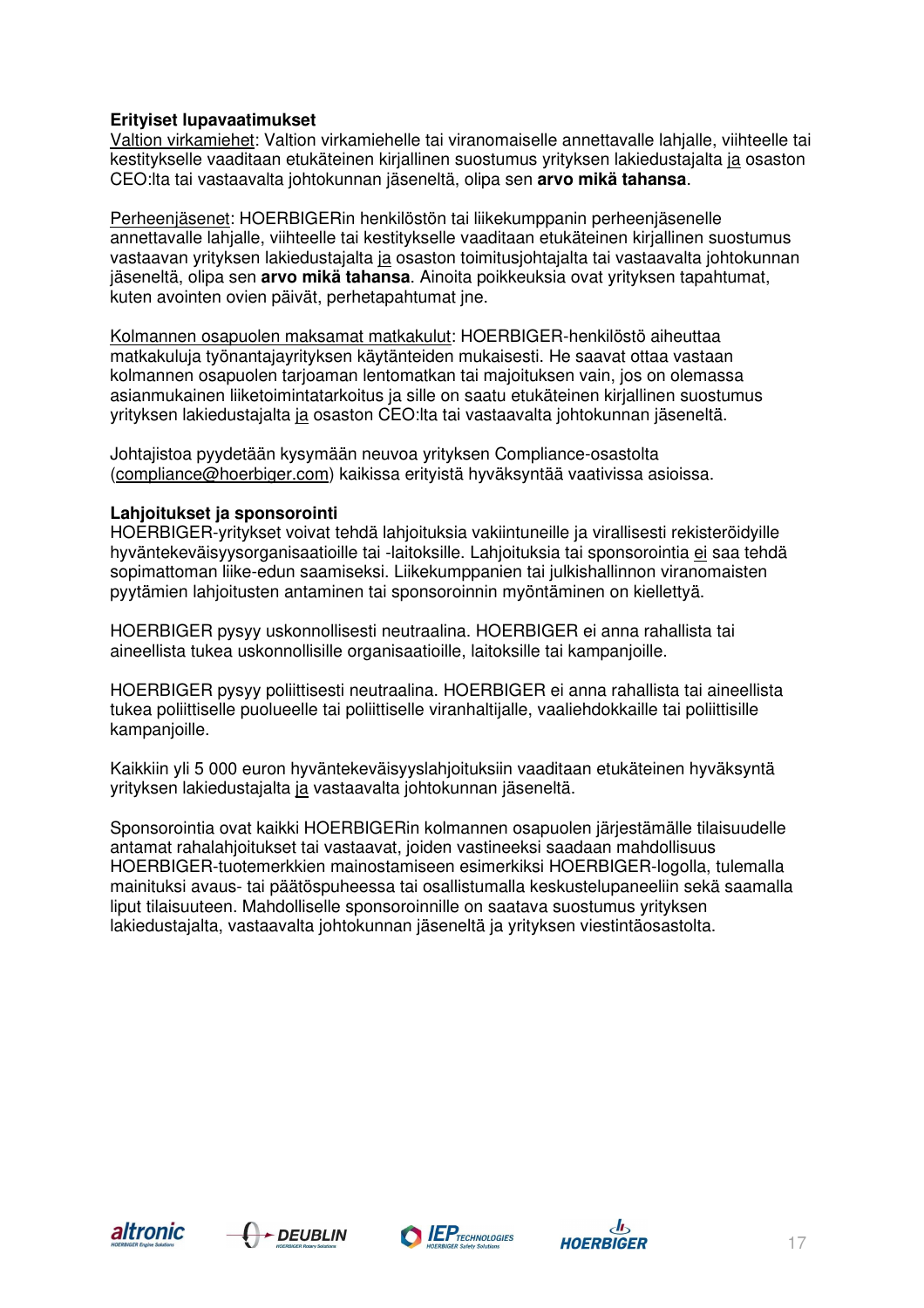# **Δώρα, ψυχαγωγία και φιλοξενία**

# **Οι αρχές μας**

Η HOERBIGER διενεργεί όλες τις επιχειρηματικές δραστηριότητές της με ακεραιότητα και διαφάνεια. Είμαστε αντίθετοι στη διαφθορά.

# **Πολιτική**

Η HOERBIGER προσφέρει και λαμβάνει δώρα, παροχές ψυχαγωγίας και φιλοξενίας στο πλαίσιο των συμβατικών επιχειρηματικών της δραστηριοτήτων. Οι ενέργειες αυτές λαμβάνουν χώρα σύμφωνα με τις πολιτισμικές και νομικές συμβάσεις κάθε δικαιοδοσίας.

# **Υλοποίηση**

Τα μέλη του προσωπικού της HOERBIGER πρέπει να επιδεικνύουν ορθή κρίση και οι δράσεις τους να χαρακτηρίζονται από ακεραιότητα κατά την προσφορά και την αποδοχή δώρων και παροχών ψυχαγωγίας ή φιλοξενίας. Σε καμία περίπτωση δεν πρέπει να χρησιμοποιούνται δώρα ή παροχές ψυχαγωγίας και φιλοξενίας για αδικαιολόγητη άσκηση επιρροής σε επιχειρηματικές αποφάσεις, για ενέργειες δωροδοκίας και διαφθοράς ή για τη διασφάλιση προσωπικών οφελών.

Όλα τα δώρα, οι παροχές ψυχαγωγίας και φιλοξενίας πρέπει να πληρούν τα παρακάτω κριτήρια:

- Πρέπει να σχετίζονται με την επιχειρηματική δραστηριότητα, να είναι περιστασιακά / όχι συχνά και μικρής αξίας.
- Πρέπει να τηρούν τις πολιτικές συμμόρφωσης και τους εσωτερικούς κανονισμούς του παραλήπτη.
- Το δώρο ή η παροχή δεν πρέπει να εκλαμβάνεται ως μέσο άσκησης αθέμιτης επιρροής σε μια επιχειρηματική απόφαση.
- Ιδιαίτερη προσοχή πρέπει να δίνεται κατά τις διαδικασίες διαγωνισμών.
- Τα μέλη του προσωπικού της HOERBIGER και τα μέρη που προσφέρουν/λαμβάνουν την παροχή πρέπει να παρευρίσκονται στην εκδήλωση.
- Οι παροχές δεν πρέπει να περιλαμβάνουν ψυχαγωγία ενηλίκων ή άλλου είδους ακατάλληλες τοποθεσίες.
- Δεν πρέπει σε καμία περίπτωση να βλάπτουν τη φήμη της HOERBIGER.
- Όλα τα έξοδα που σχετίζονται με δώρα, παροχές ψυχαγωγίας και φιλοξενίας πρέπει να συνοδεύονται από παραστατικά με ΦΠΑ.
- Θα πρέπει να τηρείται αρχείο με τα ονόματα, τους ρόλους και τη σχέση των παρευρισκομένων με την εταιρεία, την τοποθεσία, την ημερομηνία και τον σκοπό της εκδήλωσης.

Τα επιχειρηματικά τμήματα της HOERBIGER πρέπει να εφαρμόζουν τις πολιτικές σχετικά με τα δώρα, τις παροχές ψυχαγωγίας και φιλοξενίας που αντανακλούν τα κριτήρια που αναφέρονται παραπάνω. Επιπλέον, αυτές οι πολιτικές πρέπει να λαμβάνουν υπόψη τις πολιτικές περί συμμόρφωσης που ισχύουν στους εκάστοτε τομείς και ομάδες πελατών, καθώς και τους ιδιαίτερους κινδύνους που σχετίζονται με τη διεξαγωγή επιχειρηματικών δραστηριοτήτων με κρατικές επιχειρήσεις. Κατά γενικό κανόνα, η αξία των δώρων που προσφέρονται σε εταιρικούς συνεργάτες δεν πρέπει να υπερβαίνει τα 30,00 ευρώ (ή ισότιμο ποσό σε άλλο νόμισμα) ανά άτομο και ανά έτος.







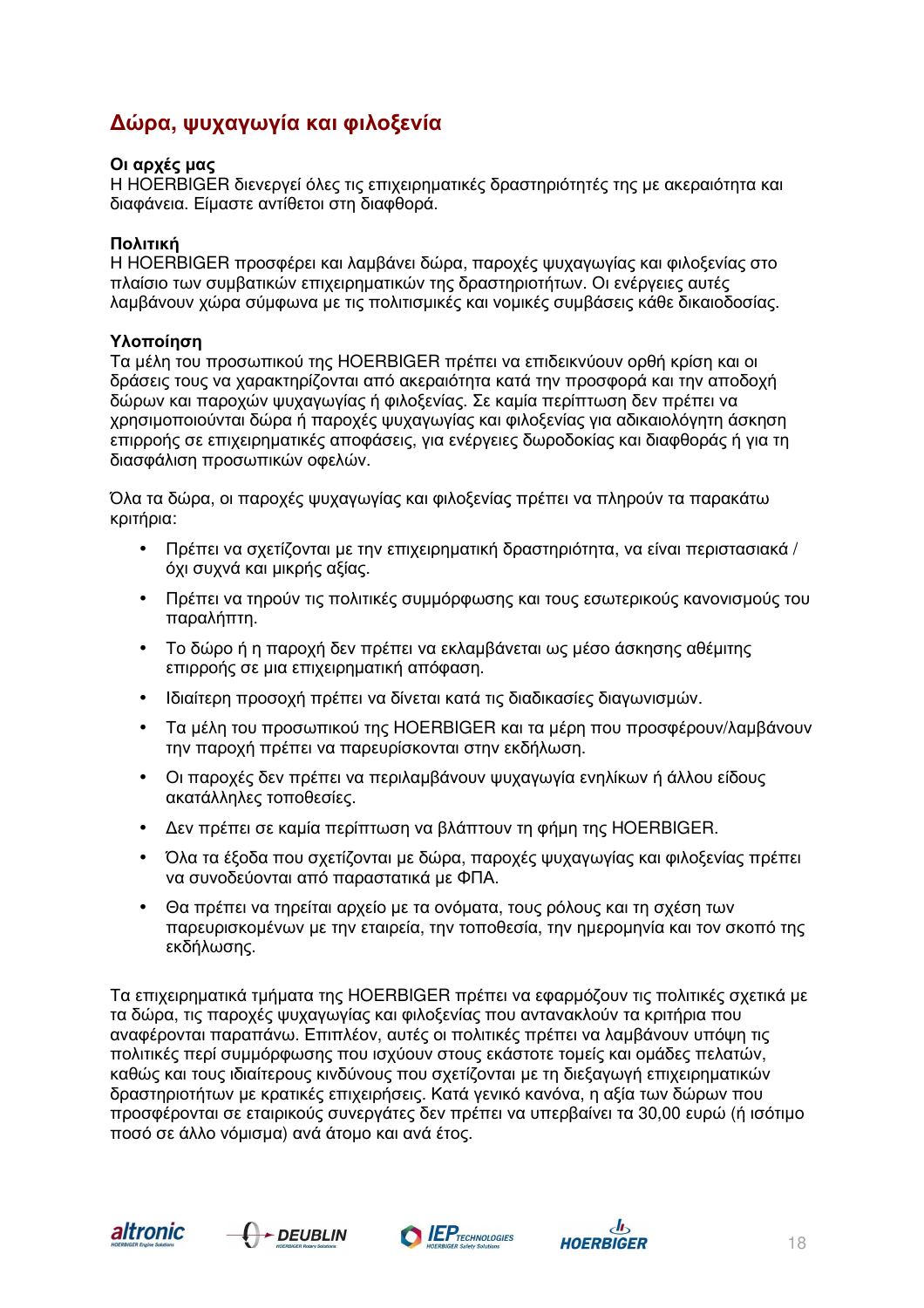Τα μέλη του προσωπικού της HOERBIGER μπορούν να δέχονται από εταιρικούς συνεργάτες δώρα μόνο πλασματικής αξίας (π.χ. διαφημιστικά είδη, όπως απλά στυλό, ημερολόγια κ.λπ.). Τα μέλη του προσωπικού της HOERBIGER δεν πρέπει να προσφέρουν ή να δέχονται μετρητά ή ισοδύναμα μετρητών (π.χ. δωροεπιταγές, κουπόνια, δάνεια, δωρεάν προϊόντα ή υπηρεσίες, επιστροφή μη επαγγελματικών εξόδων, λαχνοί και βραβεία λαχειοφόρου αγοράς).

Εάν δεν είστε σίγουροι για το αν πρέπει να προσφέρετε ή να δεχτείτε ένα δώρο ή μια παροχή ψυχαγωγίας ή φιλοξενίας, επικοινωνήστε με το Τμήμα εταιρικής συμμόρφωσης (compliance@hoerbiger.com).

# **Απαιτήσεις ειδικής έγκρισης**

Κυβερνητικοί αξιωματούχοι: Η προσφορά δώρων και παροχών ψυχαγωγίας ή φιλοξενίας **οποιασδήποτε αξίας** σε κάποιον κυβερνητικό υπάλληλο ή δημόσιο αξιωματούχο απαιτεί προηγούμενη έγγραφη έγκριση από τον νόμιμο εκπρόσωπο της εταιρείας και από τον/την Divisional CEO ή το σχετικό μέλος του Εκτελεστικού Συμβουλίου.

Μέλη οικογενειών: Η προσφορά ή αποδοχή ενός δώρου ή μιας παροχής ψυχαγωγίας ή φιλοξενίας **οποιασδήποτε αξίας** σε συγγενή ενός μέλους του προσωπικού της HOERBIGER ή του εταιρικού συνεργάτη απαιτεί προηγούμενη έγγραφη έγκριση από τον νόμιμο εκπρόσωπο της συνεργαζόμενης εταιρείας και από τον/την Divisional CEO ή το σχετικό μέλος του Εκτελεστικού Συμβουλίου. Μόνες εξαιρέσεις αποτελούν οι ανοιχτές ημέρες, οι οικογενειακές εκδηλώσεις κ.λπ.

Κάλυψη εξόδων ταξιδιού από τρίτο μέρος: Τα μέλη του προσωπικού της HOERBIGER επωμίζονται τα έξοδα ταξιδιού σύμφωνα με τις πολιτικές της εργοδότριας εταιρείας. Μπορούν να αποδεχτούν αεροπορικά εισιτήρια ή την παροχή καταλύματος από ένα τρίτο μέρος μόνο σε περίπτωση που υφίσταται μια εύλογη επιχειρηματική αιτιολογία, υπό την προϋπόθεση προηγούμενης έγγραφης έγκρισης από τον νόμιμο εκπρόσωπο της εταιρείας και του/της Divisional CEO ή του σχετικού μέλους του Εκτελεστικού Συμβουλίου.

Η διοίκηση θα πρέπει να συμβουλεύεται το Τμήμα εταιρικής συμμόρφωσης (compliance@hoerbiger.com) για όλα τα ζητήματα που απαιτούν ειδική έγκριση.

# **Δωρεές και χορηγίες**

Οι εταιρείες της HOERBIGER μπορούν να κάνουν δωρεές σε εδραιωμένες και επίσημα καταχωρημένες φιλανθρωπικές οργανώσεις ή ιδρύματα. Δεν πρέπει να γίνονται δωρεές ή χορηγίες για την απόκτηση αθέμιτων επιχειρηματικών πλεονεκτημάτων. Απαγορεύονται οι δωρεές ή οι χορηγίες κατόπιν αιτήματος από εταιρικούς συνεργάτες ή δημόσιους αξιωματούχους.

Η HOERBIGER ακολουθεί την αρχή της θρησκευτικής ουδετερότητας. Η HOERBIGER δεν παρέχει χρηματική ή υλική υποστήριξη σε θρησκευτικές οργανώσεις, ιδρύματα ή εκστρατείες.

Η HOERBIGER ακολουθεί την αρχή της πολιτικής ουδετερότητας. Η HOERBIGER δεν παρέχει χρηματική ή υλική υποστήριξη σε κάποιο πολιτικό κόμμα ή πολιτικό αξιωματούχο, υποψήφιο για δημόσιο αξίωμα ή πολιτικές εκστρατείες.

Όλες οι φιλανθρωπικές δωρεές άνω των 5.000 ευρώ απαιτούν προηγούμενη έγκριση από τον νόμιμο εκπρόσωπο της εταιρείας και το αρμόδιο μέλος του Εκτελεστικού Συμβουλίου.







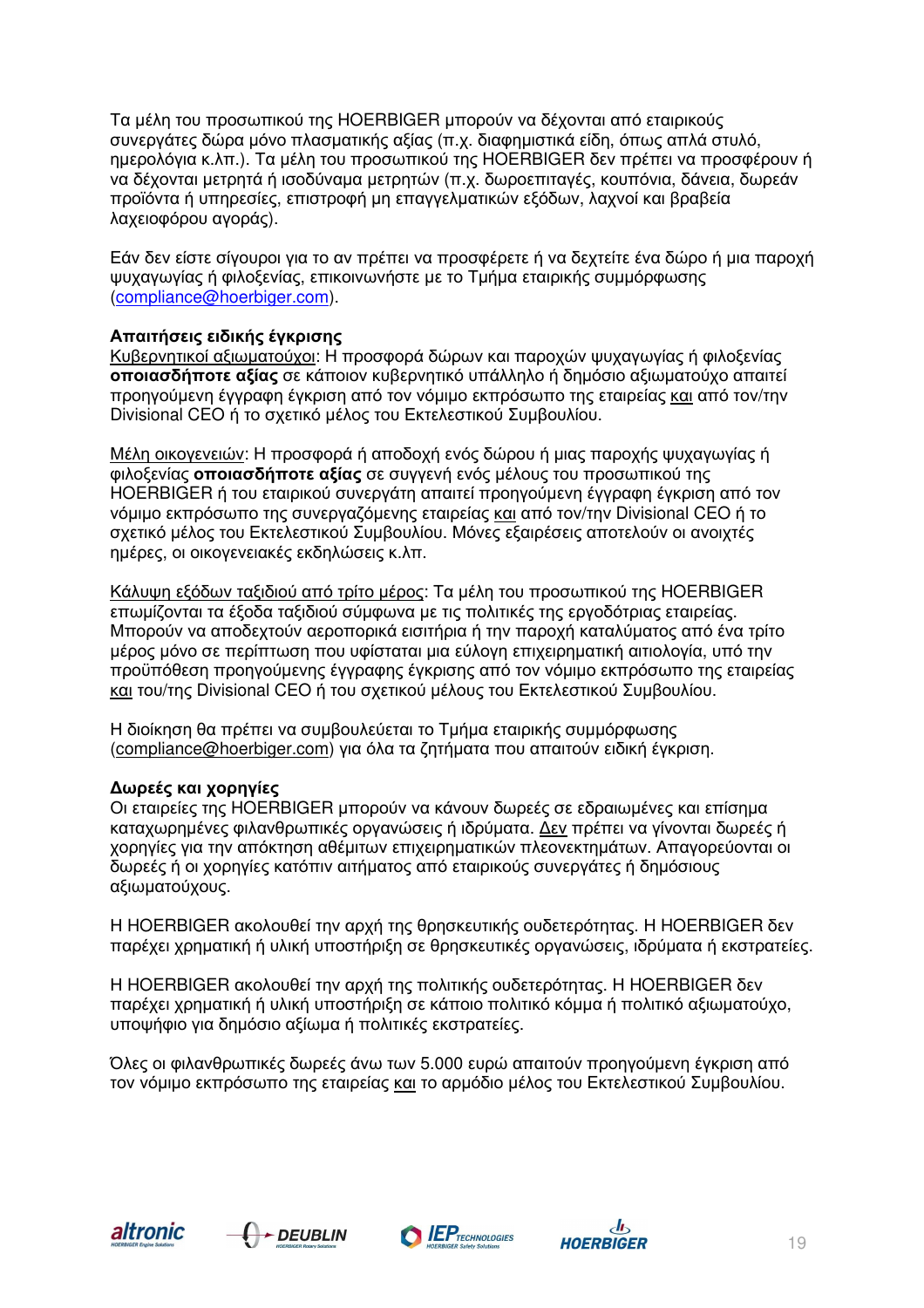Οι χορηγίες συνιστούν συνεισφορές σε χρήμα ή είδος από την HOERBIGER για μια εκδήλωση που οργανώνεται από κάποιο τρίτο μέρος με αντάλλαγμα την ευκαιρία διαφήμισης των εμπορικών σημάτων της HOERBIGER, για παράδειγμα προβάλλοντας το λογότυπο της HOERBIGER ή κάνοντας αναφορά στην εταιρεία κατά τις ομιλίες έναρξης και λήξης, ή τη συμμετοχή ενός ομιλητή στο πάνελ συζήτησης καθώς και εισιτήρια για την εκδήλωση. Κάθε χορηγία πρέπει να εγκρίνεται από τον νόμιμο εκπρόσωπο της εταιρείας, το αρμόδιο μέλος του Εκτελεστικού Συμβουλίου και από το Τμήμα εταιρικής επικοινωνίας.







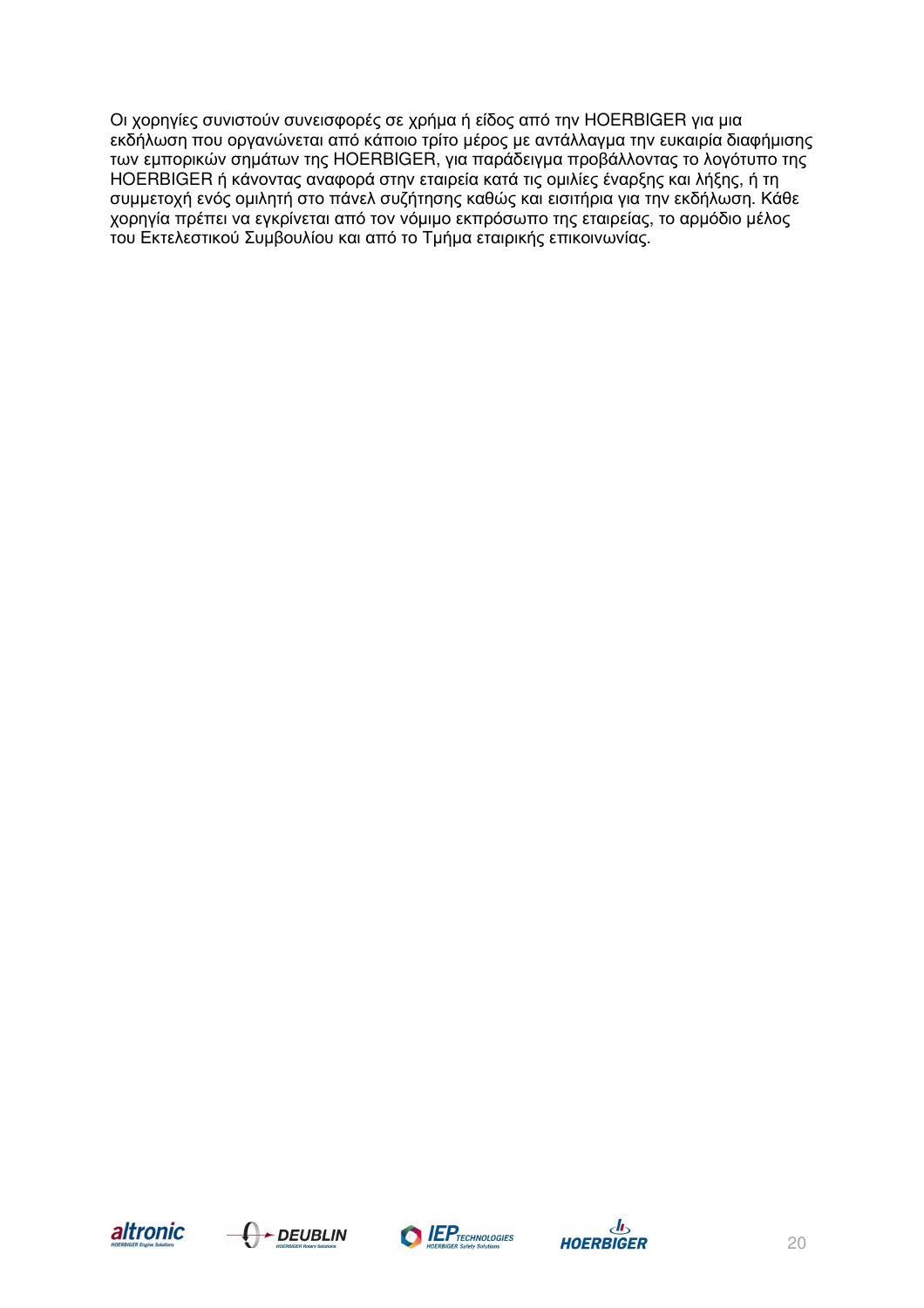# **Ajándékozás, Szórakoztatás és Vendéglátás**

# **Alapelveink**

HOERBIGER integritással és átláthatósággal végzi üzleteit. Ellenezzük a vesztegetést és korrupciót.

# **Irányelv**

HOERBIGER ajándékokat, szórakoztatást és vendéglátást kínál és kap a szokásos üzleti tevékenységek során. Mindez a kulturális és jogi normák figyelembevételével történik.

# **Végrehajtás**

HOERBIGER munkatársainak megfontoltan és tisztességesen kell eljárni az ajándékozás, szórakozás és vendéglátás terén. Semmilyen körülmények között sem szabad a fentieket rosszhiszeműen felhasználni a döntések jogtalan befolyásolására, vesztegetés vagy korrupció elkövetésére vagy személyes előnyszerzésre.

Minden ajándéknak, szórakoztatásnak és vendéglátásnak a következő kritériumoknak kell megfelelnie:

- Üzlettel kapcsolatos kell, hogy legyen, alkalmi / ritka és szerény értéket kell képviselnie.
- Meg kell felelni a Címzett megfelelési irányelvének és a belső szabályozásainak.
- Az ajándék vagy rendezvény nem befolyásolhatja jogtalanul az üzleti döntéseket.
- Különös óvatossággal kell eljárni a pályázati eljárások során.
- A HOERBIGER munkatársai és a meghívott/meghívó feleknek jelen kell lenniük az eseményen.
- Nem tartalmazhatnak felnőtt szórakoztatást vagy más nem megfelelő helyszínt.
- Soha nem sérthetik meg a HOERBIGER hírnevét.
- Az ajándékok, szórakoztatás és vendéglátás összes költségeit adószámlával kell alátámasztani és engedélyeztetni.
- Nyilvántartást kell vezetni a résztvevők nevéről, beosztásáról és tagsági társulásukról, helyszínről, dátumról és a rendezvény céljairól.

A HOERBIGER üzleti részlegeinek olyan ajándék-, szórakoztatási- és vendéglátási politikákat kell végrehajtania, amelyek tükrözik a fent felsorolt kritériumokat. Ezen túl, figyelembe kell venni az érintett iparágak és az ügyfél csoportok megfelelőségi politikáját, valamint az állami tulajdonú vállalkozásokkal való üzletkötés sajátos kockázatait. Általános szabályként megemlítendő, hogy az üzleti partnereknek szánt ajándékok személyenként és évenként nem haladhatják meg a 30.00 eurót (vagy más ezzel egyenértékű pénznemben).

A HOERBIGER munkatársai csak névleges értékű ajándékokat fogadhatnak el az üzleti partnerektől (például, promóciós cikkeket, egyszerű tollakat, naptárakat, stb.) A HOERBIGER munkatársai nem kínálhatnak és fogadhatnak el készpénzt vagy azzal egyenértékű eszközöket (például, ajándékkártyákat, utalványokat, kölcsönöket, ingyenes termékeket vagy szolgáltatásokat, sem üzleti költségek megtérítését, lottójegyeket és lottódíjakat).

Ha nem biztos benne, hogy felkínálhat vagy elfogadhat-e bizonyos ajándékokat, szórakoztatást vagy vendéglátást, kérjük, keresse fel a Corporate Compliance csoportot (compliance@hoerbiger.com).







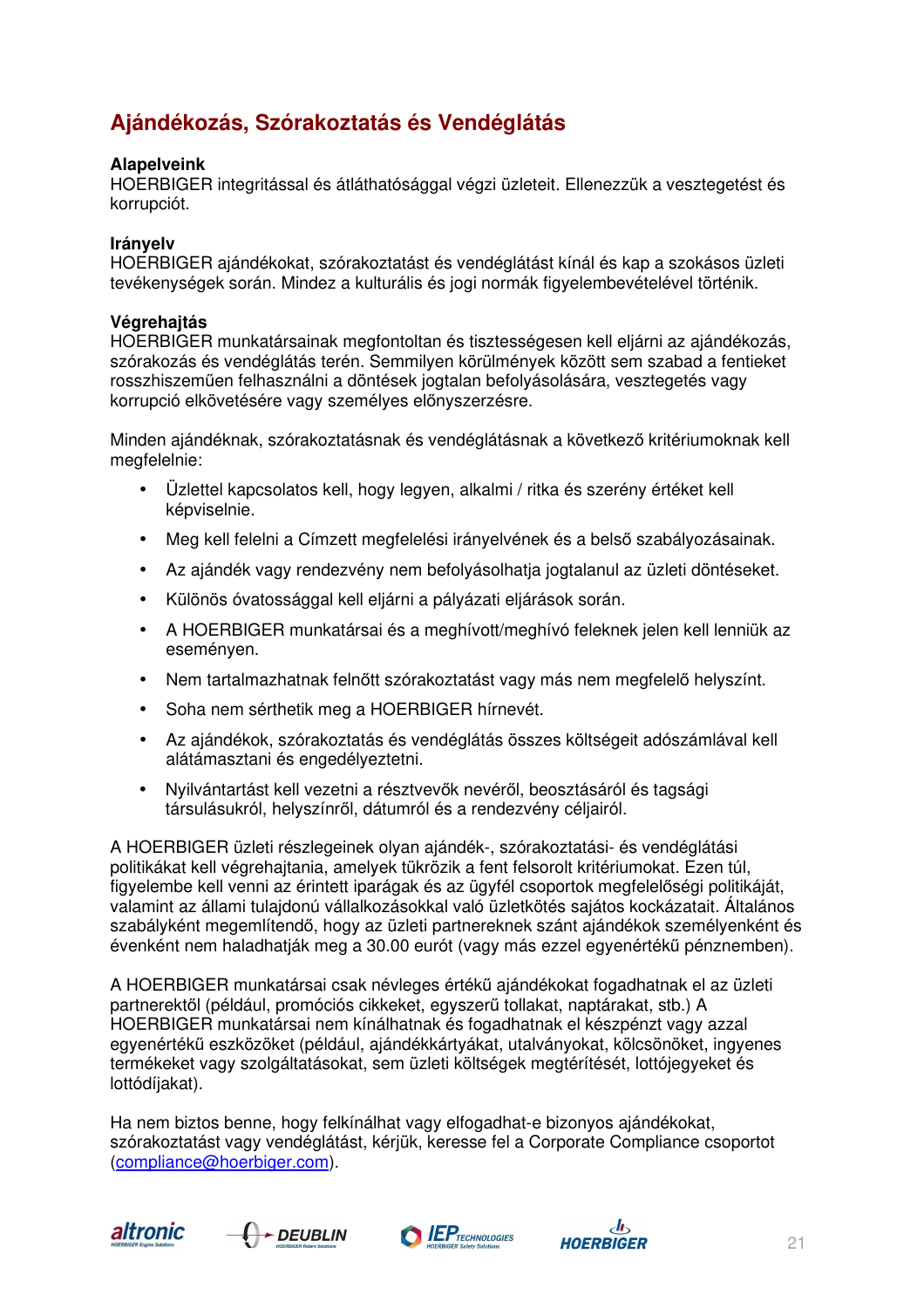# **Különleges engedélyezési követelmények**

Állami tisztviselők: Kormányzati alkalmazottak vagy köztisztviselők számára **bármilyen értékű** ajándék-, szórakoztatás- vagy vendéglátás biztosítása előzetes írásbeli engedélyköteles a vállalat törvényes képviselőjétől és a Divízió Vezérigazgatójától vagy az érintett Igazgatóság tagjától.

Családtagok: A HOERBIGER munkatársak családtagjainak vagy az üzleti partnerek családtagjainak **bármilyen értékű** ajándék, szórakozás vagy vendéglátás felajánlásához vagy elfogadásához a vállalat törvényes képviselőjétől és a Divíziós vezérigazgatójától vagy az illetékes Igazgatóság tagjától kell előzetes írásbeli engedélyt kérni. Az egyetlen kivétel ez alól a vállalati rendezvények, például a nyílt napok, a családi vásárok stb.

Harmadik fél által fizetett utazás: A HOERBIGER munkatársak felmerülő költségeinek rendezése a munkavállalói cég politikája alapján történik. Harmadik féltől csak akkor fogadhatnak el légi utazást vagy szálláslehetőséget, ha mögötte megfelelő üzleti indok van, valamint, ha ezt a vállalat törvényes képviselője és a Divíziós vezérigazgató vagy az érintett Igazgatósági tagja előzetesen, írásban engedélyezte.

A Menedzsmentnek érdemes kikérni a Corporate Compliance (compliance@hoerbiger.com) véleményét, minden olyan kérdésben, ami külön engedélyt igényel.

# **Adományok és Szponzorációk**

A HOERBIGER vállalatok adományokat hozhatnak létre a már létező és hivatalosan bejegyzett jótékonysági szervezeteknek vagy intézményeknek. Adományokat vagy szponzorációkat nem szabad helytelen üzleti előny elérése érdekében adni. Az üzleti partnerek vagy köztisztviselők kérésére tilos adományozni vagy szponzorálni.

HOERBIGER fenntartja a vallási semlegességet. HOERBIGER nem nyújt pénzügyi vagy anyagi támogatást vallási szervezeteknek, intézményeknek vagy kampányoknak.

A HOERBIGER fenntartja a politikai semlegességet. A HOERBIGER nem nyújt pénzügyi vagy anyagi támogatást politikai pártok, politikai tisztségviselők vagy politikai kampányok számára.

Minden 5000 eurót meghaladó jótékonysági adományhoz a vállalat törvényes képviselőjének és az Igazgatóság felelős tagjának előzetes jóváhagyása szükséges.

Szponzorálás lehet bárminemű pénzbeli vagy természetbeni hozzájárulás vagy akár egy harmadik fél által szervezett rendezvény a HOERBIGER felé, ahol lehetőség van a HOERBIGER márka reklámozására, például a HOERBIGER embléma megjelenítése, a cég megemlítése a nyító- vagy záró beszédben, vagy akár vitafórumon való részvétel lehetősége, valamint jegyek az eseményre. A szponzorációt a társaság törvényes képviselője, az érintett Igazgatóság tagja és a vállalati kommunikáció hagyja jóvá.







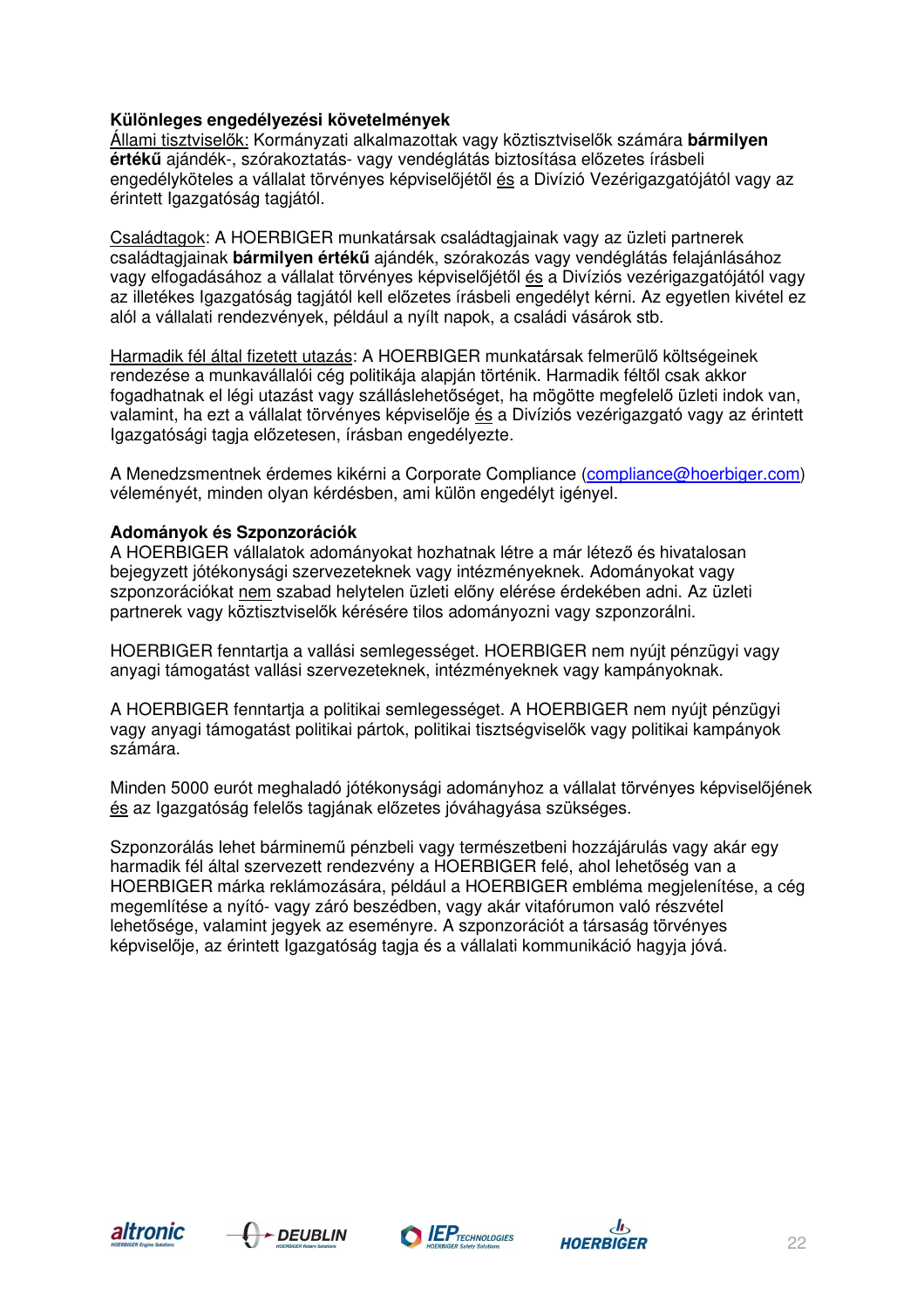# **Regali, intrattenimento e ospitalità**

# **Il nostro principio**

HOERBIGER conduce tutti i business con integrità e trasparenza. Combattiamo la corruzione.

# **Politica**

HOERBIGER offre e riceve regali, intrattenimento e ospitalità nel normale svolgimento dell'attività. Ciò avviene entro le norme culturali e legali delle giurisdizioni rilevanti.

#### **Implementazione**

Il Personale di HOERBIGER si comporterà con buon senso e integrità quando fa o riceve regali, intrattenimento o ospitalità. In nessun caso i regali, l'intrattenimento e l'ospitalità saranno usati per influenzare indebitamente decisioni commerciali, commettere concussione e corruzione o trarre un vantaggio personale.

Tutti i regali, l'intrattenimento e l'ospitalità rispetteranno i seguenti criteri:

- Saranno legati all'attività, occasionali/non frequenti e di valore modico.
- Rispetteranno le politiche di compliance e le regole interne del ricevente.
- Il regalo o l'evento non sarà percepito come influenza indebita su una decisione commerciale.
- Sarà necessario adottare particolare cautela durante le gare d'appalto.
- Il Personale di HOERBIGER e le parti che lo hanno invitato/che sono state invitate saranno presenti all'evento.
- Questi eventi non implicheranno intrattenimento per adulti o altre sedi inappropriate.
- Non dovranno mai danneggiare la reputazione di HOERBIGER.
- Tutte le spese per regali, intrattenimento e ospitalità saranno supportate da fatture fiscali e autorizzate.
- Sarà necessario mantenere una documentazione in merito a nomi, funzioni e legame con l'azienda dei partecipanti, luogo, data e scopo dell'evento.

Le divisioni aziendali di HOERBIGER implementeranno politiche relative a regali, intrattenimento e ospitalità che riflettono i criteri di cui sopra. Inoltre, tali politiche prenderanno in considerazione le politiche di compliance dei settori e gruppi di clienti rilevanti e i rischi specifici di concludere affari con imprese statali. Di norma, i regali ai partner commerciali non devono superare EUR 30,00 (o l'equivalente in altre valute) a persona e per anno.

Il Personale di HOERBIGER può accettare regali da partner commerciali solo se di valore nozionale (ad es. articoli promozionali come semplici penne, calendari, ecc.). Il Personale di HOERBIGER non offrirà o accetterà contanti o mezzi equivalenti (ad es. buoni regalo, voucher, prestiti, beni o servizi gratuiti, rimborso dei costi non commerciali, biglietti della lotteria e premi della lotteria).

Se non si è certi se sia o meno appropriato offrire o accettare un determinato regalo, intrattenimento o ospitalità, contattare Corporate Compliance (compliance@hoerbiger.com).







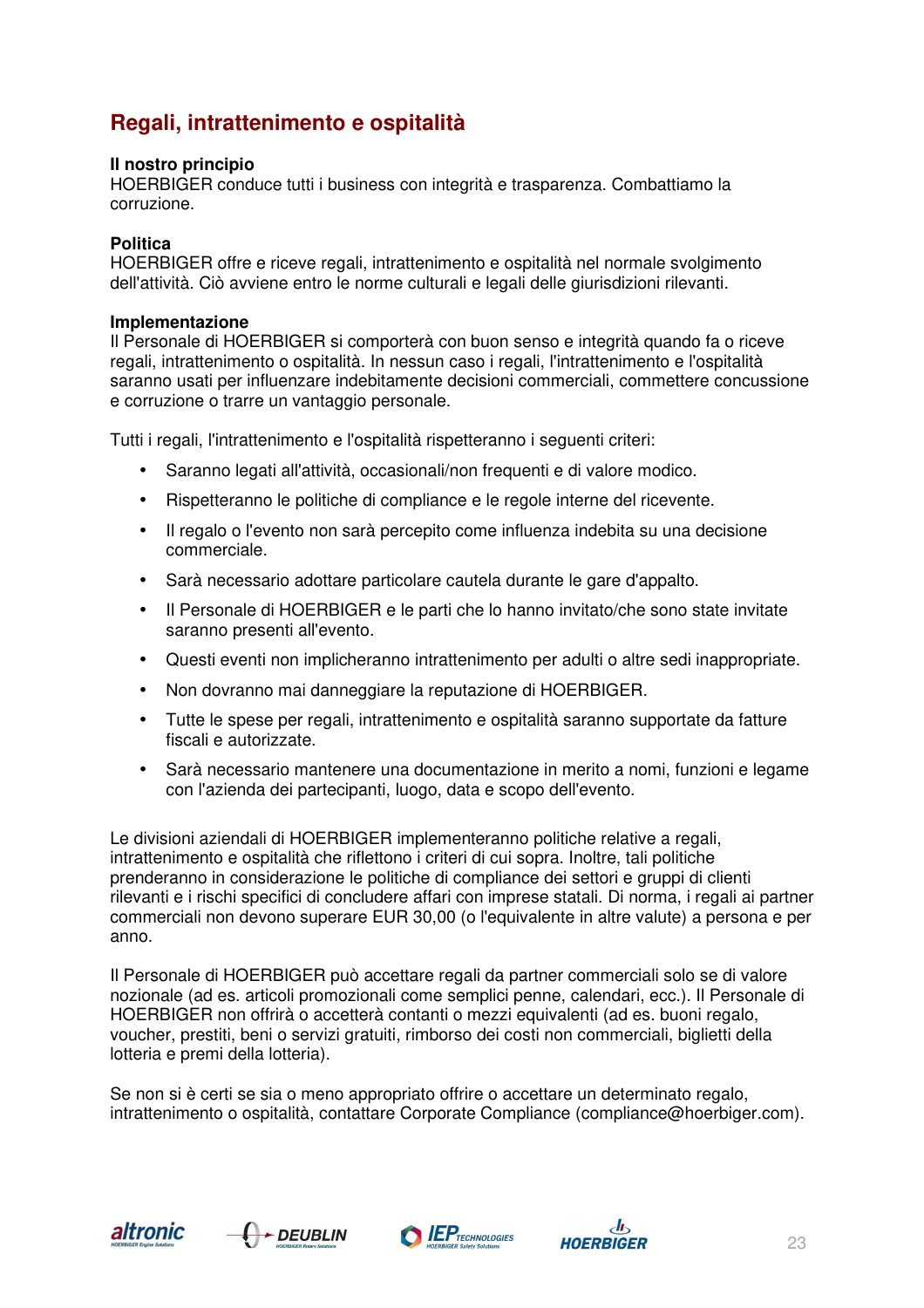# **Condizioni speciali per l'autorizzazione**

Funzionari governativi: regali, intrattenimenti o ospitalità di qualsiasi valore a un dipendente governativo o pubblico ufficiale richiedono la previa autorizzazione scritta del rappresentante legale dell'azienda e del CEO di divisione o del membro del Consiglio Direttivo pertinente.

Familiari: l'offerta o accettazione di regali, intrattenimenti o ospitalità di qualsiasi valore a un familiare di Personale di HOERBIGER o del partner commerciale richiedono la previa autorizzazione scritta del rappresentante legale dell'azienda operativa e del CEO di divisione o del membro del Consiglio Direttivo pertinente. Le uniche eccezioni sono gli eventi aziendali come gli open day, le fiere di famiglia, ecc.

Viaggi pagati da terze parti: il Personale di HOERBIGER sostiene le spese di viaggio in linea con le politiche dell'azienda datore di lavoro. Può accettare viaggi aerei o sistemazione da terze parti solo se sussiste una motivazione aziendale appropriata e dietro previa autorizzazione scritta del rappresentante legale dell'azienda e del CEO di divisione o del membro del Consiglio Direttivo pertinente.

La direzione deve consultare Corporate Compliance (compliance@hoerbiger.com) per tutte le questioni che richiedono un'autorizzazione speciale.

# **Donazioni e sponsorizzazioni**

Le aziende di HOERBIGER Group possono fare donazioni a organizzazioni o enti di beneficenza consolidati e ufficialmente registrati. Non si devono effettuare donazioni o sponsorizzazioni per ottenere un vantaggio commerciale improprio. Sono vietate donazioni o sponsorizzazioni su richiesta di partner commerciali o funzionari pubblici.

HOERBIGER mantiene una neutralità religiosa. HOERBIGER non fornisce sostegno monetario o materiale a organizzazioni, campagne o enti religiosi.

HOERBIGER mantiene una neutralità politica. HOERBIGER non fornisce sostegno monetario o materiale a partiti politici o titolari di cariche politiche, candidati a cariche politiche o campagne politiche.

Tutte le donazioni di beneficenza superiori a 5000 EUR richiedono la previa approvazione del rappresentante legale dell'azienda e del membro responsabile del Consiglio Direttivo.

Per sponsorizzazioni si intende qualsiasi contributo in denaro o in natura da parte di HOERBIGER a un evento organizzato da una terza parte in cambio dell'opportunità di pubblicizzare i marchi HOERBIGER, ad esempio mostrando il logo HOERBIGER, essendo menzionati nei discorsi di apertura o chiusura, o la partecipazione di un relatore a un gruppo di discussione, nonché biglietti per l'evento. Qualsiasi sponsorizzazione deve essere approvata dal rappresentante legale della società, dal membro del Consiglio Direttivo pertinente e da Corporate Communications.







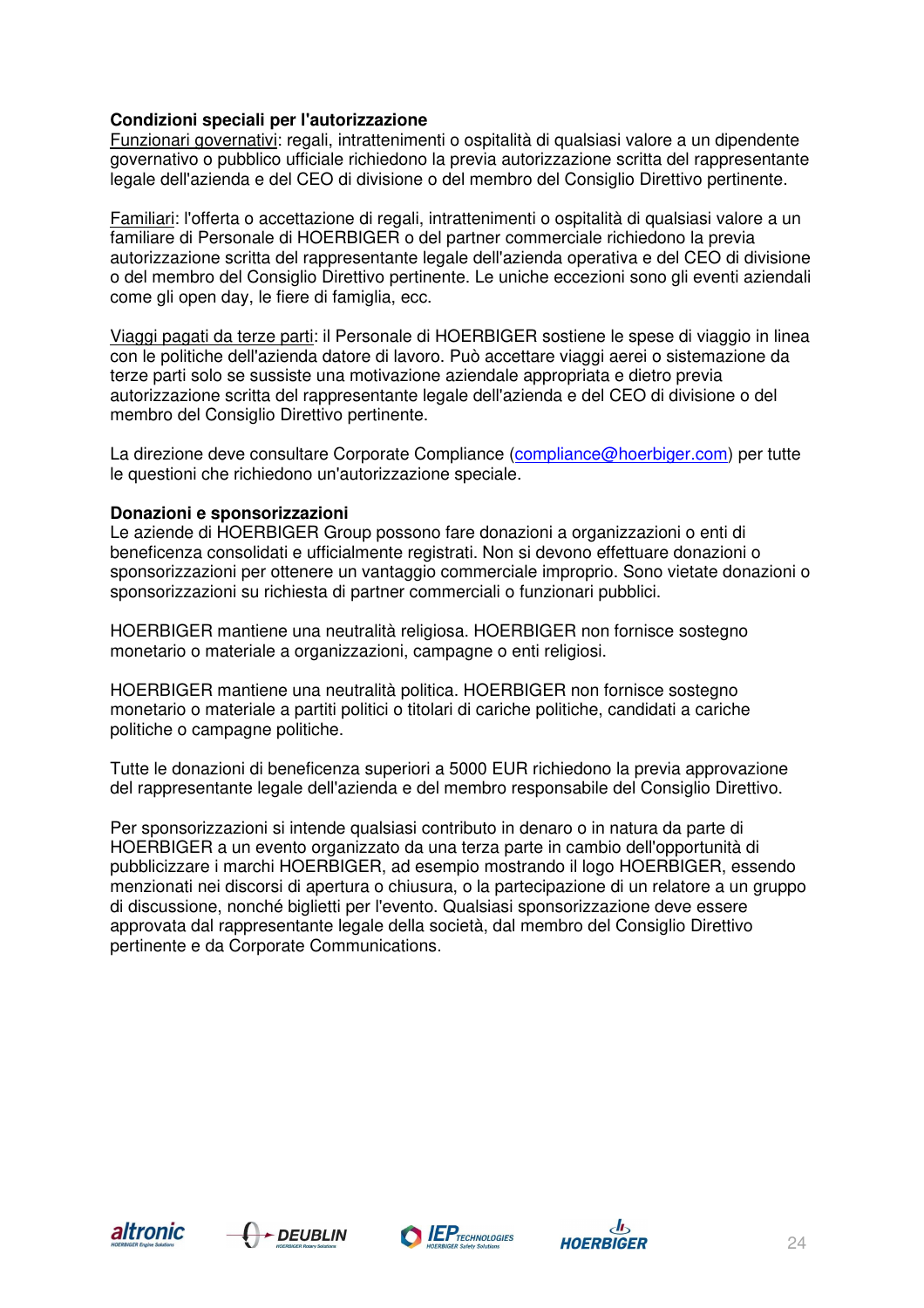# 贈与、娯楽ならびに接待

#### **弊社の原則**

HOERBIGER は、誠実性および透明性を伴い、あらゆる事業活動を行うものとします。弊社 は、一切の汚職を禁止するものとします。

# **方針**

HOERBIGER は、通常の業務過程において、贈与、娯楽ならびに接待を提供するとともに、 受理するものとします。これは、適切な司法管轄区の文化的かつ法律的な基準の範囲内にお いて行われるに過ぎないものとします。

#### **施行**

HOERBIGER の職員は、贈与、娯楽あるいは接待を行う、または受領する際、公正な判断を 行うとともに、誠実性を伴い行動するものとします。いかなる状況においても、業務上の決 定に対して不当に影響を及ぼすために、更に贈収賄ならびに汚職を行うために、または個人 的な利益を悪用するために、贈与、娯楽ならびに接待は一切利用されてはならないものとし ます。

あらゆる贈与、娯楽ならびに接待は、下記の基準に従うものとします。すなわち:

- ・ かかる贈与、娯楽ならびに接待は、何らかの事業に関連し、偶発的/希少的であ り、かつ適度な価値を有するに過ぎないものとします。
- ・ かかる贈与、娯楽ならびに接待は、本件のコンプライアンスに関する方針、更に当 該受領当事者の社内規則に従うものとします。
- ・ 本件の贈与もしくは行事は、不当に事業上の決定に影響を及ぼすものとして把握さ れてはならないものとします。
- ・ 入札手続きの期間において、特別な注意が払われるものとします。
- ・ HOERBIGER の職員ならびに招待する側/招待される側の当事者等は、かかる行事 において立会うものとします。
- ・ かかる贈与、娯楽ならびに接待は、風俗産業または他の不当な店舗等に一切関与し てはならないものとします。
- ・ かかる贈与、娯楽ならびに接待は、HOERBIGER の高い評判を害してはならないも のとします。
- ・ かかる贈与、娯楽ならびに接待を目的とした全ての費用は、税務請求書によって立 証されるとともに、許可されるものとします。
- ・ 出席者等の氏名、職務ならびに企業団体、更に当該行事の場所、日付ならびに目的 等に関する記録が保持されるものとします。







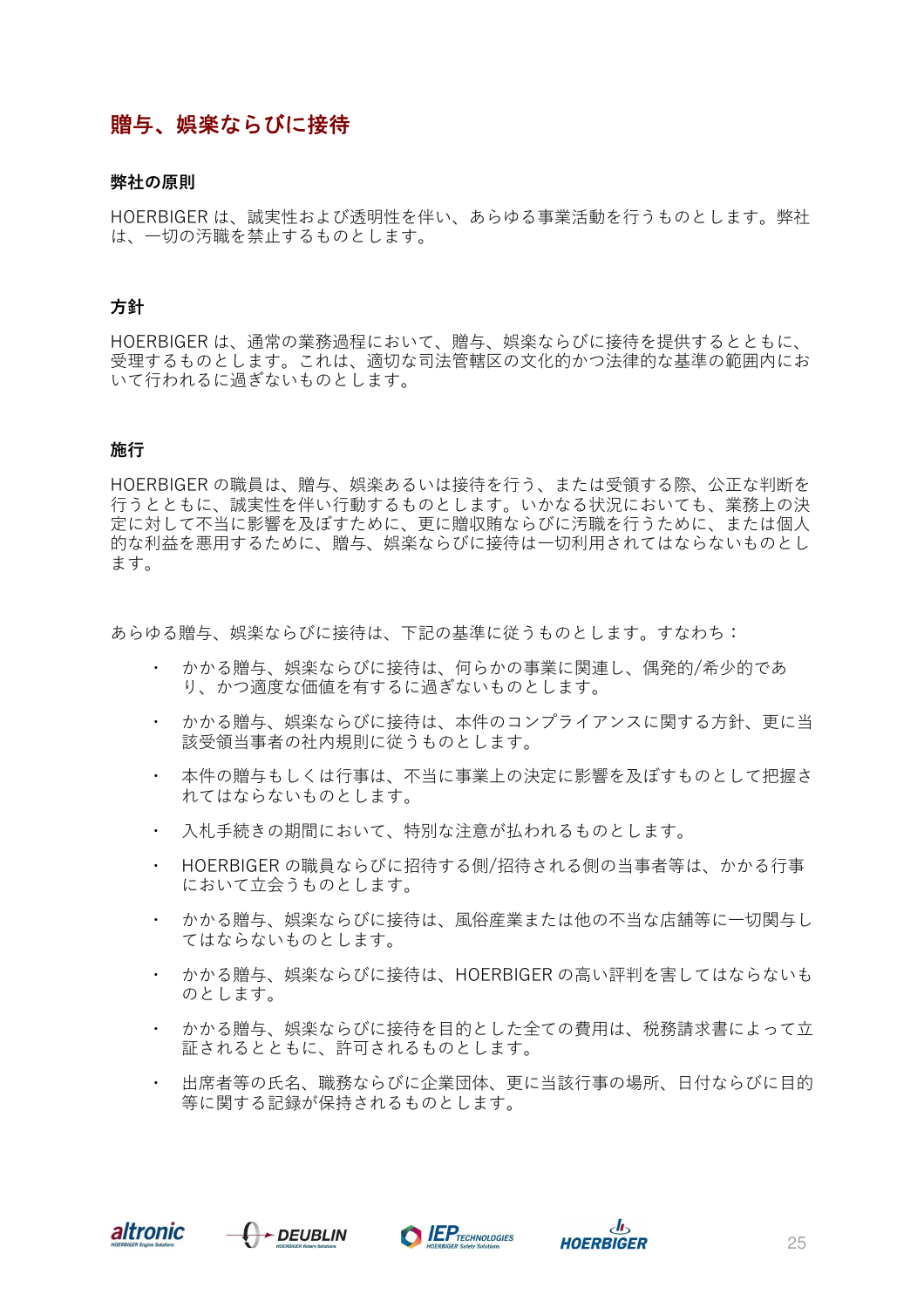HOERBIGER の事業部門は、上記に記載された基準が定められている贈与、娯楽ならびに接 待に関する方針を施行するものとします。これに加えて、これらの方針により、本件の関連 した産業界および顧客グループに関するコンプライアンスの方針が検討されなければならな いのみならず、国有企業等と事業活動を行う特別な危険性が検討されなければならないもの とします。一般原則として、ビジネス・パートナー等に対する贈与は、個人につき、更に 1 年につき 30 ユーロの金額(もしくは他の通貨における同等の金額)を上回ってはならない ものとします。

HOERBIGER の職員は、名目上の価値を有する贈与をビジネス・パートナー等から受領する ことができるに過ぎないものとします(事例:単なるペン、カレンダーなどの販売促進用の 品目など)。HOERBIGER の職員は、現金もしくは現金と同等物を提供あるいは受領しては ならないものとします(事例:ギフトカード、商品券、融資、無料の商品またはサービス、 業務以外の費用の払い戻し、宝くじ券、更に宝くじの賞品など)。

貴殿が一定の贈与、娯楽あるいは接待を提供する、または受領するかどうかについて確信で きない場合、企業のコンプライアンス部門(compliance@hoerbiger.com)に対して連絡し ていただくようにお願い致します。

#### **特別な許可に関する要件**

国家公務員:国家公務員または役人に対する**何らかの価値を有した**贈与、娯楽または接待に 関しては、当該企業の法定代理人、更に事業部門の CEO(最高経営責任者)または関連し た重役会の構成員による事前の書面での許可が要請されるものとします。

家族の構成員等:HOERBIGER の職員あるいは当該ビジネス・パートナーの家族の構成員等 に対する**何らかの価値を有した**贈与、娯楽または接待の提供あるいは受領に関しては、当該 運営会社の法定代理人、更に事業部門の CEO(最高経営責任者)または関連した重役会の 構成員による事前の書面での許可が要請されるものとします。唯一の例外事項は、一般公開 日、家族のチャリティー販売会など、企業の行事であるものとします。

第 3 者によって支払われる旅行:HOERBIGER の職員は、当該雇用企業に関する方針に従っ て旅費を被るものとします。かかる職員は、適切な事業上の論理的根拠が存在する場合に限 り、更に当該企業の法定代理人、更に事業部門の CEO(最高経営責任者)または関連した 重役会の構成員による事前の書面での許可を条件として、第 3 者から航空の旅費または宿泊 費を受領することができるに過ぎないものとします。

経営管理側は、特別な許可が要請される全ての問題に関して、企業のコンプライアンス部門 (compliance@hoerbiger.com)と協議を行うようにアドバイスを受けるものとします。

#### **寄付ならびに資金提供**

HOERBIGER の企業等は、設立された正式の登録慈善団体あるいは機構に対して寄付するこ とができるものとします。寄付または資金提供は、不当な事業の利益を取得するために行わ れてはならないものとします。寄付または資金提供は、ビジネス・パートナー等あるいは役 人等による要請に応じて、一切禁止されるものとします。







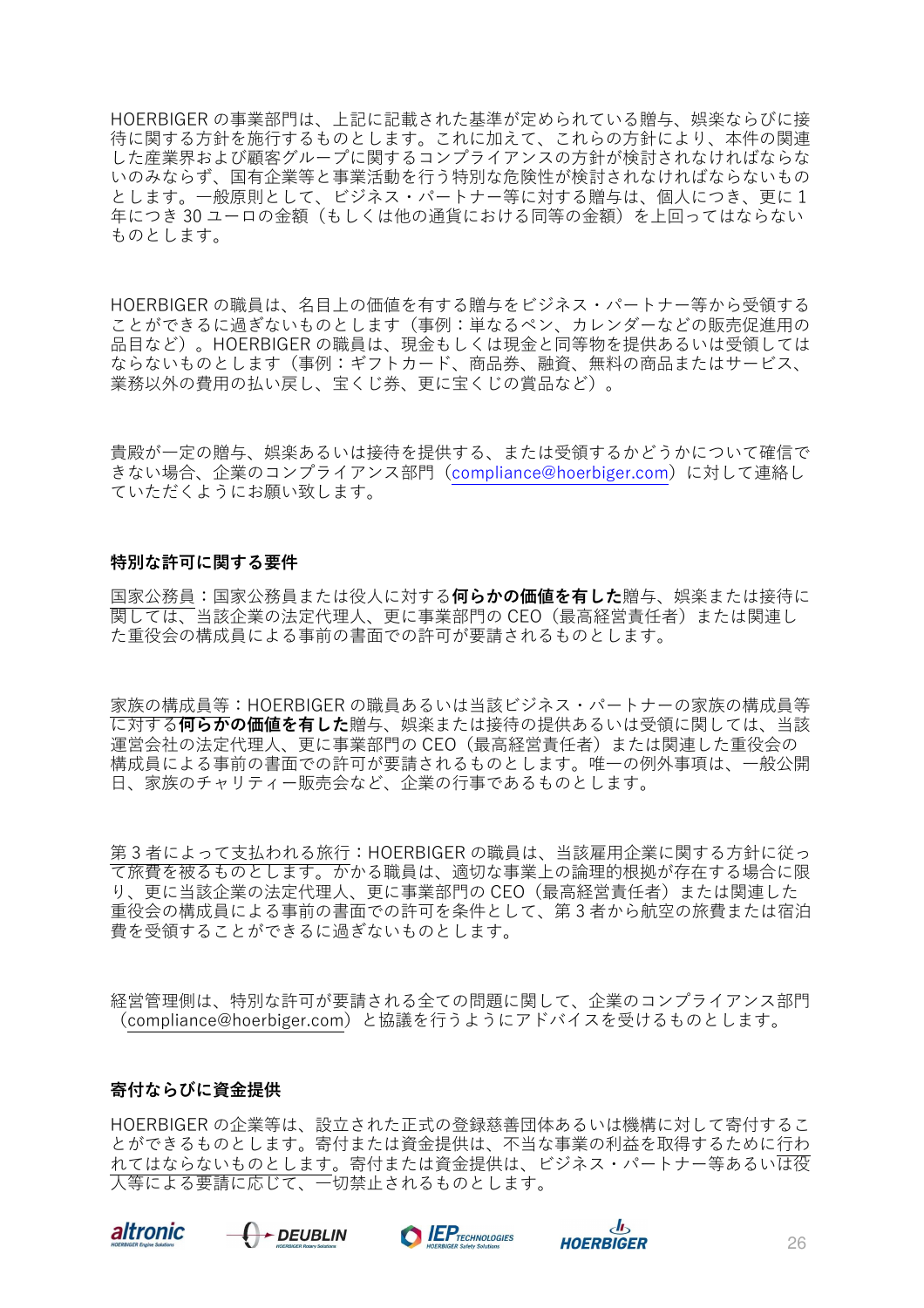HOERBIGER は、宗教的中立性を維持するものとします。HOERBIGER は、宗教上の組織、 団体または組織的運動に対して金銭的かつ実質的な支援を提供しないものとします。

HOERBIGER は、政治的中立性を維持するものとします。HOERBIGER は、政党あるいは公 職保持者、公職の候補者あるいは政治的運動に対して金銭的かつ実質的な支援を提供しない ものとします。

5000 ユーロの金額を上回る全ての慈善寄付に関しては、当該企業の法定代理人、更に当該 重役会の責任ある構成員による事前の承認が要請されるものとします。

資金提供は、事例として、開会式あるいは閉会式での挨拶、または討論会での議⻑としての 参加のみならず、当該行事へのチケットにおいて本件の HOERBIGER のロゴを表示する、 更にかかるロゴについて言及するなど、HOERBIGER の商標を宣伝する機会の代償として、 第 3 者によって開催された行事に対する HOERBIGER による金銭的または他の種類の寄付 であるものとします。何らかの資金提供は、当該企業の法定代理人、更に関連した重役会の 構成員、更に企業の通信部門によって承認されるものとします。







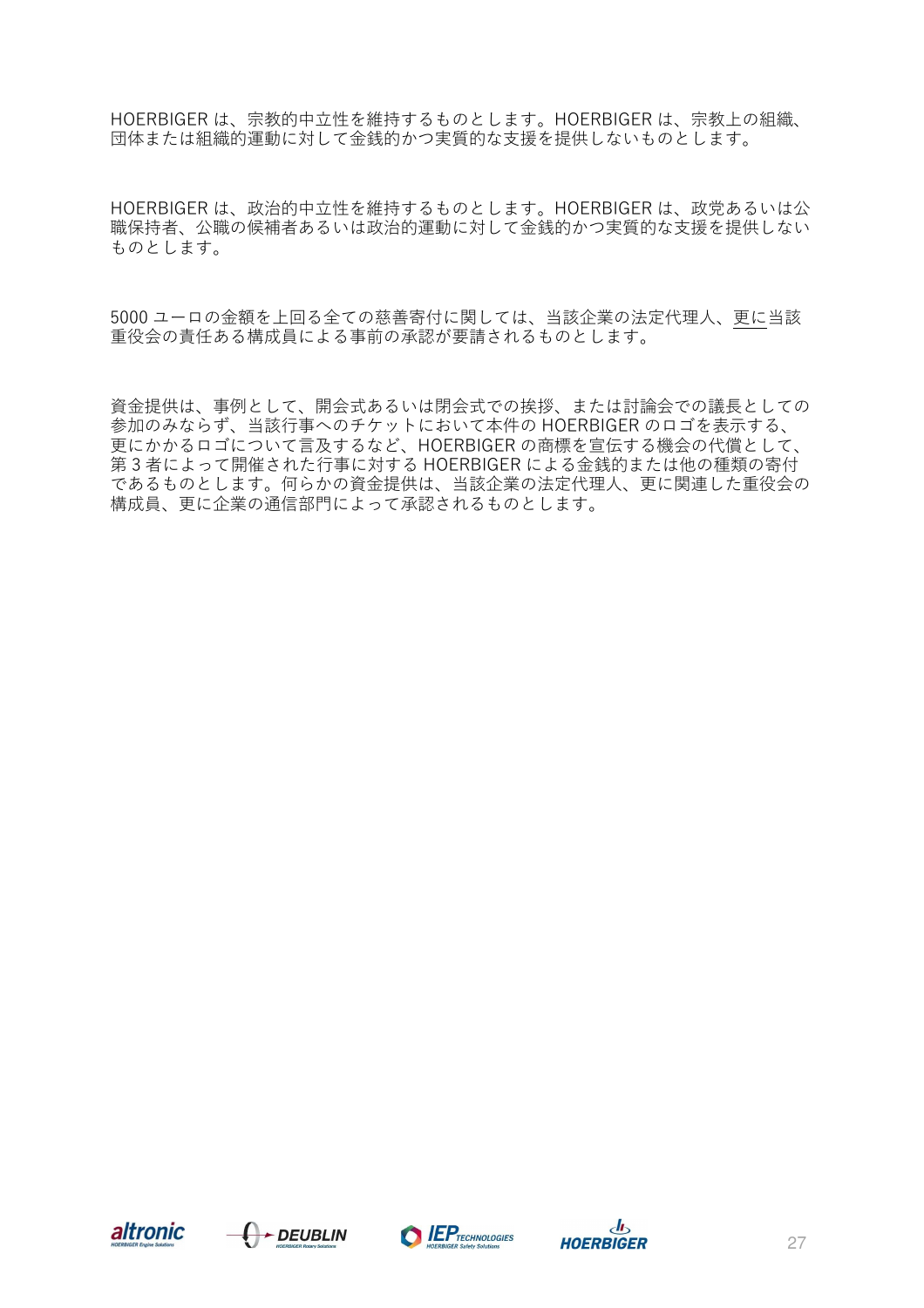# **선물, 여흥 및 접대**

## 우리의 원칙

HOERBIGER 는 청렴하고 투명하게 비즈니스를 수행합니다. 부패 행위에 반대합니다.

#### 정책

HOERBIGER 는 정상적인 비즈니스 과정에서 선물, 여흥 및 접대를 주고 받습니다. 이는 관련 관할권의 문화 및 법적 규준 내에서 실시됩니다.

# 구현

HOERBIGER 직원은 선물, 여흥 또는 접대를 주거나 받을 때 올바르게 판단하고 청렴성의 원칙을 따라야 합니다. 어떠한 경우에도 사업 결정에 부당한 영향을 미치거나, 뇌물 및 부패 행위를 실행하거나, 개인적 이득을 취하기 위하여 선물, 여흥 및 접대를 주고 받을 수 없습니다.

모든 선물, 여흥 및 접대 행위를 다음 기준을 따라야 합니다.

- 비즈니스와 관련되며, 가끔/드물게 실시되고, 작은 가치를 지녀야 합니다.
- 규정 준수 정책, 수령인의 내부 규정을 따라야 합니다.
- 설문 또는 이벤트가 사업 결정에 부당한 영향을 미치는 것으로 인식되면 안 됩니다.
- 입찰 과정 중에는 특별히 주의해야 합니다.
- HOERBIGER 직원 및 초대하고/초대받는 당사자는 이벤트에 참석해야 합니다.
- 성인 오락 또는 기타 부적절한 장소에서 개최하면 안 됩니다.
- HOERBIGER 의 평판에 악영향을 미치면 안 됩니다.
- 선물, 여흥 및 접대와 관련된 모든 비용은 세금 계산서로 입증되고 승인을 받아야 합니다.
- 참석자의 이름, 부서, 회사, 위치, 이벤트 날짜 및 목적을 기록해야 합니다.

HOERBIGER 사업부는 상기에 나열된 기준을 반영하는 선물, 여흥 및 접대 정책을 구현해야 합니다. 또한, 이러한 정책은 규정 준수 정책, 관련 산업계, 고객 그룹, 국영 기업과 사업을 수행할 때의 특정 위험을 고려해야 합니다. 일반적인 규칙으로 비즈니스 파트너에 대한 선물은 인당 매년 EUR 30.00(또는 이와 동일한 다른 통화의 금액)을 초과할 수 없습니다.

HOERBIGER 직원은 비즈니스 파트너로부터 사소한 가치의 선물(예: 단순한 펜, 달력 등의 홍보 용품)을 받을 수 있습니다. HOERBIGER 직원은 현금 또는 현금 등가물(예: 상품권, 바우처, 대출금, 무료 상품 또는 서비스, 비업무 비용의 상환, 복권, 복권 당첨금)을 제안하고 수락할 수 없습니다.

특정 선물, 여흥 또는 접대를 제안하고 수락할 수 있는지 여부가 확실하지 않으면 기업 준법감시인(compliance@hoerbiger.com)에 문의하십시오.







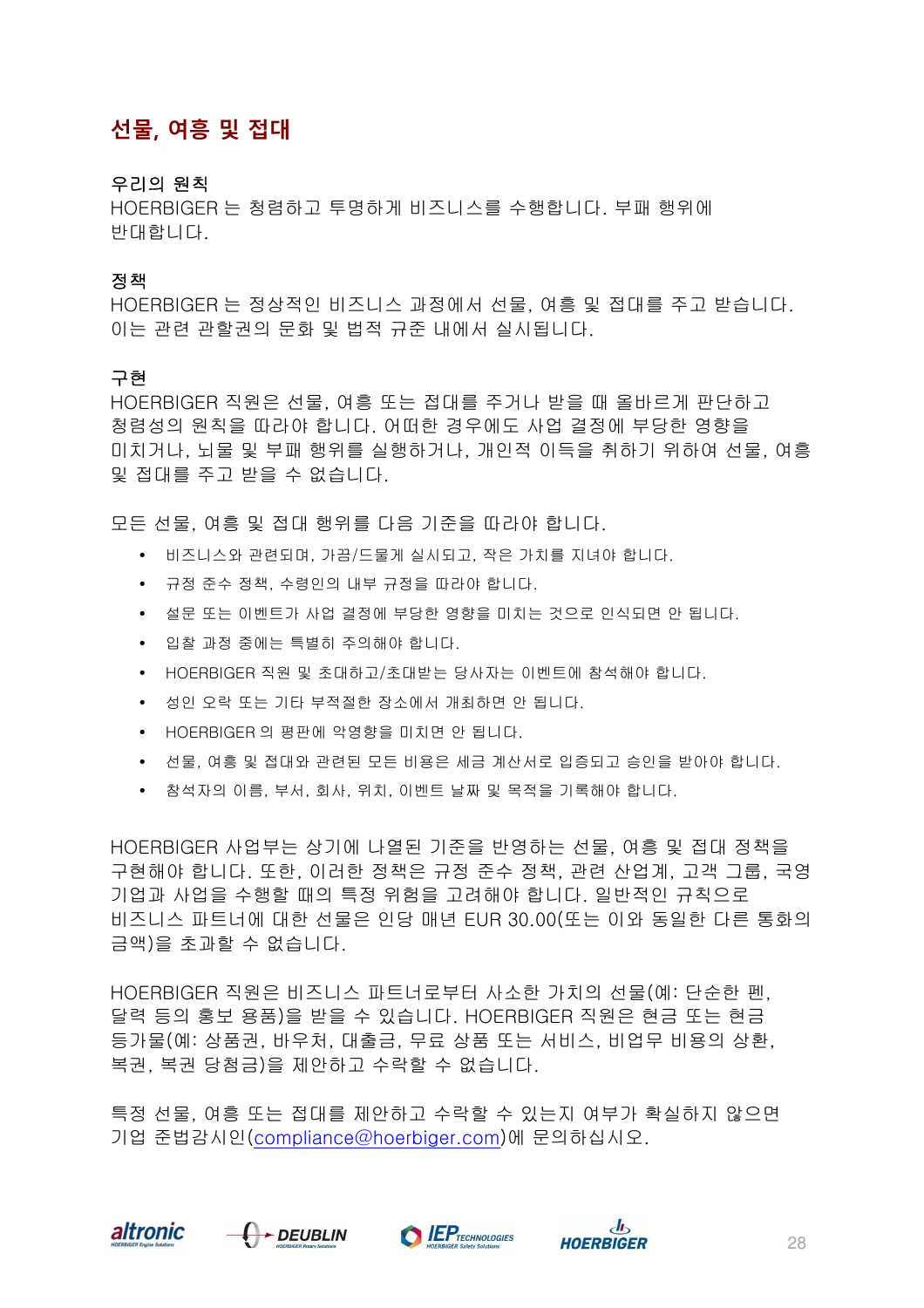# 특별 승인 요건

공무원: 정부 기관의 직원 또는 공무원에게 어떠한 가치의 선물, 여흥 또는 접대를 주고 받을 때 회사의 법적 대표, 및 사업부 CEO 또는 관련 상임 이사로부터 서면 승인을 사전에 받아야 합니다.

가족: HOERBIGER 직원 또는 비즈니스 파트너의 가족에게 어떠한 가치의 선물, 여흥 또는 접대를 주고 받을 때 회사의 법적 대표 및 사업부 CEO 또는 관련 상임 이사로부터 서면 승인을 사전에 받아야 합니다. 오픈 하우스, 가족의 날 행사 등의 회사 이벤트는 예외입니다.

제 3 자 지급 여행: HOERBIGER 직원은 고용 회사의 정책에 따라 여행 비행을 지출해야 합니다. 적절한 사업상 명분이 있으며, 회사의 법적 대표, 및 사업부 CEO 또는 관련 상임 이사로부터 사전에 서면 승인을 받았을 때에만 제 3 자의 여행 또는 숙박을 수락할 수 있습니다.

관리자는 특별 승인이 필요한 모든 문제에 관련하여 기업 준법감시인(compliance@hoerbiger.com)에게 문의해야 합니다.

## 기부 및 후원

HOERBIGER 계열사는 유명하고 공식적으로 등록된 자선 단체 또는 기관에 기부할 수 있습니다. 부적절한 사업상 이득을 얻기 위하여 기부 또는 후원을 할 수 없습니다. 사업 파트너 또는 공무원의 요청에 따른 기부 또는 후원은 금지됩니다.

HOERBIGER 는 종교적 중립성을 유지합니다. HOERBIGER 는 종교 단체, 기관 또는 캠페인에 금전 또는 물질적 지원을 하지 않습니다.

HOERBIGER 는 정치적 중립성을 유지합니다. HOERBIGER 는 정당 또는 정치인, 정당 후보자, 또는 정치 캠페인에 금전 또는 물질적 지원을 하지 않습니다.

EUR 5,000 이상의 자선 기부금은 회사의 법적 대표 및 담당 상임 이사의 사전 승인을 받아야 합니다.

후원이란 예를 들어, HOERBIGER 로고를 표시하거나, 개막식 및 폐막식에서 언급되거나, 토론 패널의 연사로 참가하거나, 이벤트 티켓 등 HOERBIGER 브랜드를 광고할 기회에 대한 대가로 제 3 자가 조직한 이벤트에 전달하는 HOERBIGER 가 금전 또는 이와 유사한 유형의 기여금입니다. 후원은 회사의 법적 대표, 관련 상임 이사, 기업 커뮤니케이션이 승인해야 합니다.







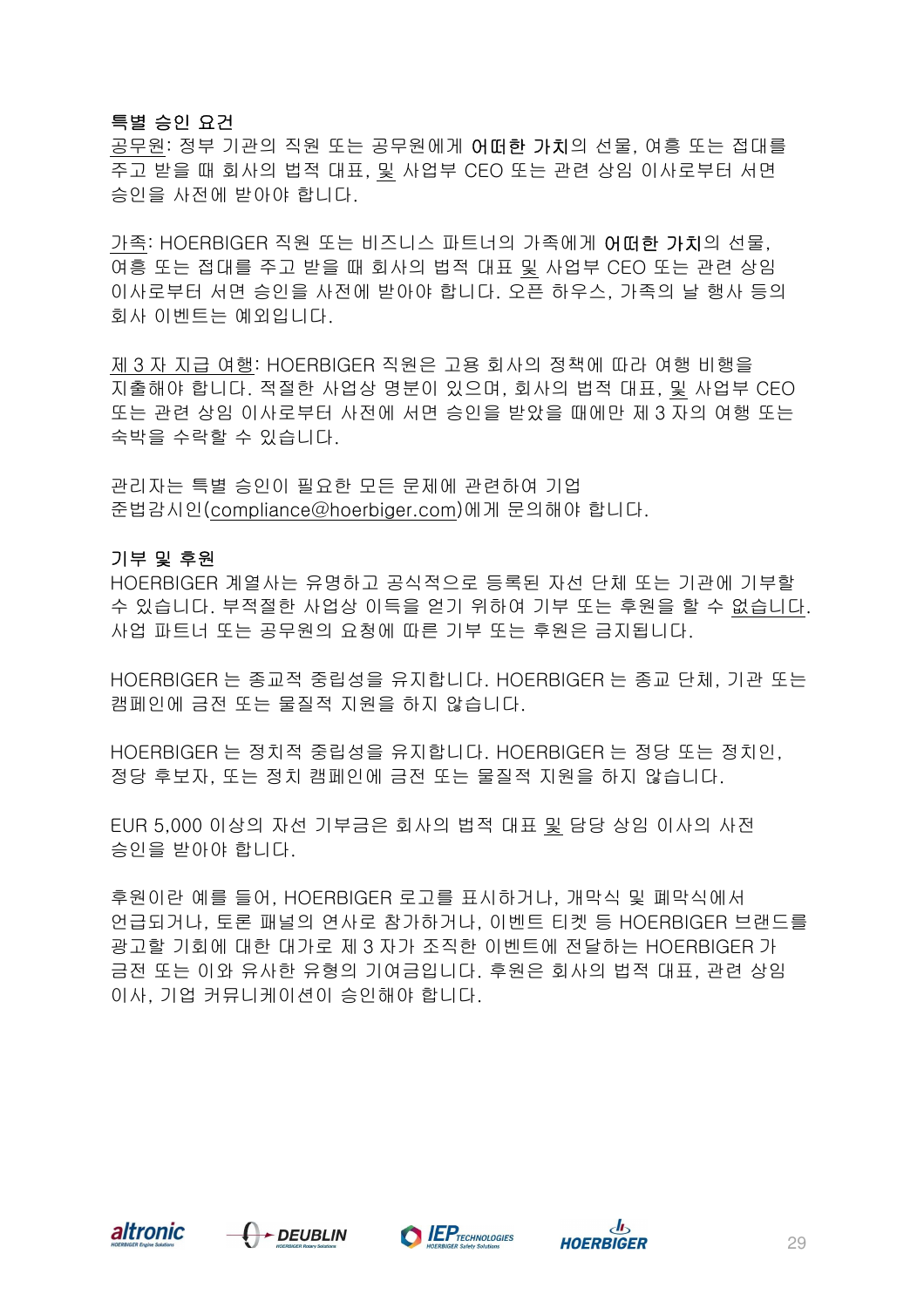# **Hadiah, Hiburan dan Layanan**

# **Prinsip Kami**

HOERBIGERmenjalankan semua perniagaan dengan integriti dan ketelusan. Kami menentang rasuah.

# **Dasar**

HOERBIGER menawarkan dan menerima hadiah, hiburan dan layanan dalam urus niaga perniagaan biasa. Ini berlaku dalam norma budaya dan undang-undang bidang kuasa yang berkaitan.

# **Pelaksanaan**

Kakitangan HOERBIGER hendaklah mengamalkan pertimbangan dan integriti yang baik semasa membuat atau menerima hadiah dan hiburan. Dalam apa-apa keadaan, hadiah, hiburan dan layanan tidak boleh digunakan untuk mempengaruhi keputusan perniagaan secara berlebihan, melakukan sogokan dan rasuah atau untuk mengambil keinginan peribadi.

Semua hadiah, hiburan dan layanan hendaklah memenuhi kriteria berikut:

- Ia hendaklah berkaitan perniagaan, sekali-sekala / jarang-jarang dan bernilai sederhana.
- Mereka hendaklah memenuhi dasar pematuhan dan peraturan dalaman penerima.
- Hadiah atau acara itu tidak boleh dianggap sebagai terlalu mempengaruhi keputusan perniagaan.
- Perhatian khusus hendaklah diambil semasa proses tender.
- Kakitangan HOERBIGER dan pihak yang menjemput / jemputan hendaklah hadir pada acara tersebut.
- Mereka tidak boleh melibatkan hiburan dewasa atau lokasi lain yang tidak sesuai.
- Mereka tidak boleh merosakkan reputasi HOERBIGER.
- Semua perbelanjaan untuk hadiah, hiburan dan hospitaliti hendaklah disokong oleh invois cukai dan dibenarkan.
- Rekod hendaklah disimpan tentang nama, fungsi dan persatuan syarikat peserta, lokasi, tarikh dan tujuan acara.

Bahagian perniagaan HOERBIGER hendaklah melaksanakan dasar Hadiah, Hiburan dan Layanan yang mencerminkan kriteria yang disenaraikan di atas. Tambahan pula, dasar ini harus mempertimbangkan dasar pematuhan industri dan kumpulan pelanggan yang berkaitan dan risiko khusus menjalankan perniagaan dengan perusahaan dimiliki kerajaan. Sebagai peraturan umum, hadiah kepada rakan niaga perniagaan mestilah tidak melebihi EUR 30.00 (atau setara dalam mata wang lain) setiap orang dan tahun.

Kakitangan HOERBIGER boleh menerima hadiah daripada rakan niaga perniagaan hanya untuk nilai nosional (cth. item promosi seperti pen ringkas, kalendar, dll). Kakitangan HOERBIGER tidak boleh menawarkan atau menerima wang tunai atau setara tunai (cth., kad hadiah, baucar, pinjaman, barangan atau perkhidmatan percuma, pembayaran balik kos bukan perniagaan, tiket loteri dan hadiah loteri).

Jika anda tidak pasti sama ada untuk menawarkan atau menerima hadiah, hiburan atau layanan tertentu, sila hubungi Pematuhan Korporat (compliance@hoerbiger.com).







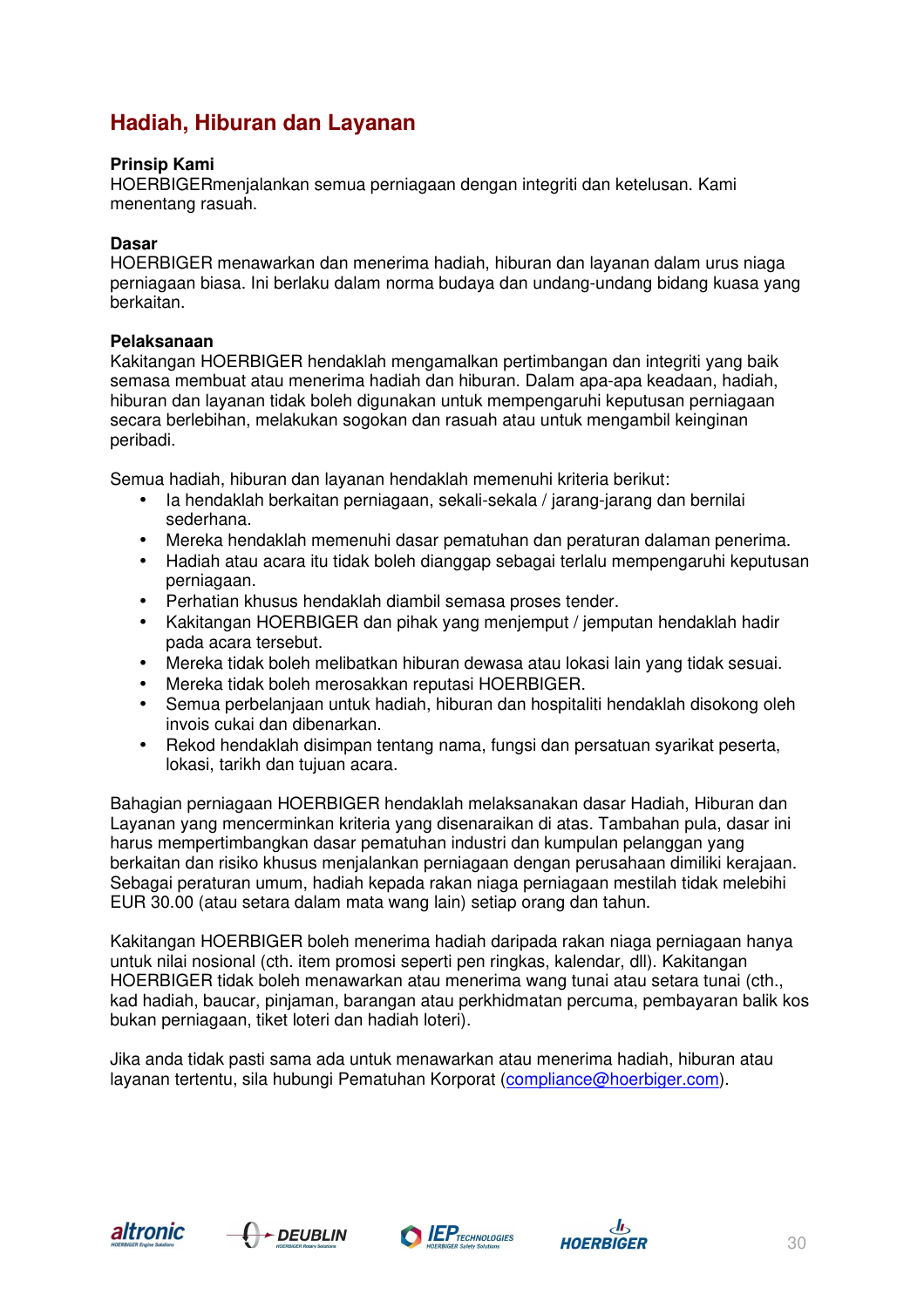# **Keperluan kebenaran khas**

Pegawai kerajaan: Hadiah, hiburan atau layanan **apa-apa nilai** kepada kakitangan kerajaan atau pegawai kerajan hendaklah memerlukan kebenaran bertulis terlebih dahulu daripada wakil undang-undang syarikat dan Ketua Pegawai Eksekutif Bahagian atau ahli Lembaga Eksekutif yang berkaitan.

Ahli keluarga: Tawaran atau penerimaan hadiah, hiburan atau layanan **apa-apa nilai** kepada ahli keluarga Kakitangan HOERBIGER, atau rakan niaga perniagaan, hendaklah memerlukan kebenaran bertulis terlebih dahulu daripada wakil undang-undang syarikat yang beroperasi dan Ketua Pegawai Eksekutif Bahagian atau ahli Lembaga Eksekutif yang berkaitan.. Satu-satunya pengecualian ialah acara syarikat seperti hari terbuka, pesta keluarga, dsb.

Perjalanan berbayar pihak ketiga: Kakitangan HOERBIGER menanggung perbelanjaan perjalanan selaras dengan dasar syarikat yang menggajikan. Mereka boleh menerima perjalanan udara atau penginapan daripada pihak ketiga sahaja yang mana terdapat rasional perniagaan yang sewajarnya dan tertakluk kepada kebenaran bertulis terlebih dahulu daripada wakil undang-undang syarikat dan Ketua Pegawai Eksekutif Bahagian atau ahli Lembaga Eksekutif yang berkaitan.

Pengurusan dinasihatkan untuk berunding dengan Pematuhan Korporat (compliance@hoerbiger.com) mengenai semua perkara yang memerlukan kebenaran khas.

# **Sumbangan dan tajaan**

Syarikat HOERBIGER boleh membuat sumbangan kepada organisasi institusi amal yang ditubuhkan dan didaftarkan secara rasmi. Sumbangan atau penajaan mestilah tidak dibuat untuk mendapatkan kelebihan perniagaan tidak wajar. Sumbangan atau tajaan atas permintaan rakan niaga perniagaan atau pegawai awam adalah dilarang.

HOERBIGER mengekalkan neutraliti agama. HOERBIGER tidak memberikan sokongan kewangan atau material kepada organisasi agama, institusi atau kempen.

HOERBIGER mengekalkan neutraliti politik. HOERBIGER tidak memberikan sokongan kewangan atau material kepada parti politik atau pemegang jawatan politik, calon untuk jawatan politik atau kempen politik.

Semua sumbangan amal lebih daripada EUR 5,000 memerlukan kelulusan terlebih dahulu daripada wakil undang-undang syarikat dan ahli Lembaga Eksekutif yang bertanggungjawab.

Tajaan ialah apa-apa sumbangan dalam bentuk wang atau barangan oleh HOERBIGER terhadap acara yang dianjurkan oleh pihak ketiga sebagai balasan kepada peluang untuk mengiklankan jenama HOERBIGER dengan, sebagai contoh, memaparkan logo HOERBIGER, disebut dalam ucapan pembukaan atau penutupan atau penyertaan penceramah dalam panel perbincangan, serta tiket ke acara itu. Sebarang penajaan hendaklah diluluskan oleh wakil undang-undang syarikat, ahli Lembaga Eksekutif yang berkaitan dan Komunikasi Korporat.







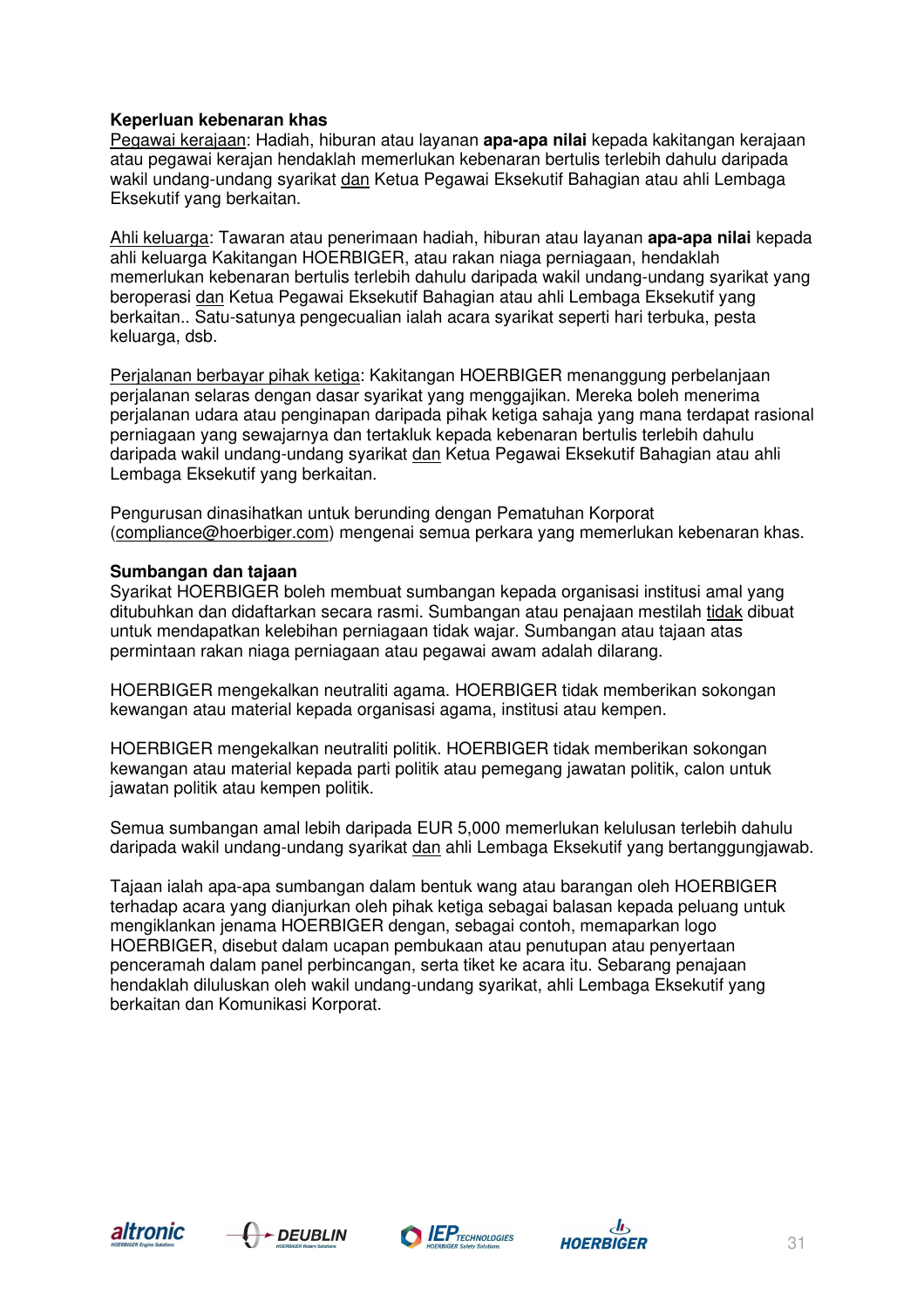# **Gaver, underholdning og gjestfrihet**

## **Våre prinsipper**

HOERBIGER driver all virksomhet med integritet og åpenhet. Vi motsetter korrupsjon.

## **Retningslinjer**

HOERBIGER tilbyr og mottar gaver, underholdning, og gjestfrihet under forretningene. Dette oppstår innenfor de kulturelle og juridiske normene i den relevante jurisdiksjonen.

## **Implementering**

HOERBIGER-ansatte skal utøve god dømmekraft og integritet når de tilbyr eller mottar gaver, underholdning eller gjestfrihet. Under ingen omstendighet burde gaver, underholdning og gjestfrihet brukes for å ulovlig påvirke forretningsavgjørelser, bestikke og korrupsjon eller for å få personlig fordel.

Alle gaver, underholdning og gjestfrihet skal oppfylle følgende kriterier:

- De skal være forretningsrelatert, sjelden og av beskjeden verdi.
- De skal oppfylle samsvarsretningslinjer og interne regler for mottakeren.
- Gaven eller arrangementet skal ikke anses som ulovlig påvirkning av en forretningsavgjørelse.
- Det skal utøves forsiktighet under svake prosesser.
- HOERBIGER-ansatte og de inviterende/inviterte partene skal være tilstede på arrangementet.
- De skal ikke involvere voksen underholdning eller andre upassende steder.
- De skal aldri skade ryktet til HOERBIGER.
- Alle utgifter for gaver, underholdning og gjestfrihet skal støttes av momsfaktura og godkjennelse.
- Det skal føres et register med navn, funksioner og bedriftsforeningens deltakere, stedet, datoen og formålet med arrangementet.

HOERBIGERs bedriftsoppdelinger skal implementere retningslinjer for gave, underholdning og gjestfrihet som gjenspeiler de ovennevnte kriteriene. Videre skal disse retningslinjene ta i betraktning samsvarsretningslinjer for relevante industrier og kundegrupper og spesifikke risikoer for å drive virksomhet med statlig eid virksomhet. Som en generell regel, skal ikke gaver til forretningspartnere overskride 30,00 EUR (eller tilsvarende i andre valutaer) per person og år.

HOERBIGERs ansatte kan motta gaver fra forretningspartnere kun av nominell verdi (f.eks. kampanjevarer som vanlige penner, kalendere, osv.). HOERBIGERs ansatte skal ikke tilby eller ta imot penger eller likvide midler (f.eks. gavekort, lån, fritt gode eller tjenester, tilbakebetaling av kostnader som ikke er bedriftsrelatert, lotteri og lotteripremier.

Hvis du er usikker på om et tilbud eller mottakelse av en bestemt gave, underholdning, eller gjestfrihet, bør du kontakte Corporate Compliance (compliance@hoerbiger.com).

#### **Spesielle autoriseringskrav**

Embedsmenn: Gaver, underholdning eller gjestfrihet **av en verdi til** en offentlig funksjonær eller embedsmenn skal krever skriftlig godkjennelse fra juridiske representanter i selskapet og Divisional CEO eller relevant medlem fra hovedstyre.







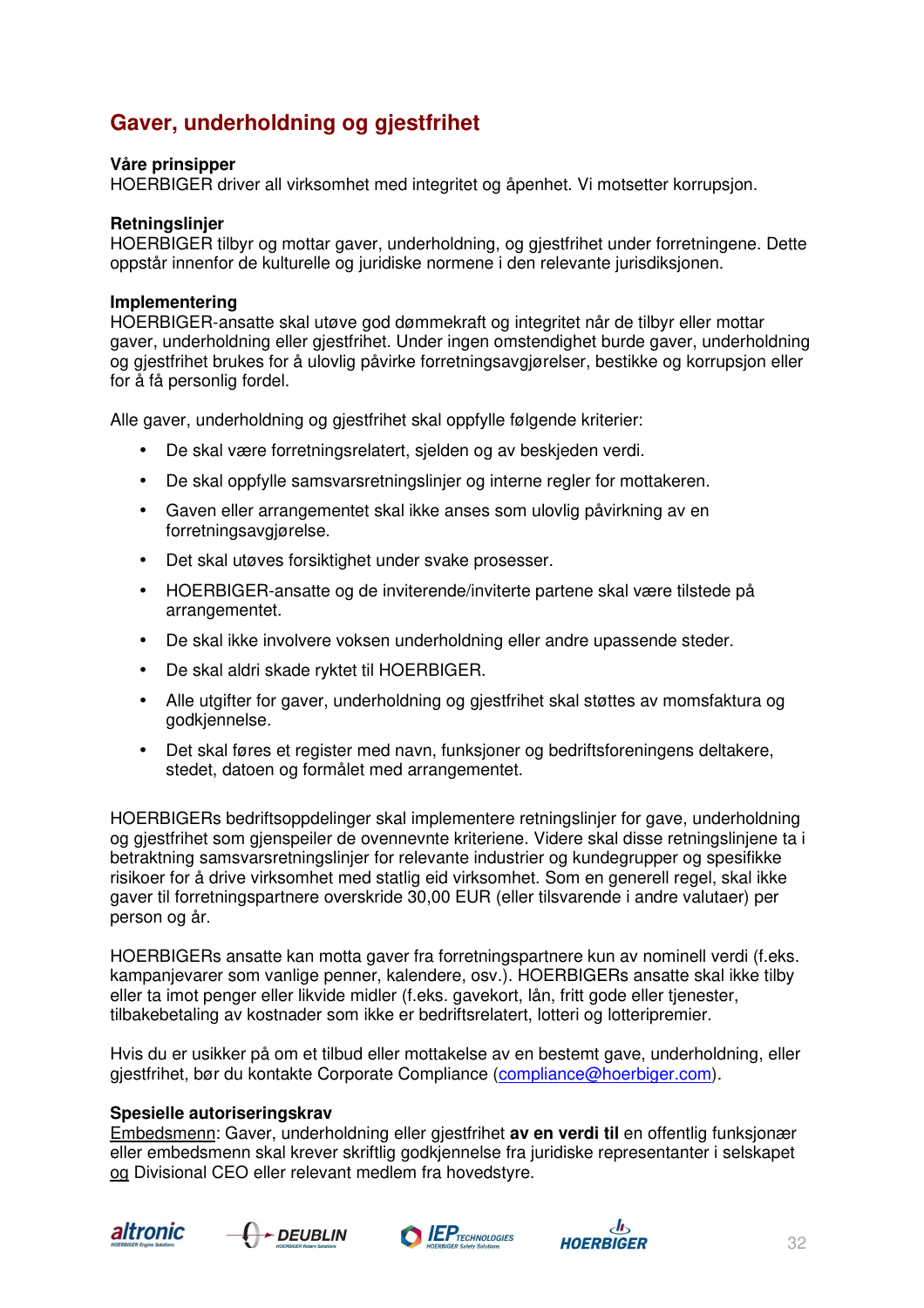Familiemedlemmer: Tilbud eller mottakelse av en gave, underholdning eller gjestfrihet **av en verdi** til et familiemedlem av en ansatt hos HOERBIGER, eller forretningspartneren, skal være skriftlig godkjent av juridisk representant i driftsselskapet og Divisional CEO eller relevant medlem fra hovedstyre. De eneste unntakene er bedriftsarrangementer som åpent hus, familiedager, osv.

Betalt reise av tredjepart: HOERBIGERs ansatte pådrar seg reiseutgifter i linje med retningslinjene til bedriften som ansetter. De kan godta flyreise eller overnatting fra en tredjepart kun der det er en regnet forretningsgrunn og er underlagt skriftlig godkjennelse fra juridisk representant i selskapet og Divisional CEO eller relevant medlem fra hovedstyre.

Det anbefales at ledelsen rådfører med Corporate Compliance (compliance@hoerbiger.com) for alle saker som skrever spesiell godkjenning.

## **Donasjoner og sponsorat**

HOERBIGERs selskap kan gjøre donasjoner til etablerte og offisielt registrerte veldedigheter eller institusjoner. Donasjoner eller sponsing skal ikke gjøres for å få en upassende bedriftsfordel. Donasjoner eller sponsing ved forespørsel fra forretningspartnere eller bestillingsmenn er forbudt.

HOERBIGER er nøytral angående religion. HOERBIGER gir ikke penge- eller materiell støtte til religiøse organisasjoner, institusjoner eller kampanjer.

HOERBIGER er politisk nøytrale. HOERBIGER gir ikke penge eller materiell støtte til et politisk parti eller embetsmann, kandidat eller politiske kampanjer.

Alle veldedige donasjoner på mer enn 5000 EUR krever godkjenning fra juridisk representant i selskapet og ansvarlig medlem fra styret.

Sponsing er ethvert bidrag i penge eller i natura av HOERBIGER for et arrangement organisert av en tredjepart tilbake for muligheten til å annonsere HOERBIGER-merker ved å, for eksempel, vise HOERBIGER-logoen, bli nevnt i taler, eller deltakelse av en taler på et diskusjonspanel, samt billetter til arrangementet. Ethvert sponsorat skal godkjennes av juridisk representant i selskapet, det relevante medlemmet i styret og konsernkommunikasjoner.







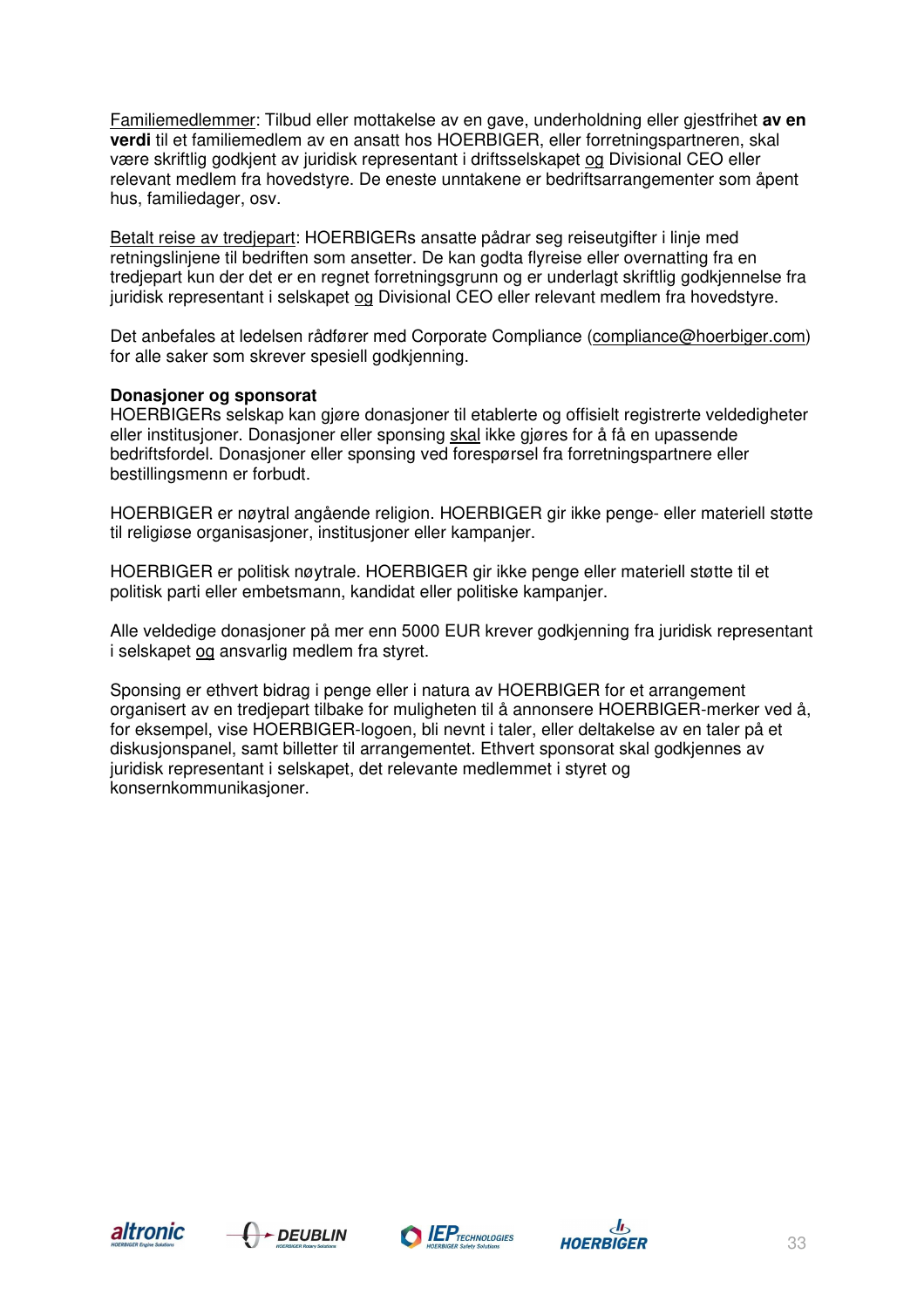# **Upominki, rozrywki i gościnność**

# **Nasza zasada**

HOERBIGER prowadzi działalność gospodarczą w sposób uczciwy i przejrzysty. Sprzeciwiamy się korupcji.

# **Polityka**

HOERBIGER oferuje i otrzymuje upominki, rozrywkę i gościnność w normalnym toku działalności. Odbywa się to w ramach norm kulturowych i prawnych obowiązujących w danej jurysdykcji.

# **Realizacja**

Personel HOERBIGER musi kierować się dobrym osądem i uczciwością przy dokonywaniu lub przyjmowaniu prezentów, rozrywek lub gościnności. Pod żadnym pozorem nie wolno wykorzystywać prezentów, zaproszeń do udziału w imprezach rozrywkowych i gościnnych w celu wywarcia niewłaściwego wpływu na decyzje biznesowe, przekupstwa i korupcji lub w celu osiągnięcia osobistych korzyści.

Wszystkie upominki, rozrywki i gościnność powinny spełniać następujące kryteria:

- Powinny być one związane z działalnością biznesową, okazjonalne/nieczęste i mieć niewielką wartość.
- Powinny być zgodne z polityką zgodności i wewnętrznymi zasadami odbiorcy.
- Prezent lub wydarzenie nie mogą być postrzegane jako mające nadmierny wpływ na decyzję biznesową.
- Podczas procedur przetargowych należy zachować szczególną ostrożność.
- Personel HOERBIGER i zapraszający / zaproszeni są obecni na imprezie.
- Nie mogą oni uczestniczyć w imprezach rozrywkowych dla dorosłych lub innych nieodpowiednich miejscach.
- Nie mogą one nigdy naruszać reputacji HOERBIGER.
- Wszelkie wydatki związane z prezentami, rozrywką i gościnnością muszą być udokumentowane fakturami podatkowymi i autoryzowane.
- Należy prowadzić rejestr nazwisk, funkcji i stowarzyszeń firmowych uczestników, miejsca, daty i celu imprezy.

Piony biznesowe HOERBIGER realizują politykę w zakresie upominków, rozrywki i gościnności, która odzwierciedla wyżej wymienione kryteria. Ponadto polityka ta powinna uwzględniać politykę zgodności odpowiednich branż i grup klientów oraz szczególne ryzyko związane z prowadzeniem interesów z przedsiębiorstwami państwowymi. Co do zasady, wartość upominków dla partnerów biznesowych nie może przekraczać 30,00 EUR (lub równowartość w innych walutach) na osobę i rok.

Personel HOERBIGER może przyjmować od partnerów biznesowych prezenty o wartości jedynie teoretycznej (np. przedmioty promocyjne, takie jak zwykłe długopisy, kalendarze itp.). Personel HOERBIGER nie może oferować ani przyjmować gotówki lub jej ekwiwalentów (np. kart upominkowych, bonów, pożyczek, darmowych towarów lub usług, zwrotu kosztów niezwiązanych z działalnością gospodarczą, kuponów loteryjnych i nagród loteryjnych). Jeśli nie jesteś pewien, czy zaoferować lub przyjąć jakiś upominek, rozrywkę lub gościnność, skontaktuj się z Corporate Compliance (compliance@hoerbiger.com).







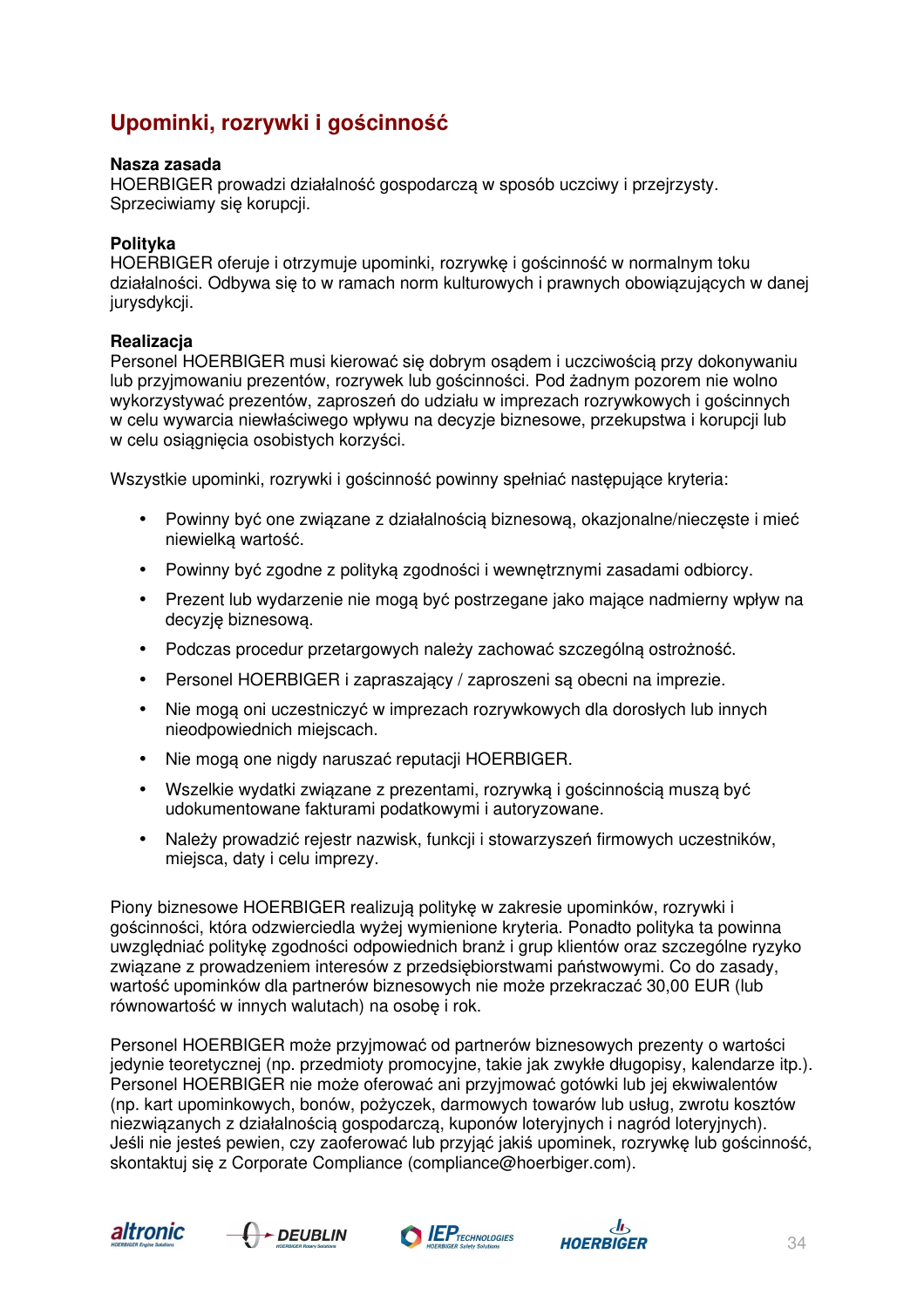# **Specjalne wymagania autoryzacyjne**

Urzędnicy państwowi: Upominki, rozrywka lub gościnność o dowolnej wartości dla pracownika rządowego lub urzędnika państwowego wymagają uprzedniego pisemnego upoważnienia od przedstawiciela prawnego spółki oraz dyrektora generalnego oddziału lub odpowiedniego członka zarządu.

Członkowie rodziny: Oferowanie lub przyjmowanie prezentu, rozrywki lub gościnności o dowolnej wartości dla członka rodziny pracownika HOERBIGER Personnel lub partnera biznesowego wymaga uprzedniego pisemnego zezwolenia przedstawiciela prawnego spółki operacyjnej oraz CEO Divisional lub odpowiedniego członka zarządu. Jedynymi wyjątkami są imprezy firmowe, takie jak dni otwarte, targi rodzinne itp.

Podróże płatne przez osoby trzecie: HOERBIGER Personel ponosi koszty podróży zgodnie z polityką firmy zatrudniającej. Podróże lotnicze lub zakwaterowanie mogą być akceptowane przez osoby trzecie tylko wtedy, gdy jest to uzasadnione względami biznesowymi i pod warunkiem uzyskania uprzedniej pisemnej zgody od przedstawiciela prawnego firmy oraz dyrektora generalnego oddziału lub odpowiedniego członka zarządu.

Zaleca się, aby kierownictwo konsultowało się z Corporate Compliance (compliance@hoerbiger.com) we wszystkich sprawach wymagających specjalnego upoważnienia.

# **Darowizny i sponsoring**

Firmy HOERBIGER mogą dokonywać darowizn na rzecz założonych i oficjalnie zarejestrowanych organizacji lub instytucji charytatywnych. Darowizny lub sponsoring nie mogą być dokonywane w celu uzyskania niewłaściwej korzyści biznesowej. Zabronione są darowizny lub sponsoring na prośbę partnerów handlowych lub urzędników państwowych.

HOERBIGER zachowuje neutralność religijną. HOERBIGER nie udziela wsparcia finansowego ani materialnego organizacjom, instytucjom ani kampaniom religijnym.

HOERBIGER zachowuje neutralność polityczną. HOERBIGER nie udziela wsparcia finansowego ani materialnego partii politycznej lub osobie zajmującej urząd polityczny, kandydatowi na urząd polityczny lub prowadzącej kampanie polityczne.

Wszelkie darowizny na cele charytatywne w wysokości powyżej 5.000 EUR wymagają uprzedniej zgody przedstawiciela prawnego przedsiębiorstwa oraz odpowiedzialnego członka zarządu.

Sponsorowanie to każdy wkład pieniężny lub rzeczowy firmy HOERBIGER na imprezę organizowaną przez osobę trzecią w zamian za możliwość reklamowania marek HOERBIGER, na przykład poprzez umieszczenie logo HOERBIGER, wzmiankę w adresie początkowym lub końcowym, udział mówcy w panelu dyskusyjnym, a także bilety na imprezę. Każdy sponsoring musi być zatwierdzony przez przedstawiciela prawnego przedsiębiorstwa, odpowiedniego członka zarządu i Corporate Communications. İ







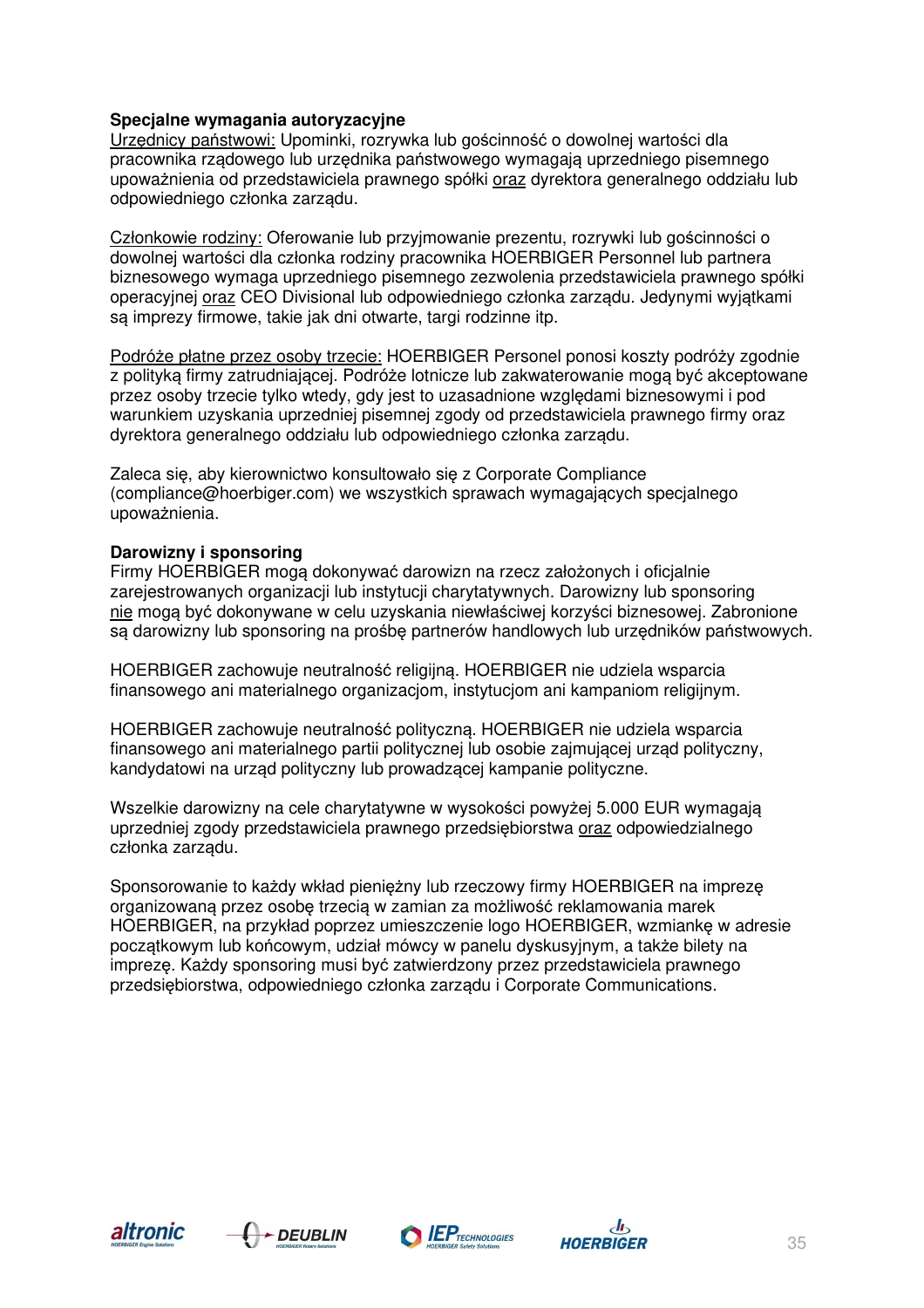# **Presentes, Entretenimento e Hospitalidade**

# **Nosso Princípio**

A HOERBIGER conduz todos os negócios com integridade e transparência. Opomo-nos à corrupção.

# **Política**

Hoerbiger oferece e recebe presentes, entretenimento e hospitalidade no curso normal dos negócios. Isso ocorre dentro das normas culturais e legais das jurisdições relevantes.

## **Implementação**

O Pessoal da Hoerbiger deve exercer bom senso e integridade ao fazer ou aceitar presentes, entretenimento ou hospitalidade. Sob nenhuma circunstância os presentes, o entretenimento e a hospitalidade devem ser usados para influenciar indevidamente as decisões de negócios, cometer suborno e corrupção ou para tirar vantagem pessoal.

Todos os presentes, entretenimento e hospitalidade atenderão aos seguintes critérios:

- Eles serão relacionados aos negócios, ocasionais / pouco frequentes e de valor modesto.
- Cumprirão as políticas de conformidade e as regras internas do beneficiário.
- O presente ou o evento não deve ser percebido como influenciando indevidamente uma decisão de negócios.
- É exercida uma especial cautela durante os processos de licitação.
- O Pessoal da Hoerbiger e os convidados / partes convidadas estarão presentes no evento.
- Eles não envolverão entretenimento adulto ou outros locais inadequados.
- Eles nunca devem prejudicar a reputação de HOERBIGER.
- Todas as despesas com presentes, entretenimento e hospitalidade serão apoiadas por faturas fiscais e autorizadas.
- Um registro será mantido dos nomes, funções e associação de empresas de participantes, a localização, data e finalidade do evento.

As divisões de negócios da HOERBIGER implementarão políticas de Presente, Entretenimento e Hospitalidade que reflitam os critérios listados acima. Além disso, essas políticas devem considerar as políticas de conformidade dos setores e grupos de clientes relevantes e os riscos específicos de fazer negócios com empresas estatais. Como regra geral, as doações aos parceiros de negócios não devem exceder 30,00 euros (ou equivalente em outras moedas) por pessoa e ano.

O Pessoal Hoerbiger pode aceitar presentes de parceiros de negócios apenas de valor nocional (por exemplo, itens promocionais, tais como canetas simples, calendários, etc.). O pessoal da HOERBIGER não deve oferecer ou aceitar equivalentes em dinheiro ou dinheiro (por exemplo, cartões-presente, vouchers, empréstimos, bens ou serviços gratuitos, reembolso de custos não comerciais, bilhetes de loteria e prêmios de loteria).

Se você não tem certeza se deve oferecer ou aceitar um determinado presente, entretenimento ou hospitalidade, entre em contato com a Conformidade Corporativa (compliance@hoerbiger.com).







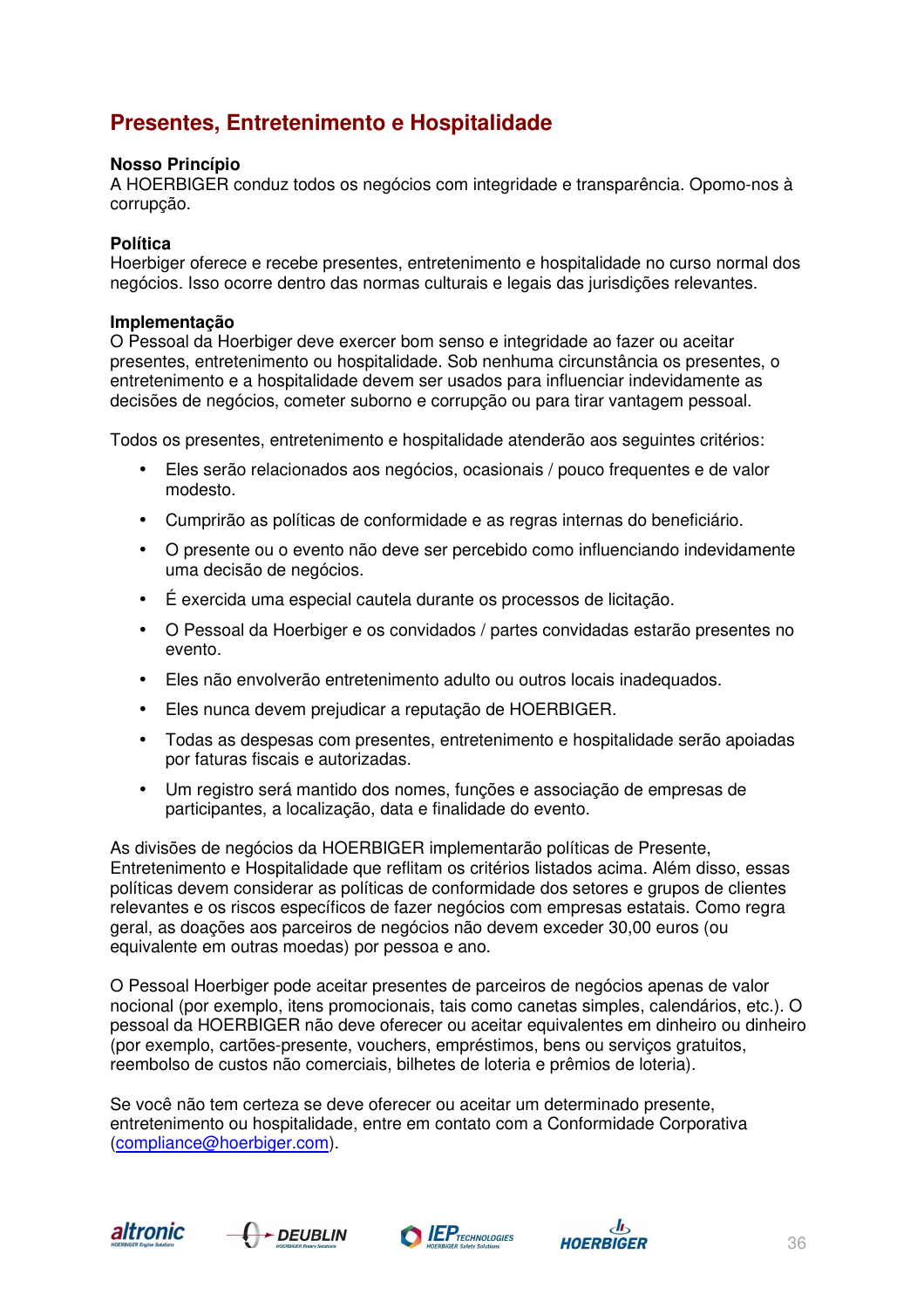# **Requisitos especiais de autorização**

Funcionários do governo: Presentes, entretenimento ou hospitalidade **de qualquer valor** para um funcionário do governo ou funcionário público deve exigir autorização prévia por escrito do representante legal da empresa e CEO da Divisão ou membro relevante do Conselho Executivo.

Membros da família: A oferta ou aceitação de um presente, entretenimento ou hospitalidade **de qualquer valor** para um membro da família do PESSOAL HOERBIGER, ou do parceiro de negócios, exigirá autorização prévia por escrito do representante legal da empresa operadora e do CEO divisional ou membro relevante do Conselho Executivo. As únicas exceções são eventos da empresa, como dias abertos, feiras familiares, etc.

Viagens pagas de terceiros: O Pessoal da HOERBIGER incorre em despesas de viagem de acordo com as políticas da empresa empregadora. Eles podem aceitar viagens aéreas ou acomodação de terceiros somente quando houver uma lógica de negócios apropriada e sujeito a autorização prévia por escrito do representante legal da empresa e do CEO da Divisão ou membro relevante do Conselho Executivo.

A administração é aconselhada a consultar a Conformidade Corporativa (compliance@hoerbiger.com) sobre todas as questões que exigem autorização especial.

# **Doações e Patrocínios**

As empresas HOERBIGER podem fazer doações para organizações ou instituições de caridade estabelecidas e oficialmente registradas. As doações ou os patrocínios não devem ser feitos para obter uma vantagem imprópria do negócio. Doações ou patrocínios a pedido de parceiros de negócios ou funcionários públicos são proibidos.

HOERBIGER mantém a neutralidade religiosa. HOERBIGER não fornece apoio monetário ou material para organizações religiosas, instituições ou campanhas.

HOERBIGER mantém neutralidade política. HOERBIGER não fornece apoio monetário ou material a um partido político ou titular de cargos políticos, candidato a cargo político ou campanhas políticas.

Todas as doações de caridade de mais de 5.000 euros exigirão a aprovação prévia do representante legal da empresa e do membro responsável do Conselho Executivo.

Os patrocínios são qualquer contribuição em dinheiro ou em espécie pela HOERBIGER para um evento organizado por um terceiro em troca da oportunidade de anunciar as marcas HOERBIGER, por exemplo, exibindo o logotipo HOERBIGER, sendo mencionado em discursos de abertura ou fechamento, ou a participação de um orador em um painel de discussão, bem como bilhetes para o evento. Qualquer patrocínio será aprovado pelo representante legal da empresa, pelo membro relevante do Conselho Executivo e pelas Comunicações Corporativas.







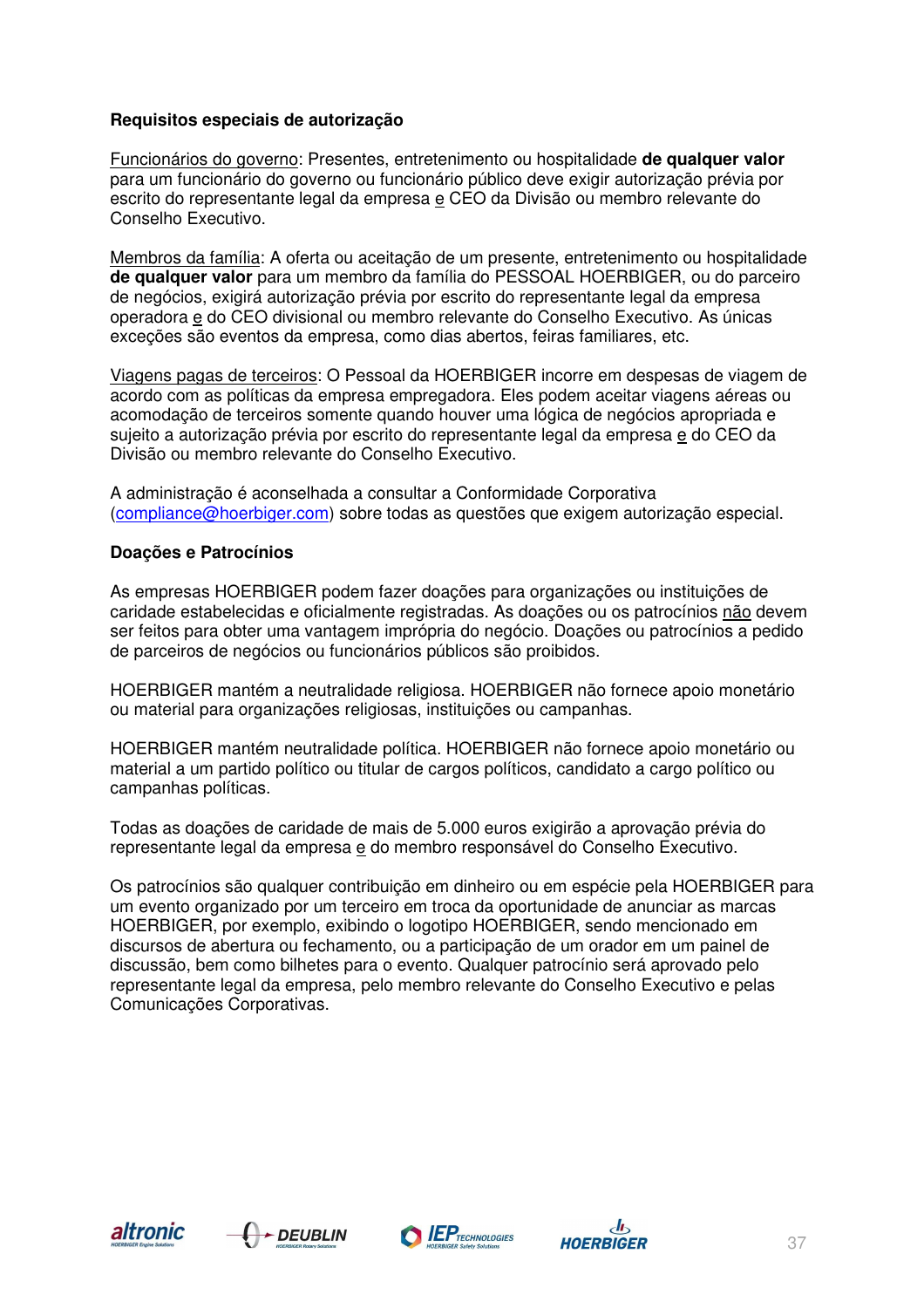# **Подарки, развлечения и представительские мероприятия**

## **Наш главный принцип**

HOERBIGER осуществляет деятельность с соблюдением принципов добропорядочности и прозрачности. Мы противодействуем коррупции.

# **Политика**

HOERBIGER предлагает и получает подарки, развлечения и представительские мероприятия в процессе обычной деятельности с учетом культурно-правовых норм соответствующих юрисдикций.

## **Реализация**

Персонал HOERBIGER обязан проявлять благоразумие и добропорядочность, когда речь идет о предложении или принятии подарков, развлечений и представительских мероприятий. Подарки, развлечения и представительские мероприятия ни при каких обстоятельствах не должны использоваться для оказания влияния на принятие коммерческих решений, для совершения коррупционных действий или получения личных преимуществ.

Все подарки, развлечения и представительские мероприятия должны отвечать следующим критериям:

- Они должны быть связаны с бизнесом, носить эпизодический/ нерегулярный характер и иметь небольшую стоимость.
- Они должны вписываться в рамки политики соответствия и правила внутреннего распорядка получателя.
- Подарки или мероприятия не должны восприниматься как оказывающие неправомерное влияние на коммерческое решение.
- Особую осмотрительность следует проявлять в процессе проведения тендеров.
- На мероприятии должны присутствовать сотрудники HOERBIGER и приглашающие/ приглашенные стороны.
- Не допускается участие в развлечениях для взрослых и посещение других ненадлежащих мест.
- Они ни в коем случае не должны вредить репутации HOERBIGER.
- Все расходы на подарки, развлечения и представительские мероприятия должны быть подтверждены счетом-фактурой и согласованы.
- Необходимо фиксировать имена, должности и место работы участников, место, дату и цель мероприятия.

Бизнес-подразделения компании HOERBIGER обязаны внедрять у себя политику в отношении подарков, развлечений и представительских мероприятий, в которой отражены вышеперечисленные критерии. Кроме того, такая политика должна учитывать принципы соответствия правовым и этическим нормам, принятым в соответствующих отраслях и категориях клиентов, а также особые риски ведения дел с государственными организациями. По общему правилу, стоимость подарков деловым







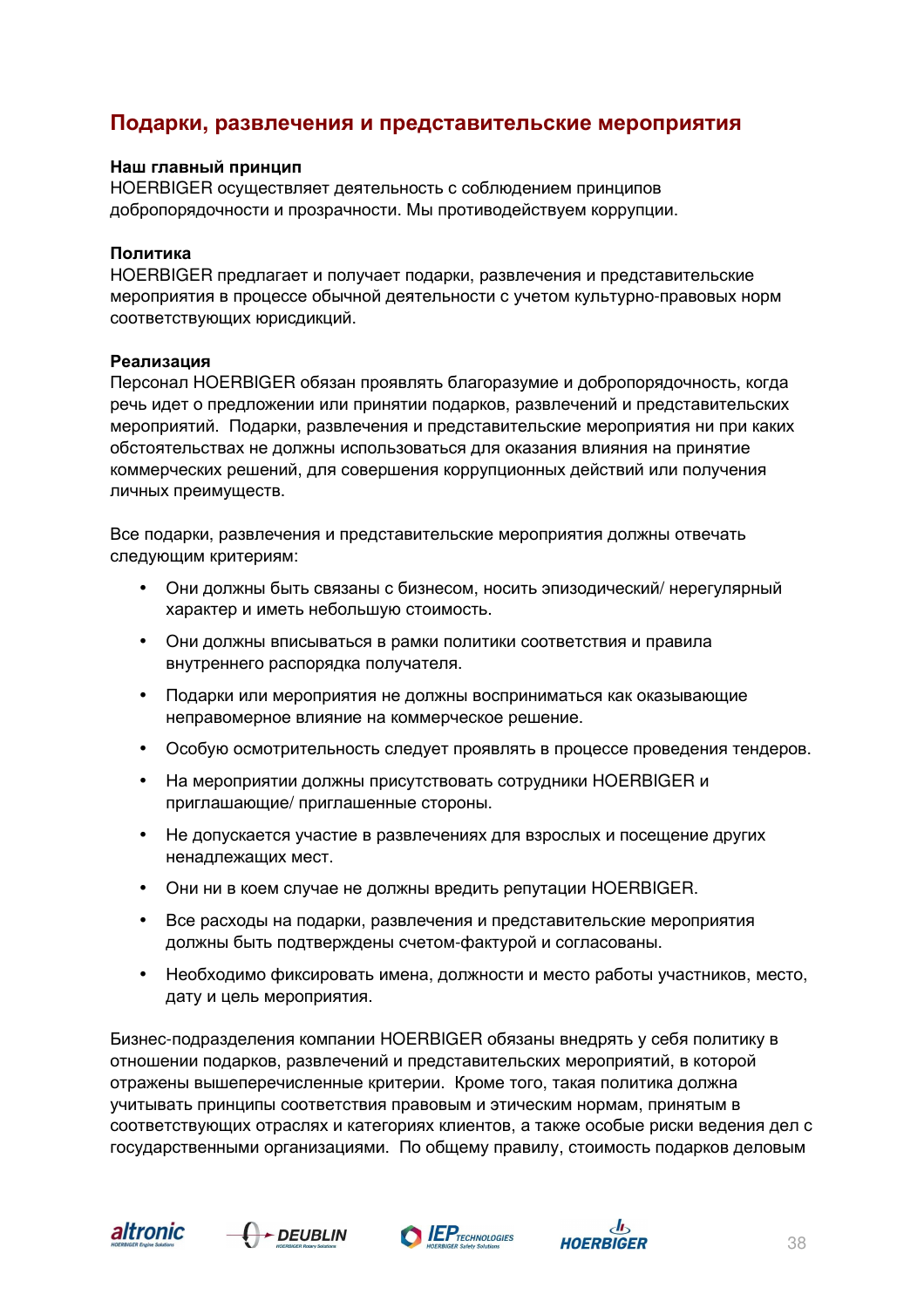партнерам не должна превышать 30 евро (или эквивалента этой суммы в других валютах) на человека в год.

Персонал HOERBIGER вправе принимать от деловых партнеров только подарки, имеющие условную стоимость (например, рекламную продукцию - простые ручки, календари и т.п.). Персоналу HOERBIGER не разрешается предлагать и принимать деньги или денежные эквиваленты (подарочные карты, ваучеры, займы, бесплатные товары или услуги, возмещение неделовых расходов, лотерейные билеты и лотерейные призы).

Если вы испытываете сомнения по конкретным случаям предложения или принятия подарков, развлечений или представительских мероприятий, обращайтесь в Группу по соблюдению правовых и этических норм (compliance@hoerbiger.com).

# **Необходимость получения специальных разрешений**

Государственные служащие: Подарки, развлечения и представительские мероприятия **любой стоимости,** предлагаемые государственному служащему или должностному лицу, должны быть предварительно согласованы в письменном виде юридическим представителем компании и руководителем подразделения или членом Правления.

Члены семей: Подарки, развлечения и представительские мероприятия, предлагаемые членам семей Персонала HOERBIGER или кого-либо из деловых партнеров и проводимые с их участием, должны быть предварительно согласованы в письменном виде юридическим представителем операционной компании и руководителем подразделения или членом Правления. Исключение составляют такие мероприятия, как дни открытых дверей, семейные ярмарки и т.п.

Поездки, оплачиваемые третьими лицами: Персонал HOERBIGER оплачивает расходы на поездки в соответствии с политикой компании-работодателя. Сотрудники вправе принимать авиабилеты и проживание, оплаченные третьими лицами, только если это оправдано соображениями бизнеса и предварительно согласовано в письменном виде юридическим представителем компании и руководителем подразделения или членом Правления.

Руководству рекомендуется консультироваться с Группой по соблюдению правовых и этических норм (compliance@hoerbiger.com) по всем вопросам, требующим специального разрешения.

# **Пожертвования и спонсорство**

Компании HOERBIGER могут делать пожертвования известным и официально зарегистрированным благотворительным организациям и учреждениям. Нельзя использовать пожертвования или спонсорство для получения неправомерных коммерческих преимуществ. Пожертвования или спонсорство по просьбе деловых партнеров или государственных служащих запрещаются.

HOERBIGER соблюдает религиозный нейтралитет. HOERBIGER не оказывает финансовой или материальной поддержки религиозным организациям, учреждениям или кампаниям.







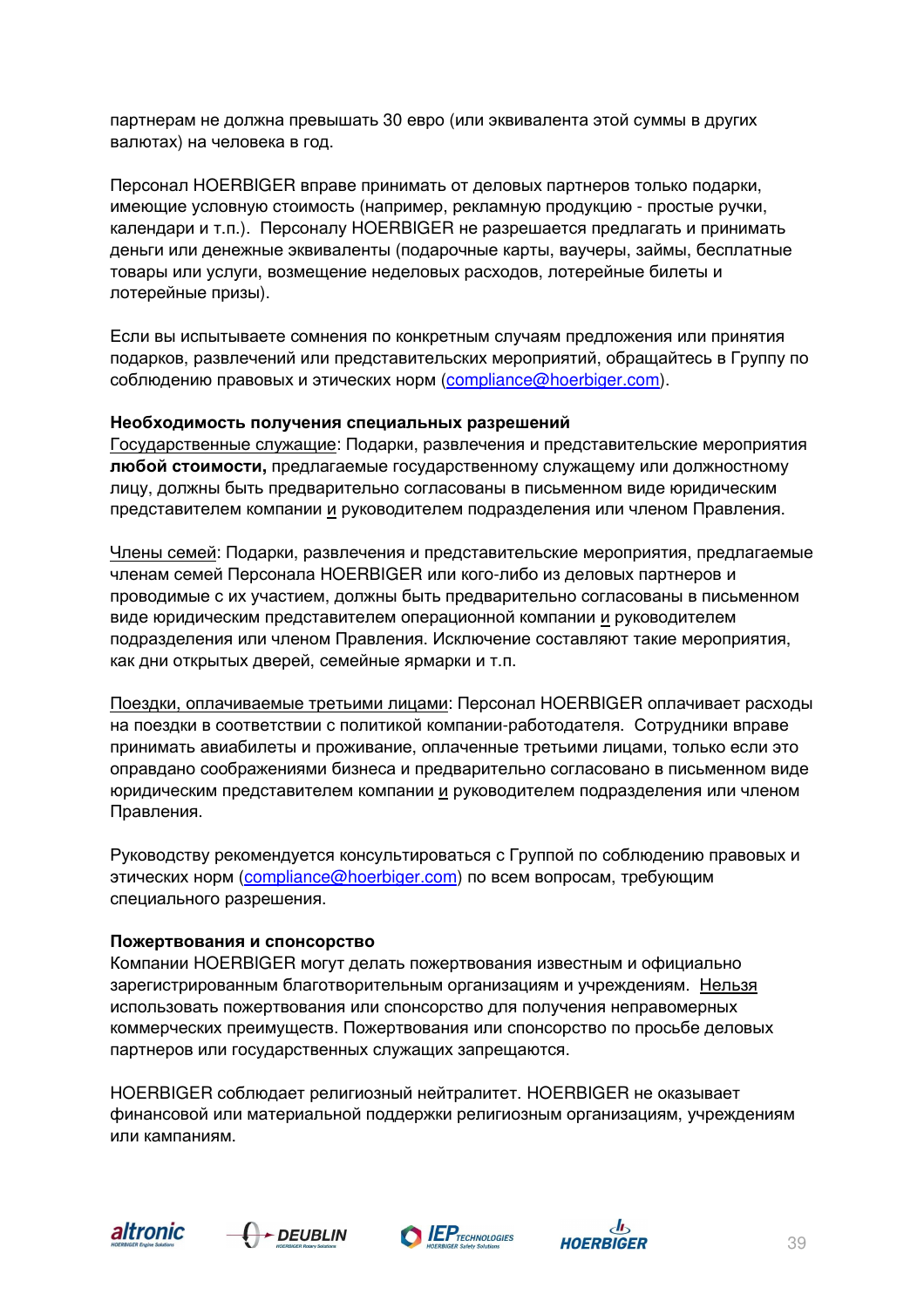HOERBIGER соблюдает политический нейтралитет. HOERBIGER не оказывает финансовой или материальной поддержки политическим партиям или лицам, занимающим политическую должность, кандидатам на политические должности или политическим кампаниям.

Все благотворительные пожертвования на сумму свыше 5000 евро требуют предварительного письменного согласования юридическим представителем компании и ответственным членом Правления.

Спонсорство означает взнос компании HOERBIGER в денежной или натуральной форме в проведение мероприятия, организуемого третьими лицами, в обмен на возможность рекламировать бренд HOERBIGER при помощи таких средств, как размещение логотипа HOERBIGER, упоминание во вступительном или заключительном обращении, участие представителя в дискуссионном форуме, а также билеты на мероприятие. Любое спонсорство должно быть согласовано юридическим представителем компании, соответствующим членом Правления и Группой связей с общественностью.







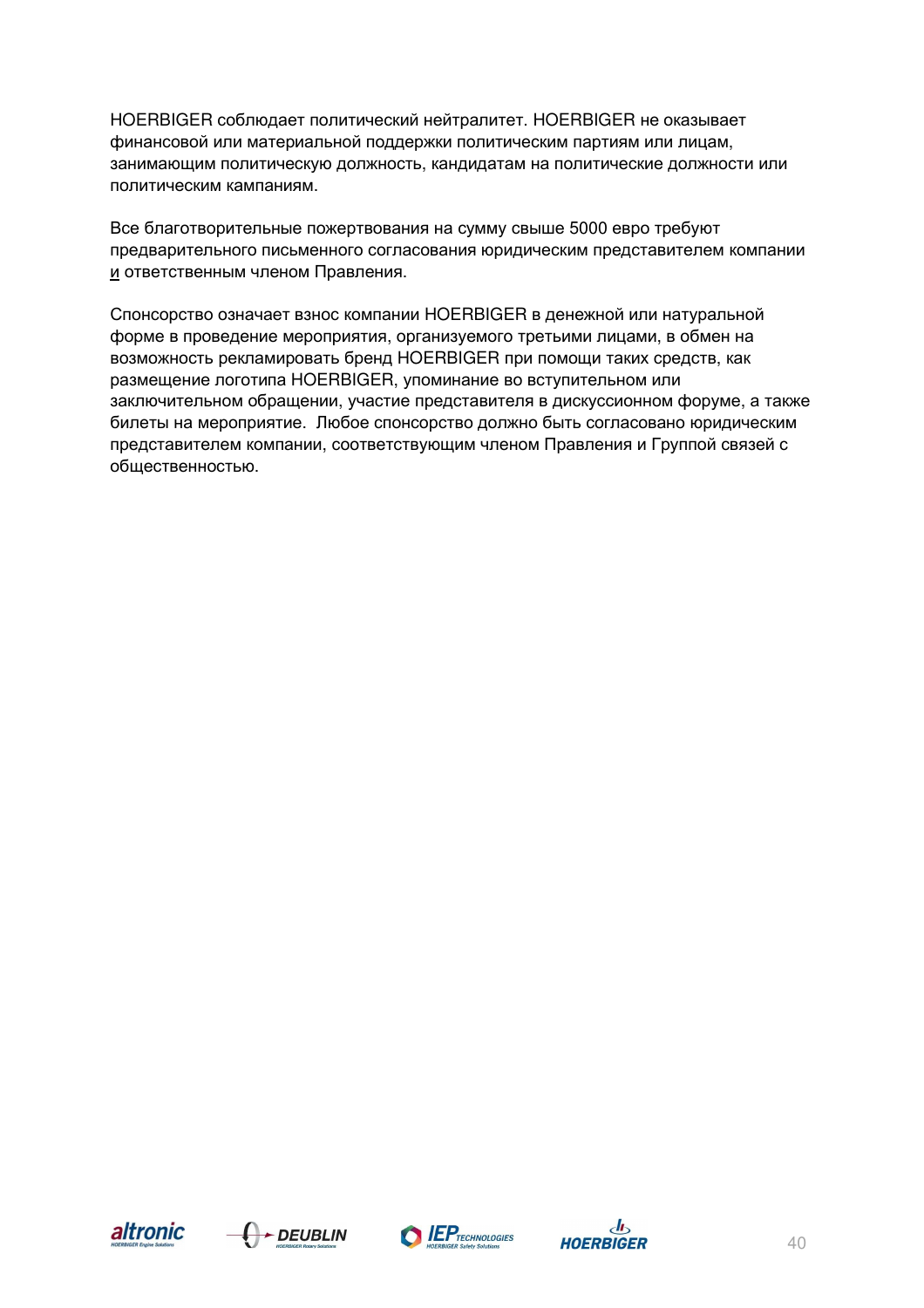# **Regalos, entretenimiento y hospitalidad**

# **Nuestros principios**

HOERBIGER desarrolla todas sus actividades con integridad y transparencia. Nos oponemos a la corrupción.

# **Política**

HOERBIGER ofrece y recibe regalos, entretenimiento y hospitalidad en el ejercicio normal de los negocios. Esto sucede en un marco de normas culturales y legales de las jurisdicciones relevantes.

## **Implementación**

El Personal de HOERBIGER deberá emplear buen criterio e integridad al hacer o aceptar regalos, entretenimiento u hospitalidad. En ningún caso, los regalos, entretenimiento y hospitalidad se utilizarán para influir indebidamente en las decisiones de negocios, incurrir en sobornos y corrupción para obtener ventajas personales.

Todos los regalos, el entretenimiento y la hospitalidad deberán cumplir con los siguientes criterios:

- Deberán estar relacionados con la actividad, deberán ser ocasionales/infrecuentes y de valor modesto.
- Deberán respetar las políticas de cumplimiento y las reglas internas del receptor.
- El regalo o evento no se deberá percibir como influencia indebida en las decisiones de negocios.
- Se deberá tomar precaución especial durante los procesos de licitación.
- El Personal de HOERBIGER y las partes que extienden la invitación/invitados deberán estar presentes en el evento.
- No deberán involucrar entretenimiento adulto o ubicaciones inapropiadas.
- Nunca deberán dañar la reputación de HOERBIGER.
- Todos los gastos para regalos, entretenimiento y hospitalidad deberán estar respaldados por facturas impositivas y estar autorizados.
- Se deberá llevar un registro de los nombres, funciones y asociación empresarial de asistentes, la ubicación, la fecha y el objetivo del evento.

Las divisiones de negocios de HOERBIGER implementarán las políticas de Regalos, Entretenimiento y Hospitalidad que reflejen los criterios mencionados arriba. Asimismo, estas políticas deberán considerar las políticas de cumplimiento de las industrias relevantes y los grupos de clientes y los riesgos específicos de desarrollar tal actividad con empresas estatales. Como regla general, los regalos a los socios no deben exceder los Euros 30.00 (o su equivalente en otra moneda) por persona y año.

El Personal de HOERBIGER podrá aceptar regalos de sus socios solo por valor teórico (por ejemplo, elementos promocionales, como lapiceras, calendarios, entre otros). El personal de HOERBIGER no ofrecerá ni aceptará efectivo o equivalentes (por ejemplo, gift cards, vouchers, préstamos, bienes o servicios gratis, reembolso de costos que no empresariales, boletos de lotería y premios de lotería).

Si no está seguro acerca de si debe ofrecer o aceptar un regalo, entretenimiento u hospitalidad, por favor contáctese con el sector de Cumplimiento Corporativo (compliance@hoerbiger.com).







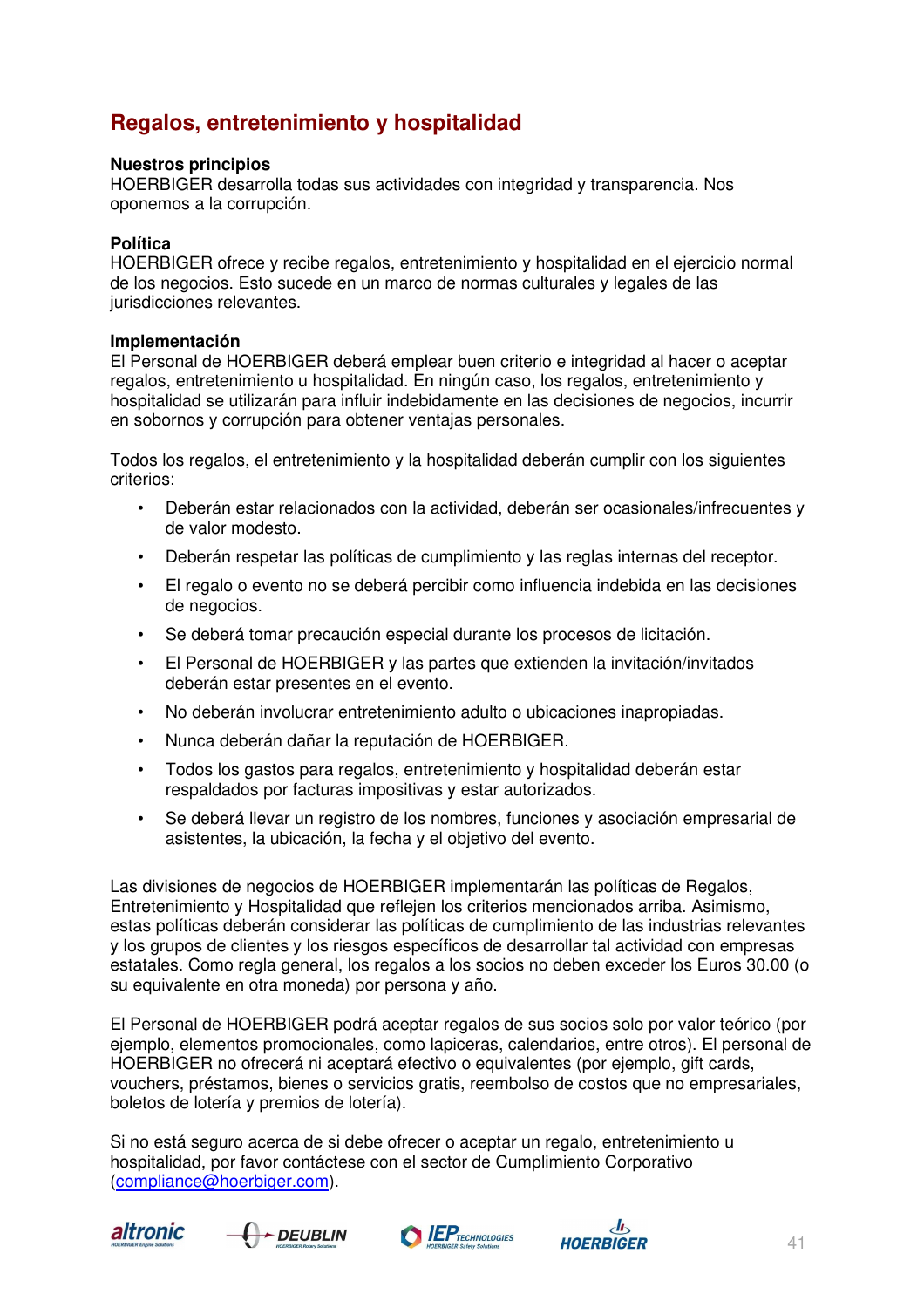# **Autorización especial y requisitos**

Funcionarios gubernamentales: los regalos, entretenimiento u hospitalidad de **cualquier valor** a un empleado gubernamental o funcionario público requerirá autorización previa y por escrito del representante legal de la empresa y del CEO de la División o un miembro relevante del Consejo de Administración.

Familiares: La oferta o aceptación de un regalo, entretenimiento de **cualquier valor** a un familiar del Personal de HOERBIGER, o de su socio, requerirá autorización previa y por escrito del representante legal de la empresa que opera y del CEO de la División o de un miembro relevante del Consejo de Administración. Las únicas excepciones son los eventos empresariales como por ejemplo, jornadas a puertas abiertas, ferias familiares, etc.

Pago de viáticos por parte de terceros: el Personal de HOERBIGER incurre en gastos de viáticos de conformidad con las políticas de empleo de la empresa. Pueden aceptar el pago de tickets aéreos o alojamiento por parte de un tercero, solo cuando exista un motivo empresarial y siempre que medie una autorización previa por escrito del representante legal de la empresa y el CEO de la División o un miembro relevante del Consejo de Administración.

Se aconseja a la gerencia que consulte con el sector de Cumplimiento Corporativo (compliance@hoerbiger.com) acerca de todos los asuntos que requieren una autorización especial.

# **Donaciones y patrocinios**

Las empresas de HOERBIGER pueden realizar donaciones a organizaciones o instituciones de caridad establecidas e inscriptas oficialmente. Las donaciones y patrocinios no se deben realizar para obtener una ventaja de negocios indebida. Están prohibidos las donaciones y patrocinios pedidos por socios o funcionarios públicos.

HOERBIGER mantiene su neutralidad religiosa. HOERBIGER no provee apoyo monetario ni material a organizaciones, instituciones o campañas religiosas.

HOERBIGER mantiene su neutralidad política. HOERBIGER no provee apoyo monetario ni material a un partido político o un funcionario político, candidato a un puesto político o campañas políticas.

Todas las donaciones de caridad de más de EUROS 5.000 requerirán una aprobación previa del representante legal de la empresa y del miembro responsable del Consejo de Administración.

Los patrocinios incluyen cualquier contribución monetaria o en especie por parte de HOERBIGER para un evento organizado por un tercero a cambio de la oportunidad de publicitar las marcas de HOERBIGER mediante, por ejemplo, la exhibición del logo de HOERBIGER, ser mencionados en los discursos de apertura o de cierre, o la participación de un orador en el panel de discusión, como también entradas para el evento. Cualquier patrocinio se deberá aprobar por el representante legal de la empresa, el miembro relevante del Consejo de Administración y con el sector de Comunicaciones Corporativas.







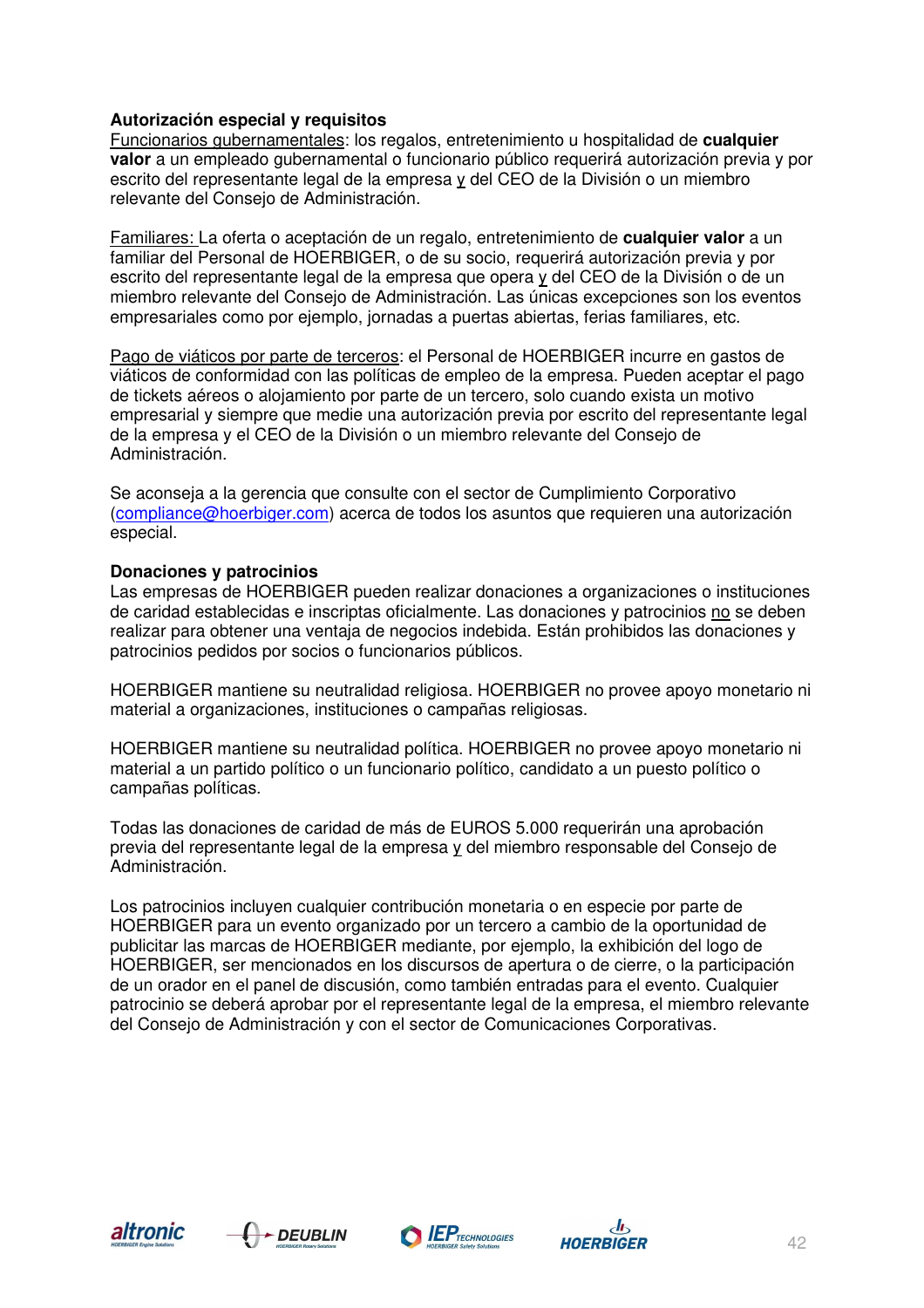# **Gåvor, underhållning och gästfrihet**

# **Vår princip**

HOERBIGER bedriver all verksamhet med integritet och transparens. Vi motsätter oss korruption.

# **Policy**

HOERBIGER erbjuder och tar emot gåvor, underhållning och gästfrihet under normala affärsförhållanden. Detta inträffar inom ramen för relevant jurisdiktions kulturella och rättsliga normer.

# **Implementering**

Anställda på HOERBIGER ska utöva gott omdöme och integritet när de erbjuder eller tar emot gåvor, underhållning eller gästfrihet. Under inga omständigheter får gåvor, underhållning eller gästfrihet användas i syfte att påverka affärsbeslut på ett olämpligt sätt, utöva mutor och korruption eller för att dra personliga fördelar.

Alla gåvor, all underhållning och gästfrihet måste uppfylla följande kriterier:

- De måste vara affärsrelaterade, sporadiska/tillfälliga och av ringa värde.
- De måste uppfylla mottagarens efterlevnadspolicyer och interna regler.
- Gåvan eller evenemanget får inte uppfattas som att den på ett otillbörligt sätt påverkar ett affärsbeslut.
- Särskild försiktighet måste iakttas under anbudsförfaranden.
- HOERBIGERs personal samt den inbjudande/inbjudna parten måste vara närvarande under evenemanget.
- De får inte innefatta vuxenunderhållning eller andra olämpliga platser.
- De får aldrig skada HOERBIGERs rykte.
- Alla utgifter för gåvor, underhållning och gästfrihet måste stödjas av skattefakturor och vara auktoriserade.
- Ett register ska upprätthållas över de deltagandes namn, funktioner och koppling till företaget, samt evenemangets plats, datum och syfte.

HOERBIGERs företagsavdelningar ska implementera policyer angående gåvor, underhållning och gästfrihet, som återspeglar kriterierna som listats ovan. Dessutom ska dessa policyer beakta de relevanta branschernas och kundgruppernas policyer för efterlevnad samt särskilda risker med att göra affärer med statsägda företag. Som regel får gåvor till affärspartners inte överstiga 30,00 EUR (eller motsvarande i andra valutor) per person och år.

Personal på HOERBIGER får endast ta emot gåvor med ett nominellt värde från affärspartner (t.ex. reklamartiklar såsom enkla pennor, kalendrar o.s.v.). Personal på HOERBIGER får inte erbjuda eller ta emot kontanter eller likvida medel (exempelvis presentkort, kuponger, lån, gratis varor eller tjänster, ersättning för icke-företagskostnader, lottsedlar eller lotteripriser).

Kontakta Corporate Compliance (compliance@hoerbiger.com) om du är osäker på om du ska erbjuda eller acceptera en viss gåva, underhållning eller gästfrihet.







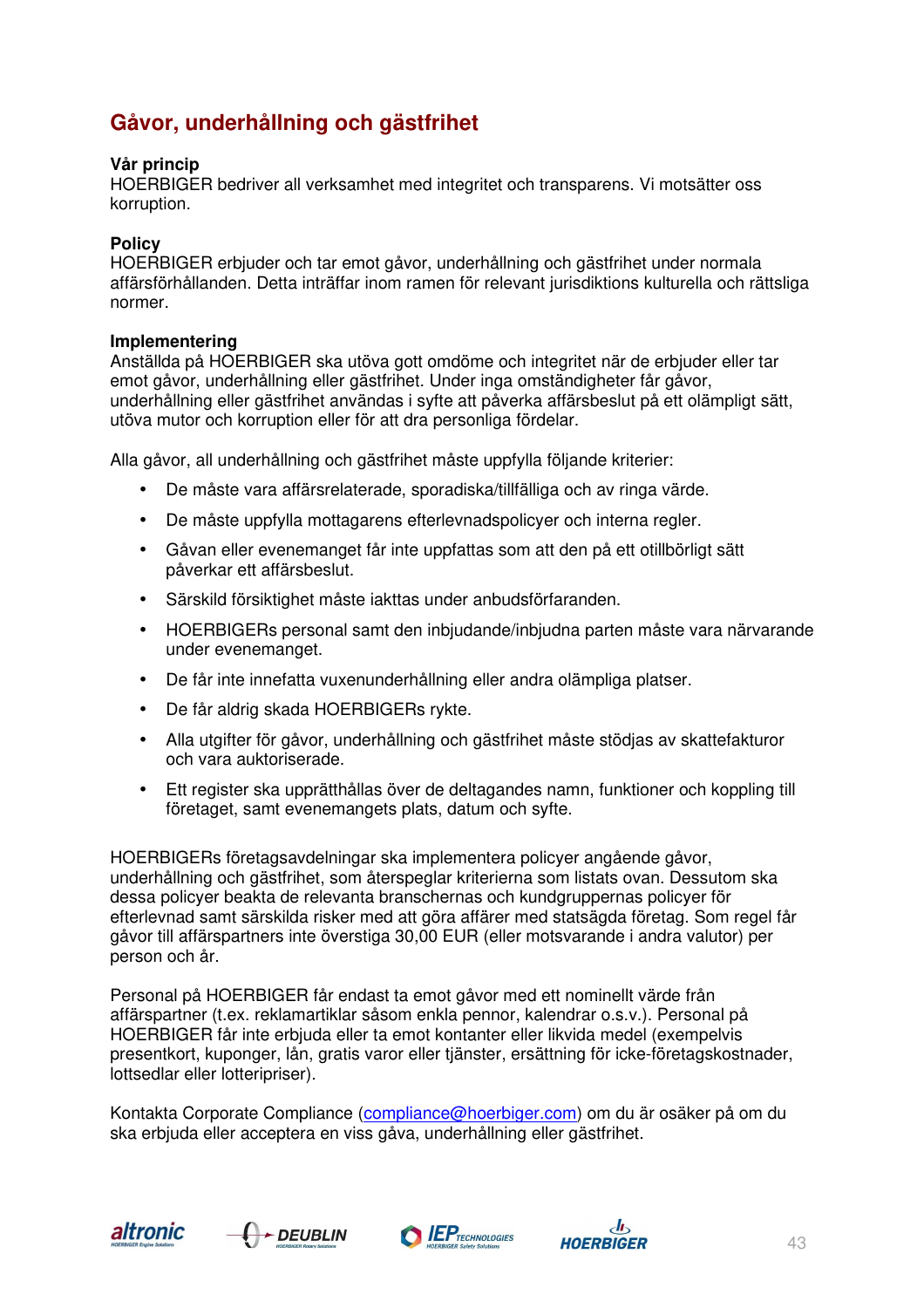# **Krav på särskilt godkännande**

Statstjänstemän: Gåvor, underhållning eller gästfrihet, **oavsett värde,** som erbjuds en statstjänsteman eller en offentlig tjänsteman kräver skriftligt förhandsgodkännande från företagets rättsliga företrädare och avdelningens CEO eller relevant styrelseledamot.

Familjemedlemmar: Erbjudande eller mottagande av en gåva, underhållning eller gästfrihet, **oavsett värde,** till en familjemedlem till personal på HOERBIGER, eller till affärspartnern, skall kräva skriftligt förhandsgodkännande från företagets rättsliga företrädare och avdelningens CEO eller relevant styrelseledamot. De enda undantagen är företagsevenemang som vid öppet hus, familjedagar o.s.v.

Resor betalda av tredje part: HOERBIGERs personal ådrar sig reseutgifter i linje med det anställande företagets policyer. De får endast acceptera flygresor eller boende från en tredje part om det finns en lämplig affärsmotivering och efter skriftligt förhandsgodkännande från företagets rättsliga företrädare och avdelningens CEO eller relevant styrelseledamot.

Ledningen rekommenderas att konsultera Corporate Compliance (compliance@hoerbiger.com) angående alla frågor som kräver särskilt godkännande.

## **Donationer och sponsring**

HOERBIGER-företag får ge donationer till etablerade och officiellt registrerade välgörenhetsorganisationer eller -föreningar. Donationer eller sponsring får inte göras i syfte att erhålla en olämplig affärsfördel. Donationer eller sponsring på begäran av företagspartner eller offentliga tjänstemän är förbjudna.

HOERBIGER upprätthåller religiös neutralitet. HOERBIGER ger inte något ekonomiskt eller materiellt stöd till religiösa organisationer, institut eller kampanjer.

HOERBIGER upprätthåller politisk neutralitet. HOERBIGER ger inte något ekonomiskt eller materiellt stöd till något politiskt parti eller innehavare av politiska ämbeten, kandidater till politiska ämbeten eller politiska kampanjer.

För alla välgörenhetsdonationer för mer än 5 000 EUR ska man kräva förhandsgodkännande från företagets rättsliga företrädare och ansvarig styrelseledamot.

Sponsring är alla bidrag i pengar eller in natura som HOERBIGER ger till ett evenemang som organiseras av en tredje part, i utbyte mot möjligheten att göra reklam för HOERBIGERS varumärken, exempelvis genom att visa upp HOERBIGERS logotyp, att omnämnas i en talares öppningsanförande eller avslutande anförande i en paneldiskussion, såväl som biljetter till evenemanget. All sponsring måste godkännas av företagets rättsliga företrädare, relevant styrelseledamot och Corporate Communications.







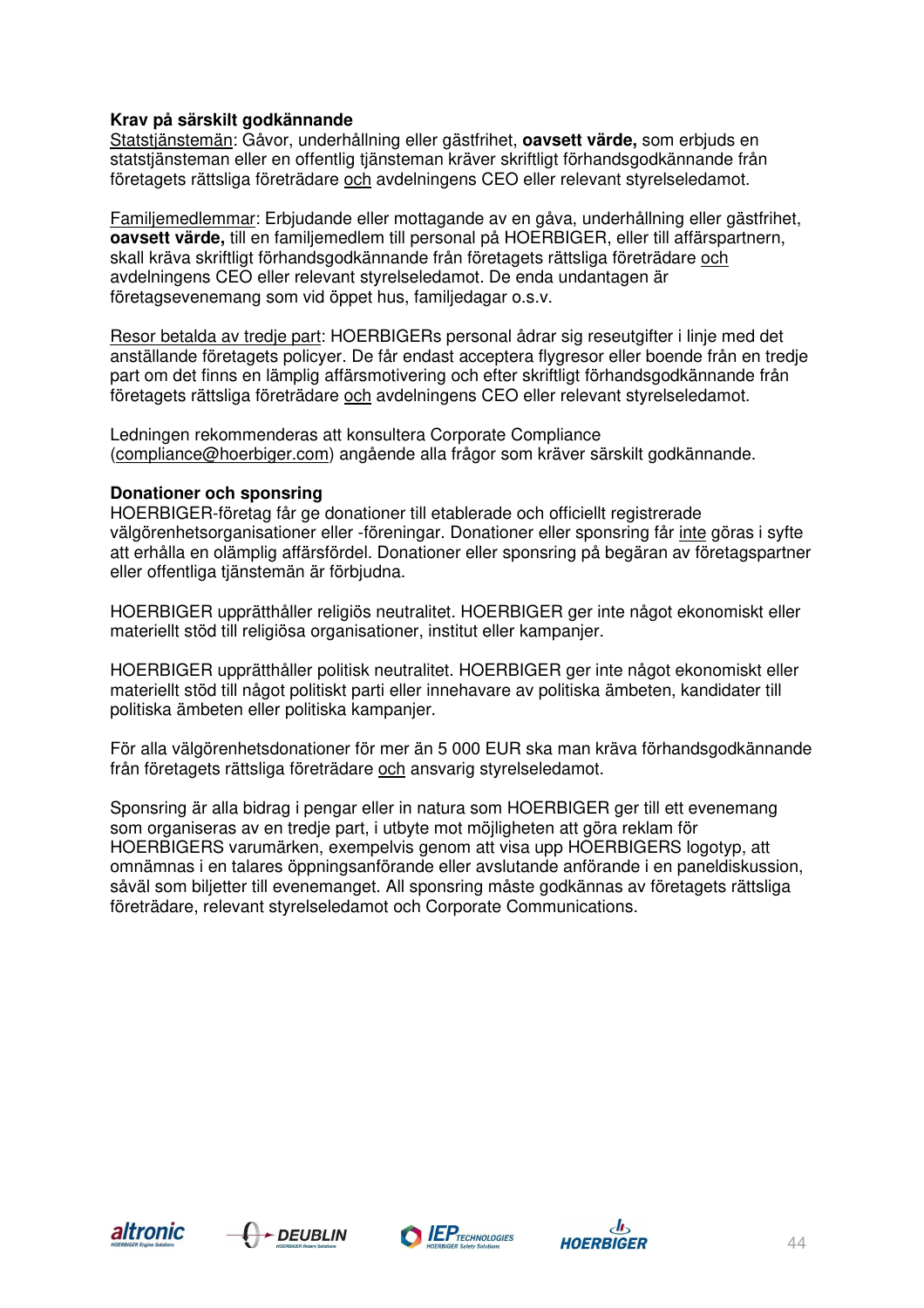# **Hediye, Eğlence ve Ağırlama**

# **İlkemiz**

HOERBIGER tüm iş ilişkilerini dürüstlük ve şeffaflık ilkesiyle yürütür. Yolsuzluğa karşıyız.

# **Şirket Politikası**

HOERBIGER, normal bir iş ilişkisi içinde çeşitli hediyeler, eğlenceler ve ağırlamalar sunar ve kabul eder. Bu, ilgili yargı alanlarının kültürel ve yasal çerçeveleri dahilinde gerçekleşir.

# **Uygulama**

HOERBIGER personeli, hediye, eğlence veya ağırlama sunarken veya kabul ederken sağduyulu ve dürüst davranmalıdır. Hediyeler, eğlenceler ve ağırlamalar hiçbir koşulda iş kararlarını uygunsuz bir şekilde etkilemek, rüşvet vermek, yolsuzluk yapmak veya kişisel avantaj sağlamak için kullanılmamalıdır.

Tüm hediyeler, eğlenceler ve ağırlamalar aşağıdaki kriterlere uygun olmalıdır:

- Bunlar, işle ilgili, ara sıra/seyrek ve mütevazı bir değere sahip olmalıdır.
- Alıcı tarafın uygunluk politikalarına ve şirket içi kurallarına uymalıdır.
- Hediye veya etkinlik bir iş kararını uygunsuz biçimde etkiliyor gibi algılanmamalıdır.
- İhale süreçlerinde bu hususlara özelikle dikkat edilmelidir.
- HOERBIGER personeli ve davet eden/davet edilen taraflar etkinlikte hazır bulunmalıdır.
- Bunlar, yetişkinlere yönelik eğlenceleri veya başka uygunsuz yerleri kapsamamalıdır.
- HOERBIGER'in itibarına asla zarar vermemelidir.
- Hediye, eğlence ve ağırlama ile ilgili tüm harcamalar vergi faturalarıyla belgelenmeli ve gerekli izinler alınmalıdır.
- Katılımcıların isimleri, görevleri ve hangi şirkete bağlı oldukları, etkinliğin yeri, tarihi ve amacı hakkında bir kayıt tutulmalıdır.

HOERBIGER'in iş departmanları, yukarıda listelenen kriterleri yansıtan Hediye, Ağırlama ve Ağırlama politikalarını uygulamalıdır. Ayrıca, bu politikalar ilgili sektörlerin ve müşteri gruplarının uygunluk politikalarını ve devlete ait işletmelerle iş yapmaya ilişkin özel riskleri de dikkate almalıdır. Genel bir kural olarak, iş ortaklarına verilen hediyeler kişi ve yıl başına 30,00 Euro'yu (veya diğer para birimlerindeki karşılığı) aşmamalıdır.

HOERBIGER personeli, iş ortaklarından yalnızca sembolik değeri olan hediyeler kabul edebilir (örn. basit kalemler, takvimler gibi promosyon ürünleri). HOERBIGER personeli, nakit para veya nakit benzeri araçlar (örn. hediye çekleri, kuponlar, krediler, ücretsiz mal veya hizmetler, iş dışı maliyetlerin iadesi, piyango biletleri ve piyango ikramiyeleri) teklif veya kabul etmemelidir.

Belirli bir hediyeyi, eğlenceyi veya ağırlamayı teklif etmenin doğru olup olmayacağından emin değilseniz, lütfen Kurumsal Uygunluk ekibiyle iletişime geçin (compliance@hoerbiger.com).

# **Özel İzin Gerektiren Durumlar**

Hükümet yetkilileri: Bir devlet çalışanına veya kamu görevlisine **herhangi bir değerde** hediye, eğlence veya ağırlama sunmak için şirketin yasal temsilcisi ve bölüm CEO'sundan veya ilgili icra kurulu üyesinden özel izin alınmalıdır.







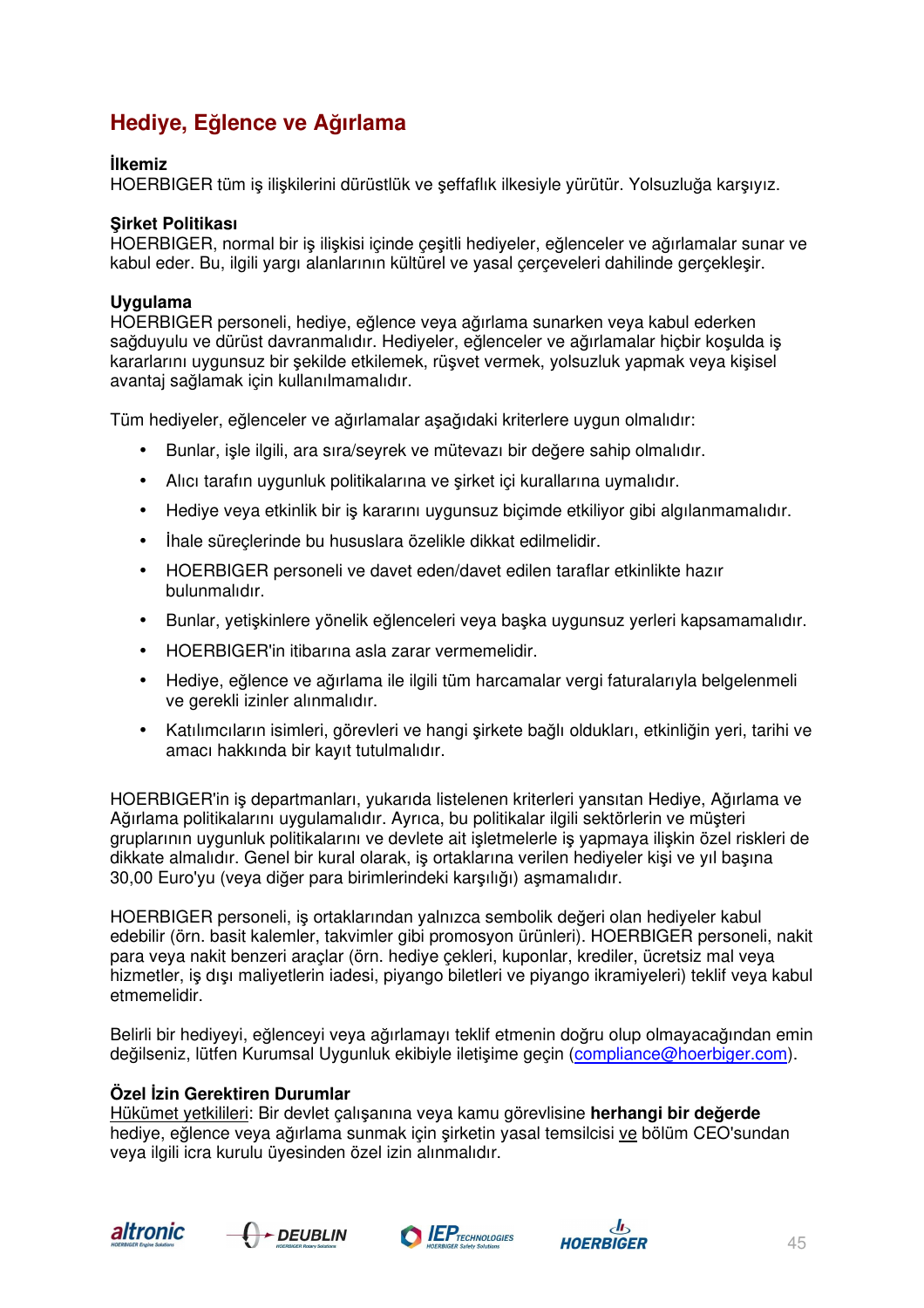Aile fertleri: HOERBIGER personelinin veya iş ortağının bir aile ferdine **herhangi bir değerde** hediye, eğlence veya ağırlama teklif veya kabul edilmesi için ilgili şirketin yasal temsilcisi ve bölüm CEO'sundan veya ilgili icra kurulu üyesinden özel izin alınmalıdır. Tek istisna, açık günler, aile kutlamaları vs. gibi şirket etkinlikleridir.

Üçüncü taraf ödemeli seyahat: HOERBIGER personeli, işveren şirketin politikalarına uygun seyahat masrafları oluşturur. Yalnızca uygun bir iş gerekçesi olması ve şirketin yasal temsilcisi ve bölüm CEO'su veya ilgili icra kurulu üyesinin önceden yazılı izninin alınmış olması şartıyla personel üçüncü bir taraftan uçak yolculuğu veya konaklama kabul edebilir.

Yönetimin, özel yetki gerektiren tüm konularda Kurumsal Uygunluk ekibine (compliance@hoerbiger.com) danışması tavsiye edilir.

## **Bağış ve sponsorluk**

HOERBIGER şirketleri, kurulu ve resmi olarak kayıtlı yardım kuruluşlarına veya organizasyonlara bağış yapabilir. Uygunsuz bir iş avantajı elde etmek için bağış veya sponsorluk yapılmamalıdır. İş ortakları veya kamu görevlilerinin talebi üzerine bağış veya sponsorluk yapılması yasaktır.

HOERBIGER dini tarafsızlığını korur. HOERBIGER, dini organizasyonlara, kurumlara veya kampanyalara mali veya maddi destek sağlamaz.

HOERBIGER siyasi tarafsızlığını korur. HOERBIGER, bir siyasi partiye veya siyasi makam sahibine, siyasi makam adayına veya siyasi kampanyalara mali veya maddi destek sağlamaz.

5.000 Euro'yu aşan tüm yardım amaçlı bağışlar için bölüm CEO'sundan ve ilgili icra kurulu üyesinden özel izin alınmalıdır.

Sponsorluklar, üçüncü bir tarafça düzenlenen bir etkinlikte örneğin HOERBIGER logosunun görüntülenmesi, açılış veya kapanış adreslerinde adın geçmesi veya bir tartışma paneline bir konuşmacının katılımı ve ilgili etkinliğe biletler gibi HOERBIGER markalarının reklamını yapma fırsatı karşılığında HOERBIGER tarafından yapılan her tür ayni veya nakit ödemedir. Her tür sponsorluk, şirketin yasal temsilcisi, ilgili icra kurulu üyesi ve kurumsal iletişim tarafından onaylanmalıdır.







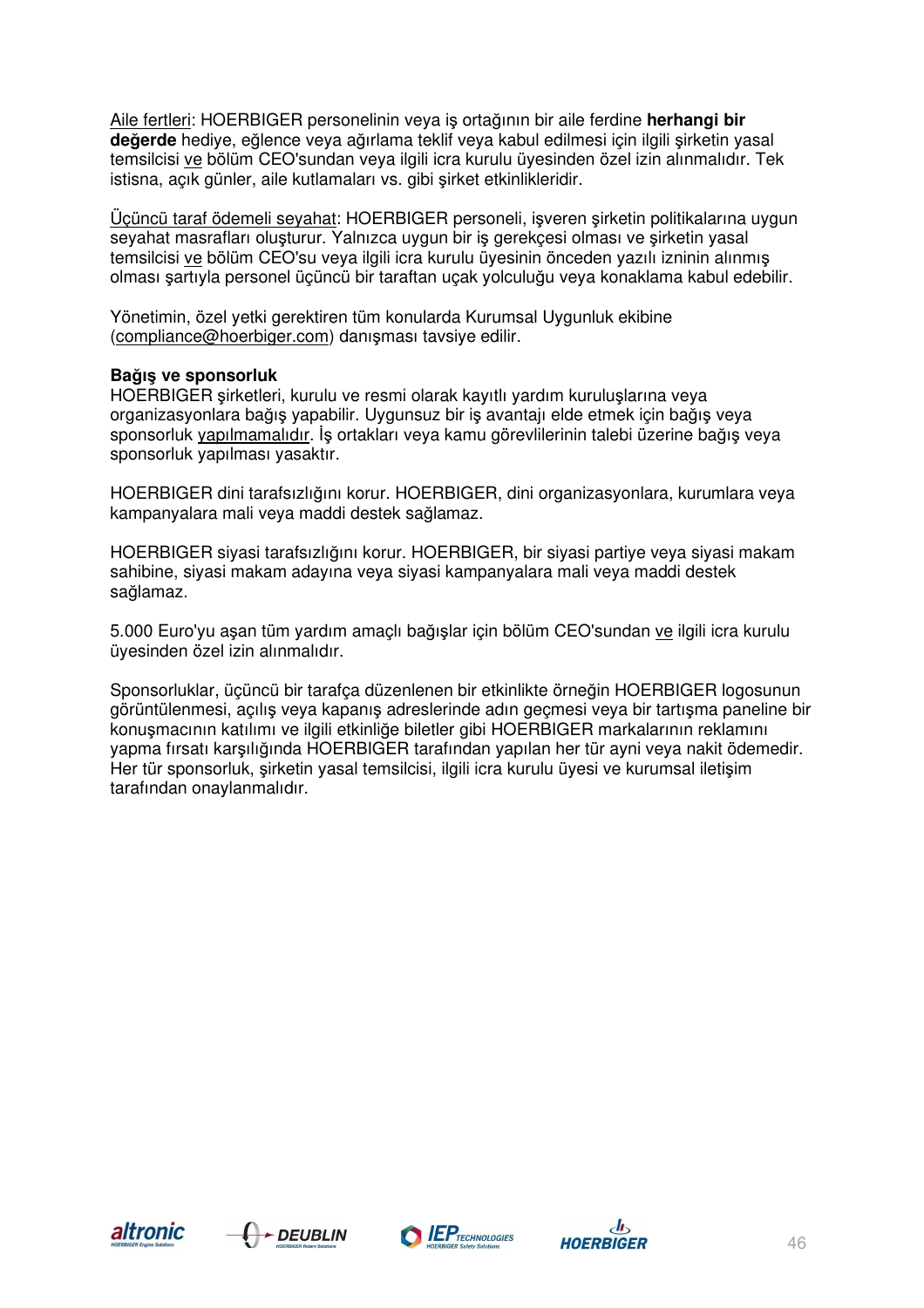# **ของขวัญ การบันเทิง และการรับรองแขก**

# **หลักการของเรา**

HOERBIGER ดำเนินธุรกิจทั้งหมดอย่างมีจริยธรรมและด้วยความโปร่งใส เราต่อต้านการคอร์รัปชั่น

# **นโยบาย**

HOERBIGER มอบและรับของขวัญ การบันเทิง และการรับรองแขกในการดำเนินธรกิจลักษณะทั่วไป ซึ่งเป็นไปตามขนบธรรมเนียมทางวัฒนธรรมและทางกฎหมายของแต่ละเขตอำนาจทางกฎหมาย

# **การนําไปปฏิบัติ**

บคลากรของ HOERBIGER ควรใช้ดลยพินิจและความซื่อสัตย์เมื่อมอบหรือรับของขวัญ การบันเทิง หรือการรับรองแขก ห้ามใช้ของขวัญ การบันเทิง และการรับรองแขกเพื่อสร้างอิทธิพลต่อการตัดสินใจทางธรกิจ ติดสินบนและก่อคอร์รัปชั่น หรือเอาเปรียบเพื่อประโยชน์ส่วนตัว ไม่ว่าจะอยู่ในสถานการณ์ใดก็ตาม

ของขวัญ การบันเทิง และการรับรองแขกทั้งหมดจะต้องเป็นไปตามเกณฑ์ดังต่อไปนี้:

- ต้องเกี่ยวกับธรกิจ เกิดขึ้นเพียงครั้งคราว/ไม่บ่อย และมีค่าที่พอประมาณ
- จะต้องเป็นไปตามนโยบายการปฏิบัติตามกฎระเบียบและกฎภายในของผู้รับ
- ของขวัญหรืองานอีเวนท์ที่จัดไม่ควรเป็นที่เข้าใจว่าเป็นการสร้างอิทธิพลต่อการตัดสินใจทางธุรกิจอย่างไม่เ หมาะสม
- ควรระมัดระวังเป็นพิเศษหากอย่ในกระบวนการจัดซื้อจัดจ้าง
- บุคลากรของ HOERBIGER และฝ่ายที. เชิญ / ได้รับเชิญจะต้องปรากฏตัวในงานอีเวนท์นัน
- ้จะต้องไม่ยุ่งเกี่ยวกับความบันเทิงสำหรับผู้ใหญ่หรือจัดขึ้นในสถานที่ที่ไม่เหมาะสม
- จะต้องไม่ทําลายชือเสียงของ HOERBIGER .
- ค่าใช ้จ่ายทังหมดสําหรับของขวัญ การบันเทิง และการรับรองแขกจะต้องมีใบเรียกชําระภาษีรองรับ และผ่านการอนุมัติแล้ว
- $\bullet$  รายการบันทึกต้องแสดงชื่อ ตำแหน่งและสมาคมบริษัทของผู้เข้าร่วม สถานที่ วันที่ และจุดประสงค์ของอีเวนท์

แผนกธุรกิจต่างๆ ของ HOERBIGER ควรนํานโยบายของขวัญ การบันเทิง และการรับรองแขกไปปฏิบัติ ซึ.งตรงกับเกณฑ์ทีแจ้งไว้ข้างต้น .

นอกจากนั้นนโยบายเหล่านี้ควรพิจารณาถึงนโยบายการปฏิบัติตามกฎระเบียบของอุตสาหกรรมและกลุ่มลูกค้าที่เกี่ ี่ ยวข้อง รวมทั้งความเสี่ยงเฉพาะในการดำเนินธรกิจกับองค์กรที่รัฐเป็นเจ้าของด้วย ตามกฎทั่วไปแล้ว ของขวัญสําหรับคู่ค้าทางธุรกิจต้องมีมูลค่าไม่เกิน 30.00 ยูโร (หรือมูลค่าเทียบเท่าในสกุลเงินอืน) ต่อคนต่อปี .

บุคลากรของ HOERBIGER มีสิทธิรับของขวัญจากคู่ค้าทางธุรกิจในมูลค่าเงินต้นเท่านัน (เช่น ี ผลิตภัณฑ์ส่งเสริมการตลาด เช่น ปากกาธรรมดาทั่วไป ปฏิทิน ฯลฯ) บุคลากรของ HOERBIGER ห้ามมอบหรือรับเงินสดหรือรายการเทียบเท่าเงินสด (เช่น บัตรของขวัญ บัตรกำนัล เงินกู้ สินค้าหรือบริการฟรี เงินเรียกคืนจากการจ่ายค่าใช้จ่ายสำรองไปล่วงหน้าซึ่งไม่เกี่ยวกับธรกิจ สลากกินแบ่งและรางวัลจากสลากกินแบ่ง)

หากคุณไม่แน่ใจว่าจะเสนอหรือรับของขวัญบางอย่าง การบันเทิง หรือการรับรองแขกได้หรือไม่ โปรดติดต่อฝ่ายกํากับดูแลการปฏิบัติตามกฎระเบียบของบริษัท (compliance@hoerbiger.com)







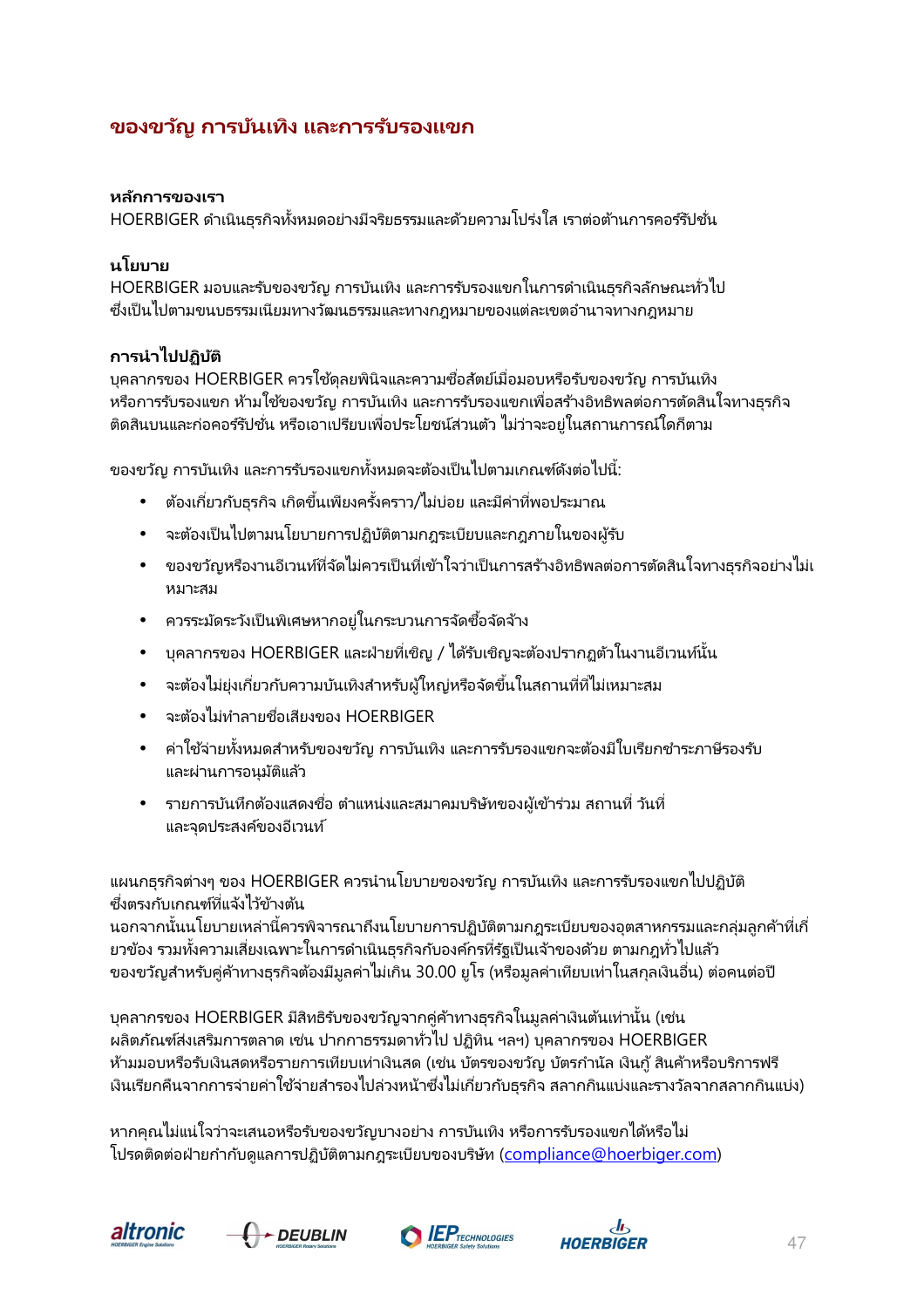# **ข้อกําหนดเกียวกับการอนุมัติพิเศษ**

ข้าราชการ: ของขวัญ การบันเทิง หรือการรับรองแขก**ในมลค่าใดก็ตาม**ที่มอบให้แก่ข้าราชการหรือเจ้าหน้าที่รัฐจะต้องได้รับการอนุมัติอย่างเป็นลา ยลักษณ์อักษรจากตัวแทนด้านกฎหมายของบริษัทล่วงหน้าเสียก่อน <u>รวมทั้ง</u>จากประธานเจ้าหน้าที่บริหารประจำแผนกหรือสมาชิกในคณะกรรมการบริหารที่เกี่ยวข้อง

สมาชิกในครอบครัว: ของขวัญ การบันเทิง

หรือการรับรองแขก**ในมลค่าใดก็ตาม**ที่มอบให้หรือรับจากสมาชิกในครอบครัวของบคลากรของ HOERBIGER หรือค่ค้าทางธุรกิจจะต้องได้รับการอนุมัติอย่างเป็นลายลักษณ์อักษรจากตัวแทนด้านกฎหมายของบริษัทที่ดำเนินกา ร <u>รวมทั้ง</u>จากประธานเจ้าหน้าที่บริหารประจำแผนกหรือสมาชิกในคณะกรรมการบริหารที่เกี่ยวข้องล่วงหน้าเสียก่อน ข้อยกเว้นเดียวที่มีคืองานอีเวนท์ของบริษัท เช่น วันเปิดบริษัทต้อนรับ งานครอบครัว ฯลฯ

ค่าเดินทางทีบุคคลภายนอกจ่าย: บุคลากรของ HOERBIGER . สามารถก่อค่าใช้จ่ายในการเดินทางตามนโยบายของบริษัทที่ว่าจ้าง และมีสิทธิรับค่าเครื่องบินหรือค่าที่พักจากบุคคลภายนอกได้หากมีเหตุผลอันสมควรทางธุรกิจเท่านั้น และได้รับการอนุมัติอย่างเป็ นลายลักษณ์อักษรจากตัวแทนด้านกฎหมายของบริษัท <u>รวมทั้ง</u>จากประธานเจ้าหน้าที่บริหารประจำแผนกหรือสมาชิกในคณะกรรมการบริหารที่เกี่ยวข้องล่วงหน้าก่อนหน้าแ ล้ว

ฝ่ายบริหารจัดการควรปรึกษากับฝ่ายกํากับดูแลการปฏิบัติตามกฎระเบียบของบริษัท (compliance@hoerbiger.com) ในทุกประเด็นทีต้องรับการอนุมัติพิเศษ .

# **การบริจาคเงินและการเป็ นสปอนเซอร ์**

บริษัท HOERBIGER

อาจบริจาคเงินให้กับองค์กรหรือสถาบันการกุศลที่เป็นที่รู้จักซึ่งได้จดทะเบียนอย่างเป็นทางการแล้ว ห้ามมอบเงินบริจาคหรือเป็นสปอนเซอร์เพื่อรับข้อได้เปรียบทางธรกิจที่ไม่เหมาะสม ห้ามบริจาคเงินหรือเป็นสปอนเซอร์ตามคำร้องของค่ค้าทางธรกิจหรือของข้าราชการ

HOERBIGER คงความเป็นกลางทางศาสนา HOERBIGER ไม่มอบเงินหรือสิ่งของสนับสนุนให้แก่องค์กร สถาบัน หรือแคมเปญโฆษณาทางศาสนา

HOERBIGER คงความเป็ นกลางทางการเมือง HOERBIGER ไม่มอบเงินหรือสิ.งของสนับสนุนให้แก่พรรคการเมือง ผู้มีตําแหน่งทางการเมือง ผู้สมัครรับเลือกตัง หรือแคมเปญโฆษณาทางการเมือง

เงินบริจาคเพื่อการกศลทั้งหมดที่มลค่าเกิน 5,000

ยูโรจะต้องได้รับการอนุมัติอย่างเป็ นลายลักษณ์อักษรจากตัวแทนด้านกฎหมายของบริษัทล่วงหน้าเสียก่อน <u>รวมหั้ง</u>จากสมาชิกในคณะกรรมการบริหารที่เป็นผู้รับผิดชอบ

การเป็นสปอนเซอร์คือการที่ HOERBIGER

ให้เงินหรือให้บริการหรือสินค้าอื่นสนับสนุนอีเวนท์ที่จัดขึ้นโดยบุคคลภายนอก ู้เพื่อแลกเปลี่ยนกับโอกาสในการโฆษณาแบรนด์ HOERBIGER ด้วยการแสดงโลโก้ของ HOERBIGER การได้รับการเอ่ยนามในการกล่าวเปิดหรือปิดงาน หรือการมีส่วนร่วมในฐานะผู้พูดในงานอภิปรายเสวนา ้รวมทั้งการแจกบัตรร่วมอีเวนท์ เป็นต้น

การเป็ นสปอนเซอร ์จะต้องได้รับการรับรองจากตัวแทนด้านกฎหมายของบริษัท

จากสมาชิกในคณะกรรมการบริหารที่เกี่ยวข้อง และฝ่ายสื่อสารองค์กร







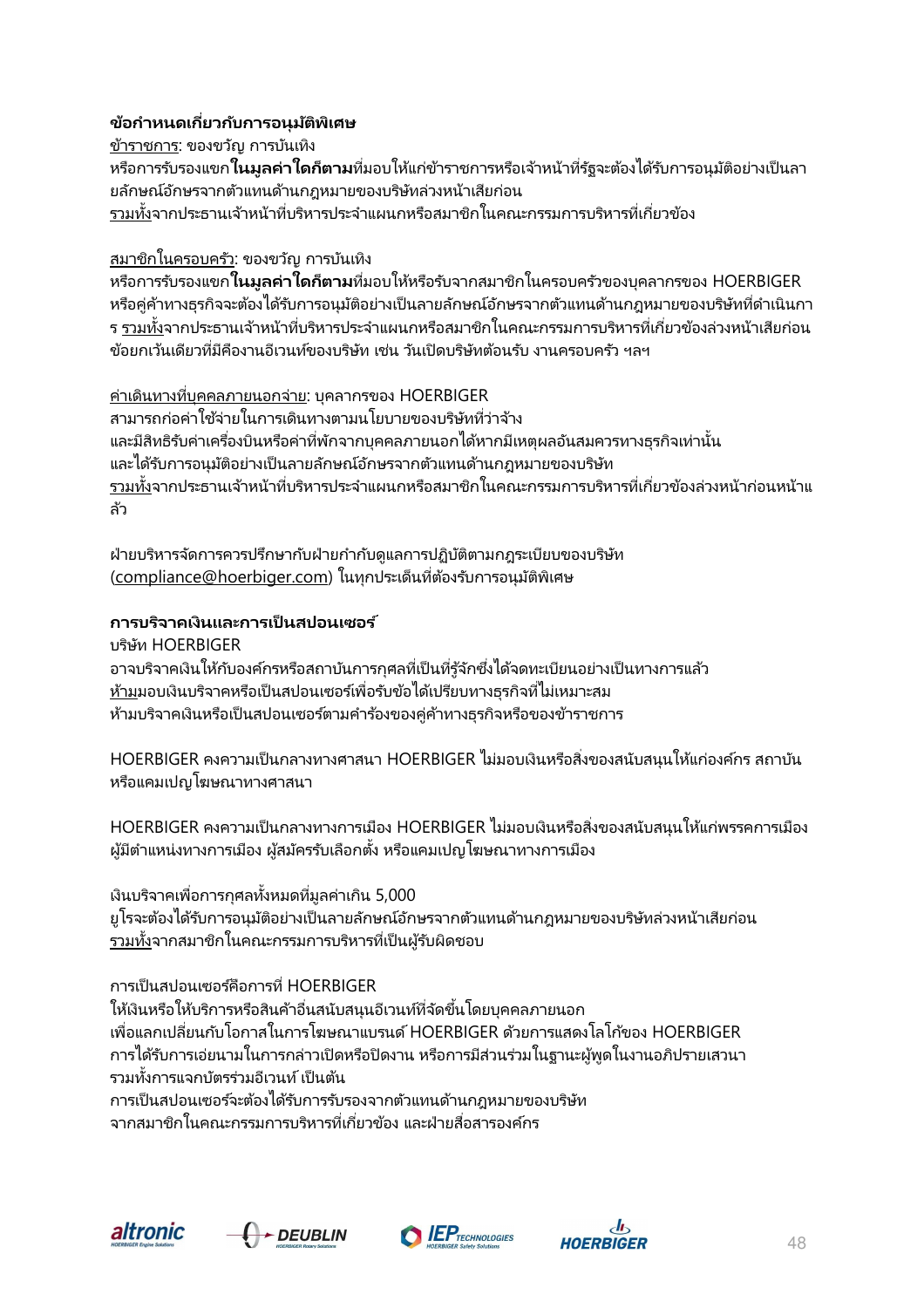# **Rules of Procedure**



# HOERBIGER Gift & Entertainment Policy

# **Document management**

**No.: 21120** 

**Date: 2022-03-21 Version 002** 

**Replaces: Version 001 of 2021-11-09** 

# **Distribution list**

This document is accessible to and binding for all employees of the HOERBIGER Group via the database "Corporate Rule" on the Group platform connections.hoerbiger.com. A printout is only valid on the respective print date.

# **Other applicable documents and files**

n/a

# **Storage**

This document and the other associated files will be electronically archived in the HOERBIGER contract database. Invalid versions will be archived after the expiration of their validity for 30 years. Associated files will be archived for 30 years.

# **Updating**

Corporate Compliance is responsible for updating.

These Rules, including Appendices, shall take effect upon their adoption by the Executive Board. Any amendment to or cancellation of these Rules must be initiated and/or approved by Corporate Compliance and must be authorized by the Executive Board.

| Nikola Matiaskova<br>Compliance Legal Manager<br><b>HOERBIGER Holding AG</b> | Dr. Robert Seeliger<br>Head of Corporate Audit &<br>Compliance<br><b>HOERBIGER Holding AG</b> | Dr. Thorsten Kahlert<br>ICEO<br><b>HOERBIGER Holding AG</b> |
|------------------------------------------------------------------------------|-----------------------------------------------------------------------------------------------|-------------------------------------------------------------|
| Reviewed:<br>2022-03-21                                                      | Reviewed:<br>2022-03-21                                                                       | Released:<br>2022-03-21                                     |
|                                                                              |                                                                                               |                                                             |